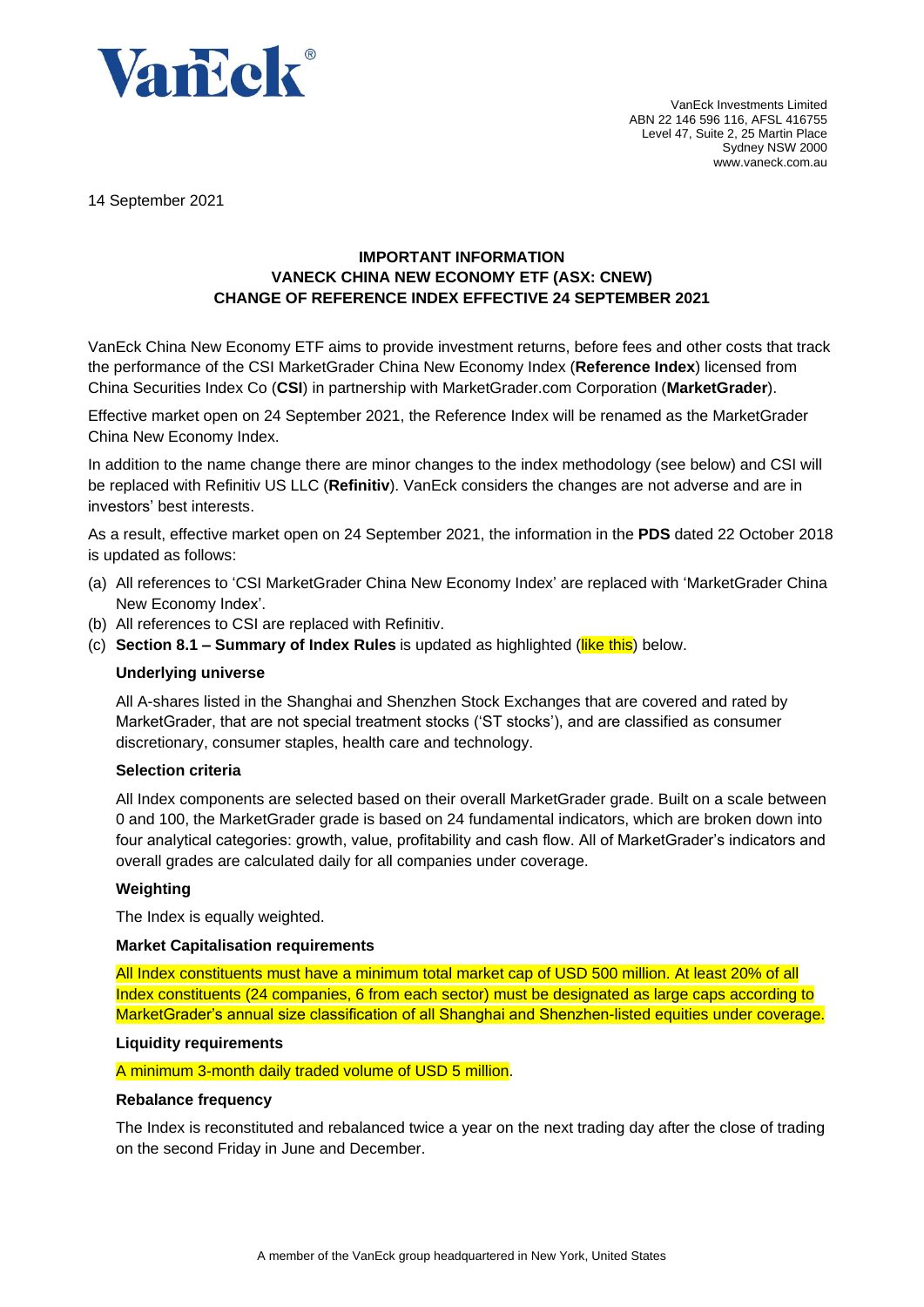### **More information**

For more information, including the complete index methodology, please visit: [https://app.marketgrader.com/indexes/overview/MG\\_China\\_New\\_Economy](https://app.marketgrader.com/indexes/overview/MG_China_New_Economy)

For more information about **VanEck China New Economy ETF** visit www.vaneck.com.au/equity/cnew

**IMPORTANT NOTICE**: VanEck Investments Limited is the responsible entity and issuer of a range of VanEck exchange traded funds on ASX ("Funds"). This information contains general advice only about financial products and is not personal advice. It does not take into account any person's individual objectives, financial situation or needs. Before making an investment decision in relation to a Fund, you should read the relevant PDS available at [www.vaneck.com.au](http://www.vaneck.com.au/) or by calling 1300 68 38 37 and with the assistance of a financial adviser consider if it is appropriate for your circumstances. No member of the VanEck group of companies gives any guarantee or assurance as to the repayment of capital, the performance, or any particular rate of return of any Fund. Past performance is not a reliable indicator of future performance.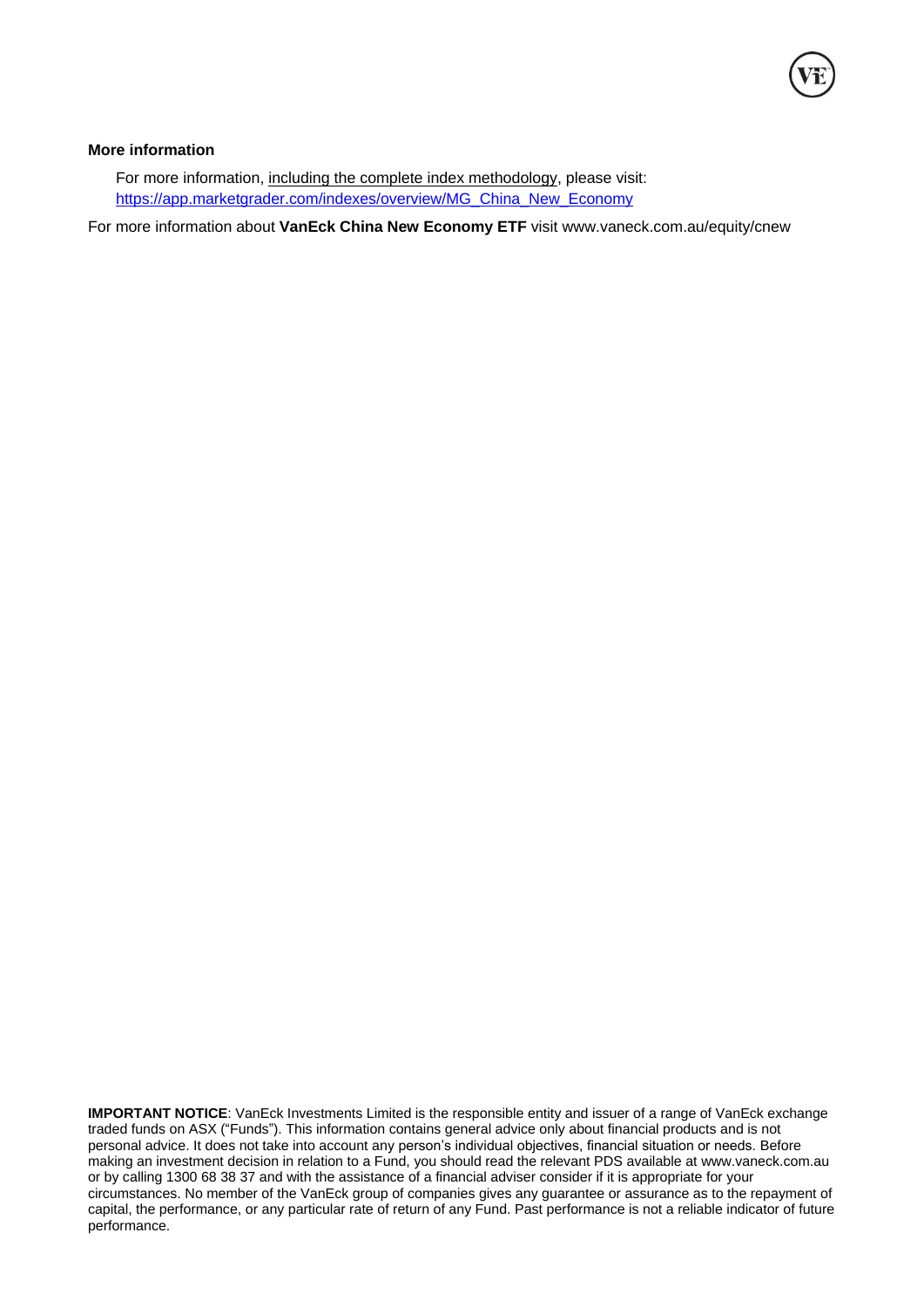

26 July 2021

## **PRODUCT DISCLOSURE STATEMENT DATED 22 OCTOBER 2018**

## **NOTICE OF ADDRESS AND NAME CHANGE**

Effective 26 July 2021, the address of the fund offered under the PDS dated 22 October 2018 is changed to Level 47, Suite 2, 25 Martin Place, Sydney NSW 2000 and renamed as follows:

| Code        | <b>Previous name</b>                        | New name                     |
|-------------|---------------------------------------------|------------------------------|
| <b>CNEW</b> | <b>VanEck Vectors China New Economy ETF</b> | VanEck China New Economy ETF |

All other contact details remain unchanged and the change of name has no impact on the management or operation of the fund.

The ASX trading codes for the fund has not changed.

## **For more information**:

- Call 1300 68 38 37
- Go to [vaneck.com.au](http://www.marketvectors-australia.com/)

**IMPORTANT NOTICE**: VanEck Investments Limited is the responsible entity and issuer of a range of VanEck exchange traded funds on ASX ("Funds"). This information contains general advice only about financial products and is not personal advice. It does not take into account any person's individual objectives, financial situation or needs. Before making an investment decision in relation to a Fund, you should read the relevant PDS available at [www.vaneck.com.au](http://www.vaneck.com.au/) or by calling 1300 68 38 37 and with the assistance of a financial adviser consider if it is appropriate for your circumstances. No member of the VanEck group of companies gives any guarantee or assurance as to the repayment of capital, the performance, or any particular rate of return of any Fund. Past performance is not a reliable indicator of future performance.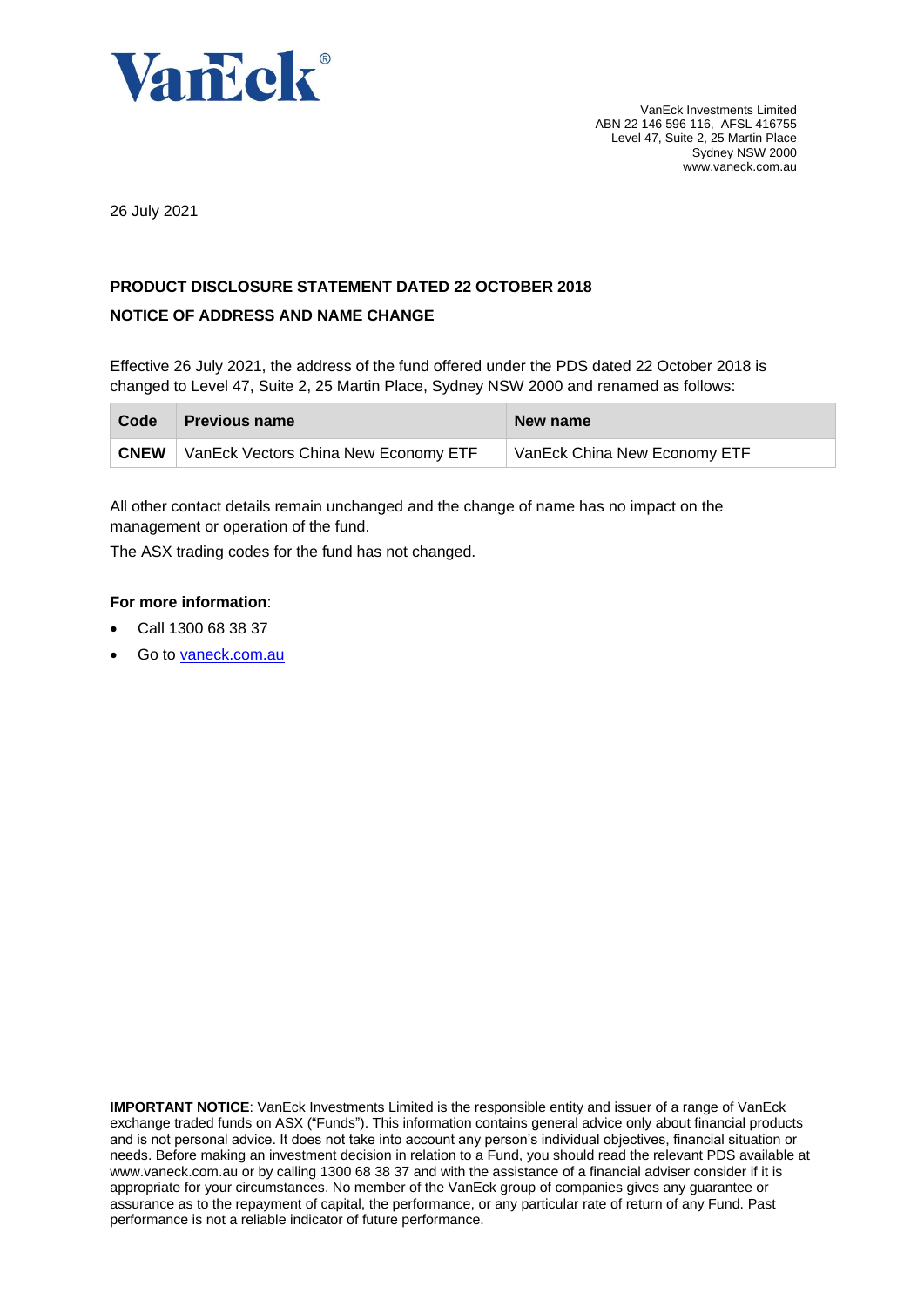

ASX code: CNEW ARSN: 628 273 790

## Product Disclosure Statement

Issued by VanEck Investments Limited ABN 22 146 596 116 AFSL No 416755

22 October 2018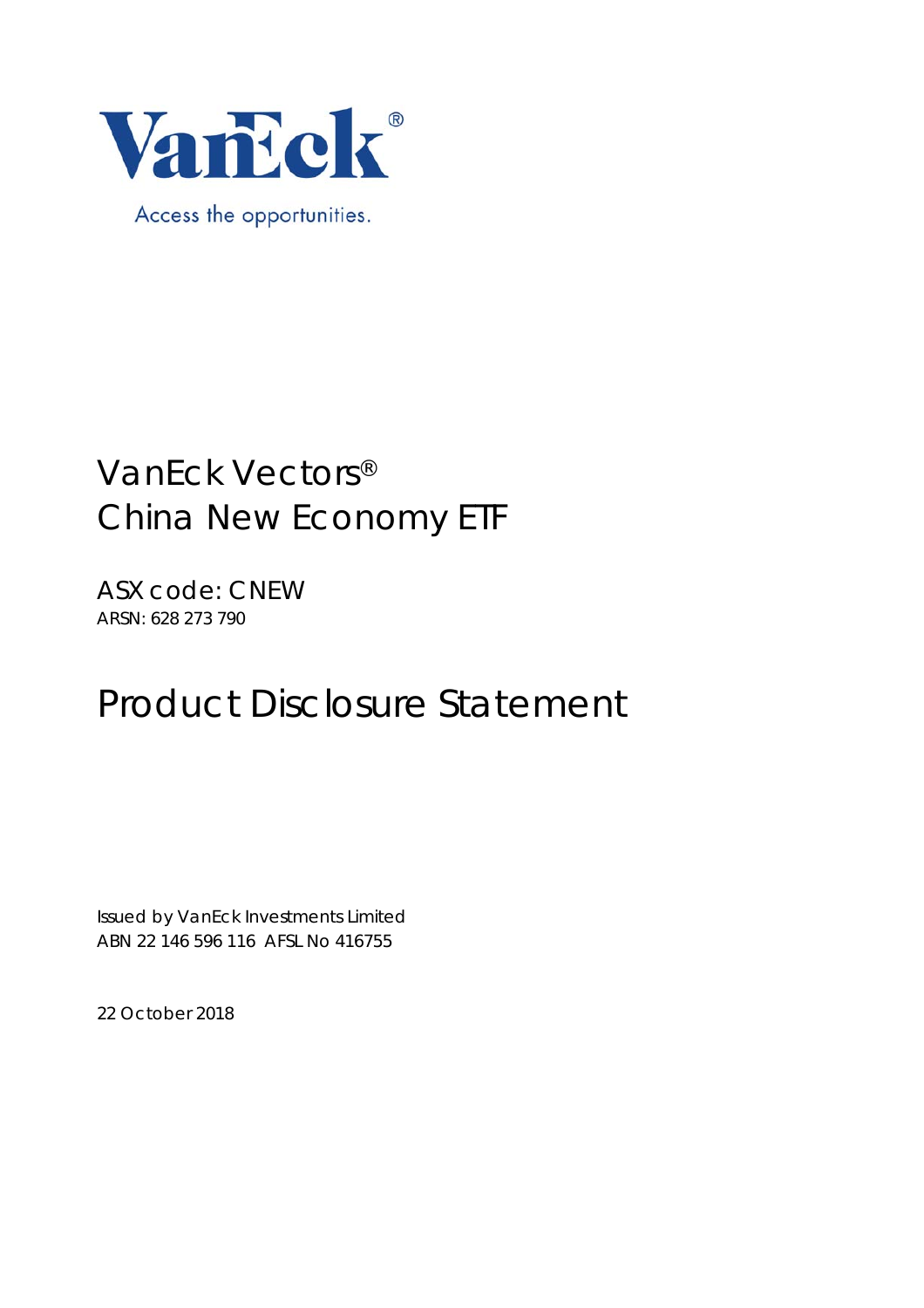Table of Contents

| Section          | Title                                                         | Page |
|------------------|---------------------------------------------------------------|------|
|                  |                                                               |      |
| 1.               | Important information to read first                           | 3    |
| 2.               | <b>About VanEck</b>                                           | 4    |
| 3.               | Summary of the Fund                                           | 5    |
| $\overline{4}$ . | The AQUA Rules                                                | 8    |
| 5.               | Benefits of the Fund                                          | 10   |
| 6.               | How the Fund works                                            | 11   |
| 7.               | Investment objective, strategy and performance of<br>the Fund | 12   |
| 8.               | Reference Index                                               | 14   |
| 9.               | <b>Risks</b>                                                  | 16   |
| 10.              | Fees and other costs                                          | 22   |
| 11.              | Transacting with VanEck                                       | 27   |
| 12.              | <b>Dividends</b>                                              | 29   |
| 13.              | Tax                                                           | 30   |
| 14.              | Other information you need to know                            | 31   |
|                  | Glossary of terms                                             | 38   |
|                  | Corporate directory                                           | 41   |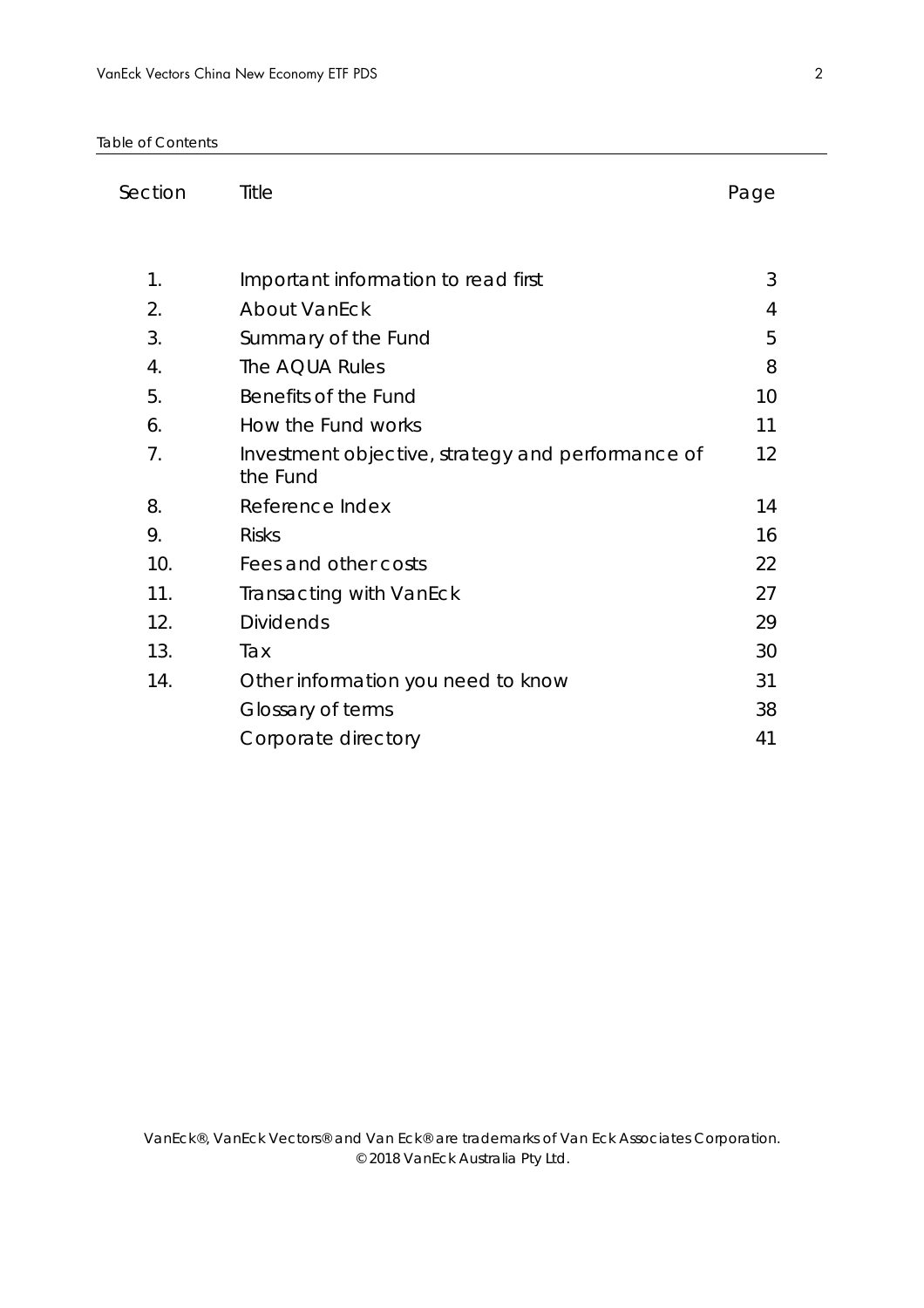## Section 1 Important information to read first

This product disclosure statement ('**PDS**') is issued by VanEck Investments Limited ABN 22 146 596 116 AFSL No 416755 as responsible entity of the VanEck Vectors China New Economy ETF ('**the Fund**'). The Fund is a registered managed investment scheme having Australian Registered Scheme Number (ARSN) 628 273 790. A class of units in the Fund ('**ETF Units**') is expected to be admitted to quotation and trading as an Exchange Traded Fund ('**ETF**') on the Australian Securities Exchange. ETF Units may also be traded on the licensed financial market operated by Chi-X Australia Pty Ltd ('**Chi-X**'). For ease, all references in this PDS are only to '**ASX**'.

References in this PDS to '**VanEck**', '**us**', '**we**', '**our**' or '**Responsible Entity**' are a reference to VanEck Investments Limited in its capacity as responsible entity of the Fund. Capitalised terms (Like This) in this PDS are defined in the '*Glossary of terms*'.

A copy of this PDS has been lodged with the Australian Securities and Investments Commission ('**ASIC**'), the Registrar of Financial Service Providers, New Zealand ('**RFSPNZ**') and ASX. Neither ASIC, RFSPNZ nor ASX take any responsibility for the contents of this PDS. We have applied to ASX for Units in the Fund ('**ETF Units**') to be admitted to trading status on ASX under the AQUA Rules as an ETF. As at the date of this PDS, ETF Units are yet to be quoted. No applications for ETF Units will be accepted until the exposure period has expired and ETF Units are quoted on ASX. The exposure period expires seven days after the date of this PDS, when it was lodged with ASIC, subject to possible extension by ASIC for a further seven days.

#### **Authorised Participants**

The offer of ETF Units in this PDS is only for professional or institutional investors who have entered into an Authorised Participant Agreement with VanEck ('**Authorised Participants**' or '**APs**'). Only APs may acquire ETF Units directly from VanEck by submitting an application for a creation (see section 11).

#### **ASX Investors**

All investors may purchase ETF Units on ASX, like purchasing shares in a listed company and may use this PDS for information purposes only. ASX Investors may buy and sell ETF Units on ASX through their online broker, stockbroker or financial adviser ('**Broker**') and are not required to submit an application under this PDS.

#### **Classes of units**

The ETF Units referred to in this PDS are an ETF class of units in the Fund. As such it is only the ETF class of the Fund that is quoted on ASX. As at the date of this PDS, the Fund only has a single class of units, being the ETF class. Under the Fund's constitution ('**Constitution**'), VanEck is permitted to establish different classes of units.

#### **Up to date information**

All information in this PDS is current as at the date of this PDS. Unless otherwise stated, VanEck sources its data from public or licensed market data. Information and the terms in this PDS are subject to change from time to time. We may provide notices of any updates or changes to information that are not materially adverse to investors by publishing a notice at www.vaneck.com.au on the Fund's page. If we issue a supplementary or replacement PDS, in addition to updating the documents on our website we will make an announcement on ASX. A paper copy of this PDS and any updated information will be provided free of charge on request by contacting us at 1300 68 38 37.

#### **General advice warning**

This PDS contains general information only and is not financial advice. It is not a recommendation by us or any other person to invest in the Fund. The information does not take into account the individual investment objectives, financial situation or needs of any person. Before making an investment decision, you should consider (in consultation with a financial adviser) if the decision is appropriate for your personal financial situation, needs and objectives.

An investment in the Fund is subject to various risks (see section 9), including possible delays in repayment and loss of income and capital invested. None of VanEck Investments Limited, VanEck Australia Pty Ltd, Van Eck Associates Corporation or their related entities, directors or officers, gives any guarantee or assurance as to the performance of the Fund, the payment of income or the repayment of capital invested.

#### **Foreign Investors**

Foreign professional and institutional investors may act as Authorised Participants subject to relevant laws.

Other Foreign Investors may trade ETF Units on ASX via their stockbroker.

ETF Units are not intended to be sold to United States ('**US**') Persons as defined under Regulation S of the US federal securities laws.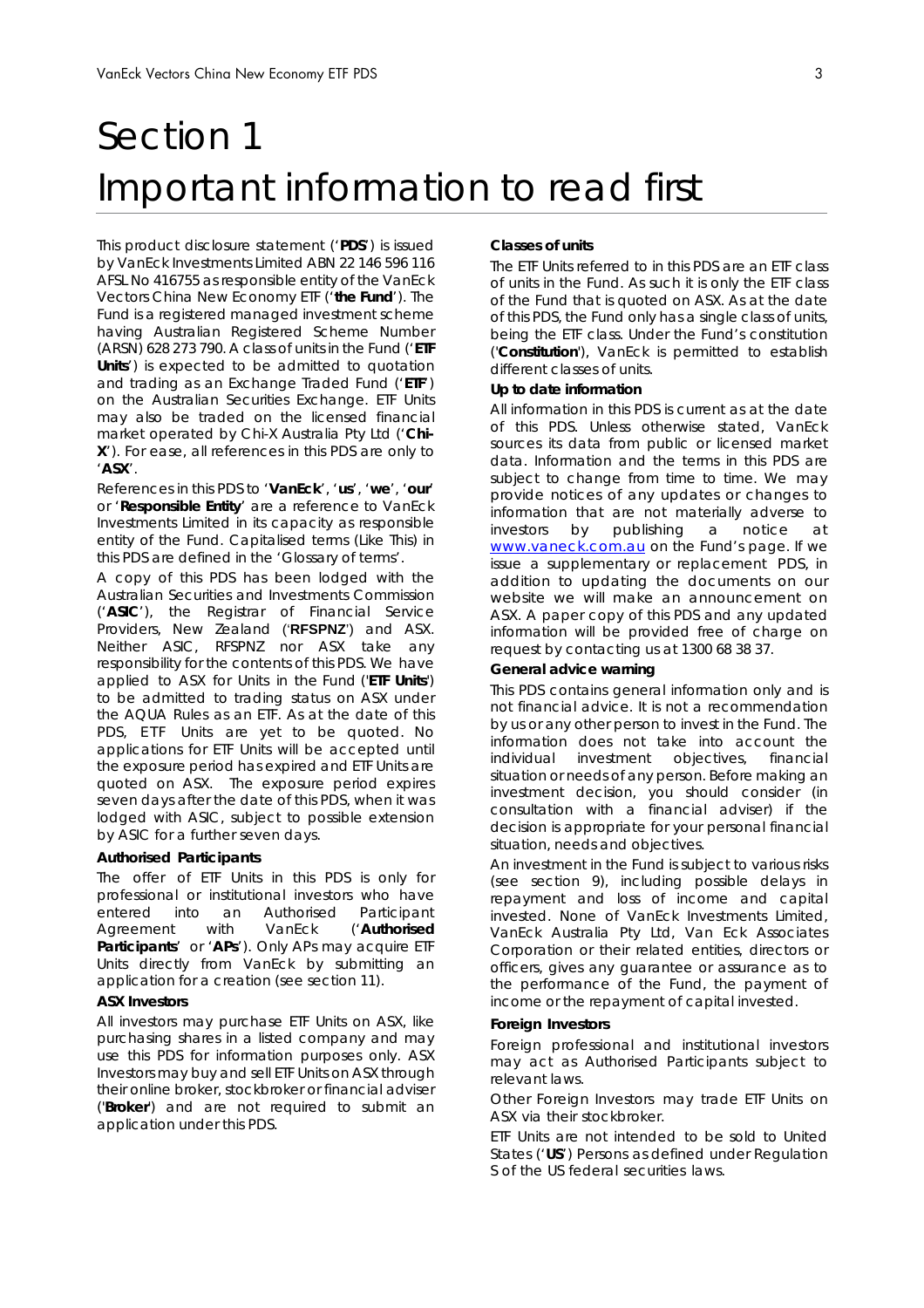## Section 2 About VanEck®

#### **2.1 VanEck Investments Limited**

#### **The Responsible Entity**

VanEck Investments Limited is the Responsible Entity of the Fund and the issuer of this PDS and the ETF Units and is responsible for the management, operation and administration of the Fund.

For more information about VanEck's powers and duties as Responsible Entity see section 14.1.

VanEck Investments Limited is a wholly owned Australian subsidiary of New York based asset manager Van Eck Associates Corporation.

#### **RQFII**

VanEck has been granted a Renminbi Qualified Institutional Investor RQFII license by the China Securities and Regulatory Commission ('**CSRC**') enabling us to offer investors access to the potential opportunities in the China equities market via a portfolio of China A-shares.

#### **2.2 VanEck Vectors® ETFs**

VanEck's exchange traded products ('**ETPs**') have been offered in the US since 2006 and span many asset classes including equities and fixed income in both developed and emerging markets.

As at 30 September 2018 the VanEck group's family of ETPs totalled over \$52 billion in assets under management, making it one of the largest ETP families worldwide.

#### **2.3 Founded in 1955**

Van Eck Associates Corporation is a privately held global asset management firm founded in New York in 1955. The firm was among the first US money managers helping investors achieve greater diversification through global investing.

Today we are recognised for being a pioneer in global markets and for drawing on our experience to offer innovative solutions.

Our mission is to offer investors intelligently designed investment strategies that take advantage of targeted market opportunities.

With offices in key financial centres and regions including New York, Sydney, Shanghai, Frankfurt, Dublin, Amsterdam, Madrid and Zurich, the firm offers investors broad investment reach with deep experience.

As at 30 September 2018, VanEck group managed over \$63 billion in investor assets including its VanEck Vectors ETP business.

For more information on VanEck, visit www.vaneck.com.au.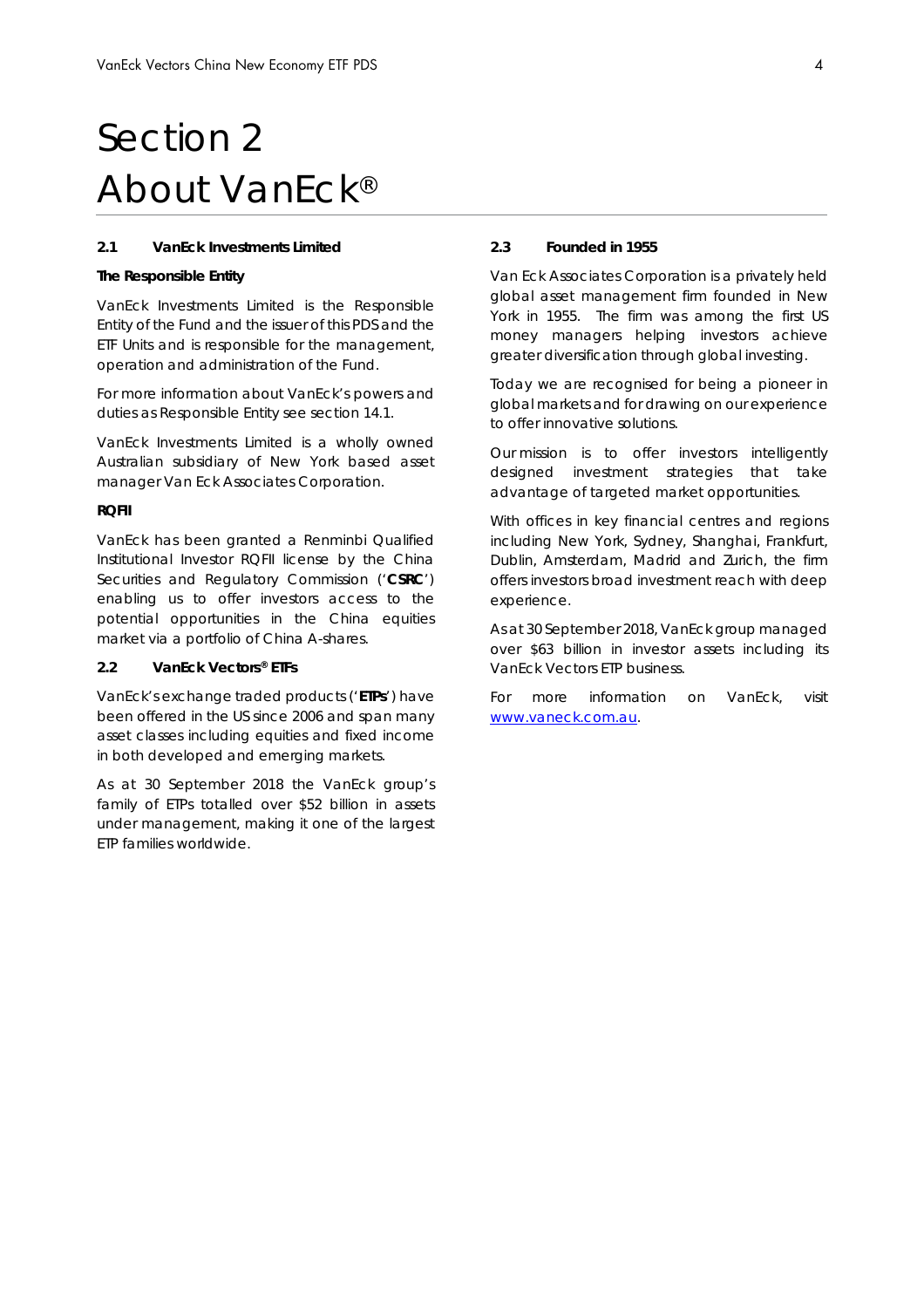# Section 3 Summary of the Fund

|                                                                | VanEck Vectors China New Economy ETF                                                                                                                                                                                                                                                                                                                                                                                                                                                                                                                                                                                                                                                                                                                                                                                                                                                                   | For more<br>information |
|----------------------------------------------------------------|--------------------------------------------------------------------------------------------------------------------------------------------------------------------------------------------------------------------------------------------------------------------------------------------------------------------------------------------------------------------------------------------------------------------------------------------------------------------------------------------------------------------------------------------------------------------------------------------------------------------------------------------------------------------------------------------------------------------------------------------------------------------------------------------------------------------------------------------------------------------------------------------------------|-------------------------|
| <b>Responsible Entity</b>                                      | VanEck Investments Limited ABN 22 146 596 116 AFSL No 416755                                                                                                                                                                                                                                                                                                                                                                                                                                                                                                                                                                                                                                                                                                                                                                                                                                           | Section 1               |
| Type of<br>investment:<br><b>Exchange Traded</b><br>Fund (ETF) | An ETF is an open-ended fund that aims to track the performance,<br>before fees and other costs, of a financial market index by investing in<br>a portfolio of securities that constitute the index.<br>Units in an ETF are traded on ASX. As such, an ETF gives investors easy<br>access and cost effective exposure to the portfolio of securities held by<br>the ETF via a single trade on ASX.                                                                                                                                                                                                                                                                                                                                                                                                                                                                                                     | Sections 4, 5<br>and 6  |
| Investment<br>purpose                                          | The Fund seeks to provide investors with access to a portfolio of the most<br>fundamentally sound companies with the best growth prospects in the<br>consumer discretionary, consumer staples, healthcare, and technology<br>sectors that are domiciled and listed in China.                                                                                                                                                                                                                                                                                                                                                                                                                                                                                                                                                                                                                           |                         |
| Investment<br>objective                                        | The Fund aims to provide investment returns before fees and other costs<br>which track the performance of its Reference Index in Australian dollars.                                                                                                                                                                                                                                                                                                                                                                                                                                                                                                                                                                                                                                                                                                                                                   | Sections 7, 8           |
| Reference Index                                                | CSI MarketGrader China New Economy Index                                                                                                                                                                                                                                                                                                                                                                                                                                                                                                                                                                                                                                                                                                                                                                                                                                                               | Sections 7, 8           |
| Investment<br>strategy                                         | The Fund employs a passive management strategy of investing directly<br>in the securities that comprise the Reference Index.                                                                                                                                                                                                                                                                                                                                                                                                                                                                                                                                                                                                                                                                                                                                                                           | Sections 7, 8           |
| <b>Benefits</b>                                                | The Fund provides investors with:                                                                                                                                                                                                                                                                                                                                                                                                                                                                                                                                                                                                                                                                                                                                                                                                                                                                      | Section 5               |
|                                                                | cost effective and easy access to a diversified portfolio of China<br>$\circ$<br>A-shares via a single trade on ASX;<br>transparency of holdings, pricing and performance; and<br>$\circ$<br>flexibility of intraday ASX trading capability.<br>$\circ$<br>Compared to unlisted actively managed funds, investors benefit from:<br>trading via live prices on ASX; potentially lower costs and lower tax                                                                                                                                                                                                                                                                                                                                                                                                                                                                                               |                         |
|                                                                | liabilities; liquidity; transparency and intraday trading.                                                                                                                                                                                                                                                                                                                                                                                                                                                                                                                                                                                                                                                                                                                                                                                                                                             |                         |
| <b>Risks</b>                                                   | An investment in the Fund is subject to various risks which may have the<br>effect of reducing the value of the Fund, resulting in a loss of your<br>capital invested and a lack of income from the Fund.<br>In particular the Fund will be exposed to heightened risks compared to<br>investing in the Australian market, which are associated with an<br>investment in China which is an emerging market. These risks include<br>currency risks from foreign exchange fluctuations, ASX trading time<br>differences, foreign laws and regulations including taxation, potential<br>difficulties in enforcing contractual obligations, changes in government<br>policy, expropriation, economic conditions including international<br>trade barriers, restrictions on foreign ownership, securities trading<br>restrictions, restrictions on repatriation and restrictions on currency<br>conversion. | Section 9               |
|                                                                | You should carefully consider the risks in section 9 before deciding to<br>invest.                                                                                                                                                                                                                                                                                                                                                                                                                                                                                                                                                                                                                                                                                                                                                                                                                     |                         |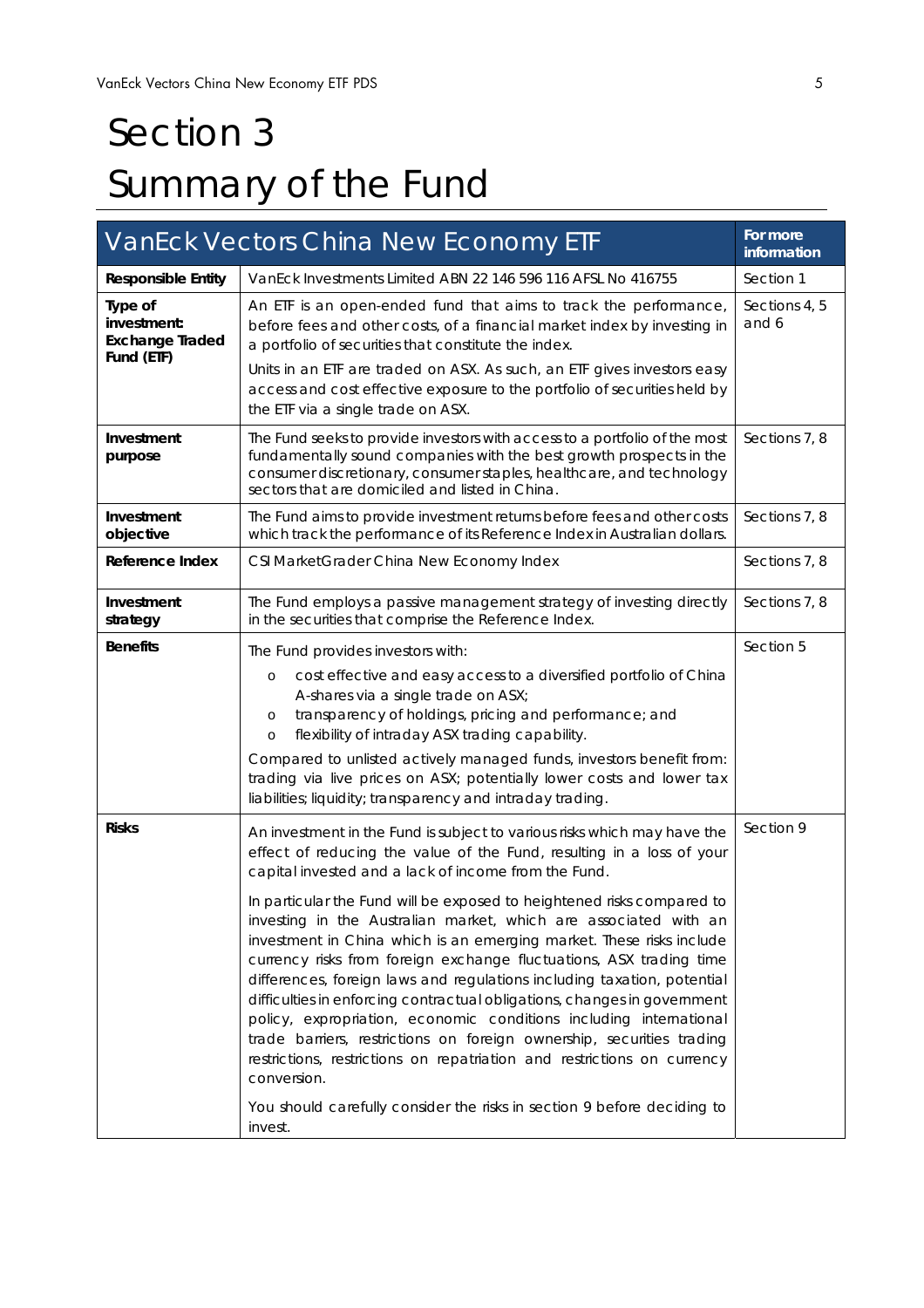| Investing in the Fund                                |                                                                                                                                                                                                                                                                                                                                                                                                                                           |                                                                            |                                                |               |  |
|------------------------------------------------------|-------------------------------------------------------------------------------------------------------------------------------------------------------------------------------------------------------------------------------------------------------------------------------------------------------------------------------------------------------------------------------------------------------------------------------------------|----------------------------------------------------------------------------|------------------------------------------------|---------------|--|
| <b>All investors</b>                                 |                                                                                                                                                                                                                                                                                                                                                                                                                                           |                                                                            |                                                |               |  |
| Unit Price or 'NAV'                                  | The Unit Price or NAV of the Fund is calculated as the Fund Net Asset<br>Value divided by the number of ETF Units on issue. It is calculated daily<br>after the close of trading based on the closing prices of the securities<br>on the applicable Chinese or Hong Kong stock exchange. It is then<br>converted to Australian dollars and will<br>be published<br>at<br>www.vaneck.com.au prior to the open of the next ASX Trading Day. |                                                                            |                                                | Section 11    |  |
| Authorised Participants - transacting under this PDS |                                                                                                                                                                                                                                                                                                                                                                                                                                           |                                                                            |                                                |               |  |
| <b>Transacting with</b><br>VanEck by APs             | Authorised Participants must enter into an AP Agreement with VanEck<br>and submit written applications for creations or redemptions of ETF Units.                                                                                                                                                                                                                                                                                         |                                                                            |                                                | Section 11    |  |
| Price paid by APs                                    | Authorised Participants transact with VanEck for creations or<br>redemptions of ETF Units at the Fund's NAV calculated following the<br>close of trading for that day, plus or minus fees and other costs.                                                                                                                                                                                                                                |                                                                            |                                                |               |  |
| Cutoff time for<br>applications                      | 4pm on each ASX Trading Day.                                                                                                                                                                                                                                                                                                                                                                                                              |                                                                            |                                                |               |  |
| <b>Creations</b>                                     | unless we agree otherwise.                                                                                                                                                                                                                                                                                                                                                                                                                | ETF Units can only be created in multiples of Creation Units for the Fund, |                                                |               |  |
|                                                      | Payment for a creation must generally be made by the Authorised<br>Participant in the form of a specified parcel of securities (Standard<br>Basket) plus or minus a balancing cash amount (Standard Basket<br>Transaction). If we agree, payment may also be made by: (i) cash, or<br>(ii) a combination of securities and cash (Non-Standard Transaction).                                                                               |                                                                            |                                                |               |  |
| <b>Redemptions</b>                                   | ETF Units can only be redeemed in multiples of Redemption Units, unless<br>we agree otherwise.                                                                                                                                                                                                                                                                                                                                            |                                                                            |                                                |               |  |
|                                                      | Payment of redemption proceeds will primarily be in the form of a<br>Standard Basket Transaction. If we agree, the redemption proceeds<br>may also be paid by a Non-Standard Transaction.                                                                                                                                                                                                                                                 |                                                                            |                                                |               |  |
| APs minimum<br>transaction size                      | Unless we agree otherwise in advance, the minimum number of ETF<br>Units for a creation (one Creation Unit) and a redemption (one<br>Redemption Unit) are as follows:                                                                                                                                                                                                                                                                     |                                                                            |                                                |               |  |
|                                                      | Fund                                                                                                                                                                                                                                                                                                                                                                                                                                      | No. of ETF Units per<br><b>Creation Unit</b>                               | No. of ETF Units per<br><b>Redemption Unit</b> |               |  |
|                                                      | <b>CNEW</b>                                                                                                                                                                                                                                                                                                                                                                                                                               | 400,000                                                                    | 400,000                                        |               |  |
| Investing in the Fund via ASX - ASX Investors        |                                                                                                                                                                                                                                                                                                                                                                                                                                           |                                                                            |                                                |               |  |
| <b>Buying/selling ETF</b><br>Units on ASX            | ASX Investors may buy and sell ETF Units in the Fund on ASX through<br>their Broker just like trading shares in listed companies. A Market Maker<br>is engaged to facilitate liquidity for trading in ETF Units on ASX. There is<br>no minimum trade size on ASX. You should check with your Broker.                                                                                                                                      |                                                                            |                                                | Sections 4, 5 |  |
| <b>ASX prices</b>                                    | ASX Investors trade ETF Units at trading prices quoted on ASX through-<br>out each ASX Trading Day. The presence of a Market Maker means<br>trading prices should remain close to the NAV, adjusted for changes in<br>value of the underlying securities during the ASX Trading Day.                                                                                                                                                      |                                                                            |                                                |               |  |
| Cooling-off                                          | There are no cooling-off rights applicable to the offers in this PDS or to<br>trading of ETF Units on ASX.                                                                                                                                                                                                                                                                                                                                |                                                                            |                                                |               |  |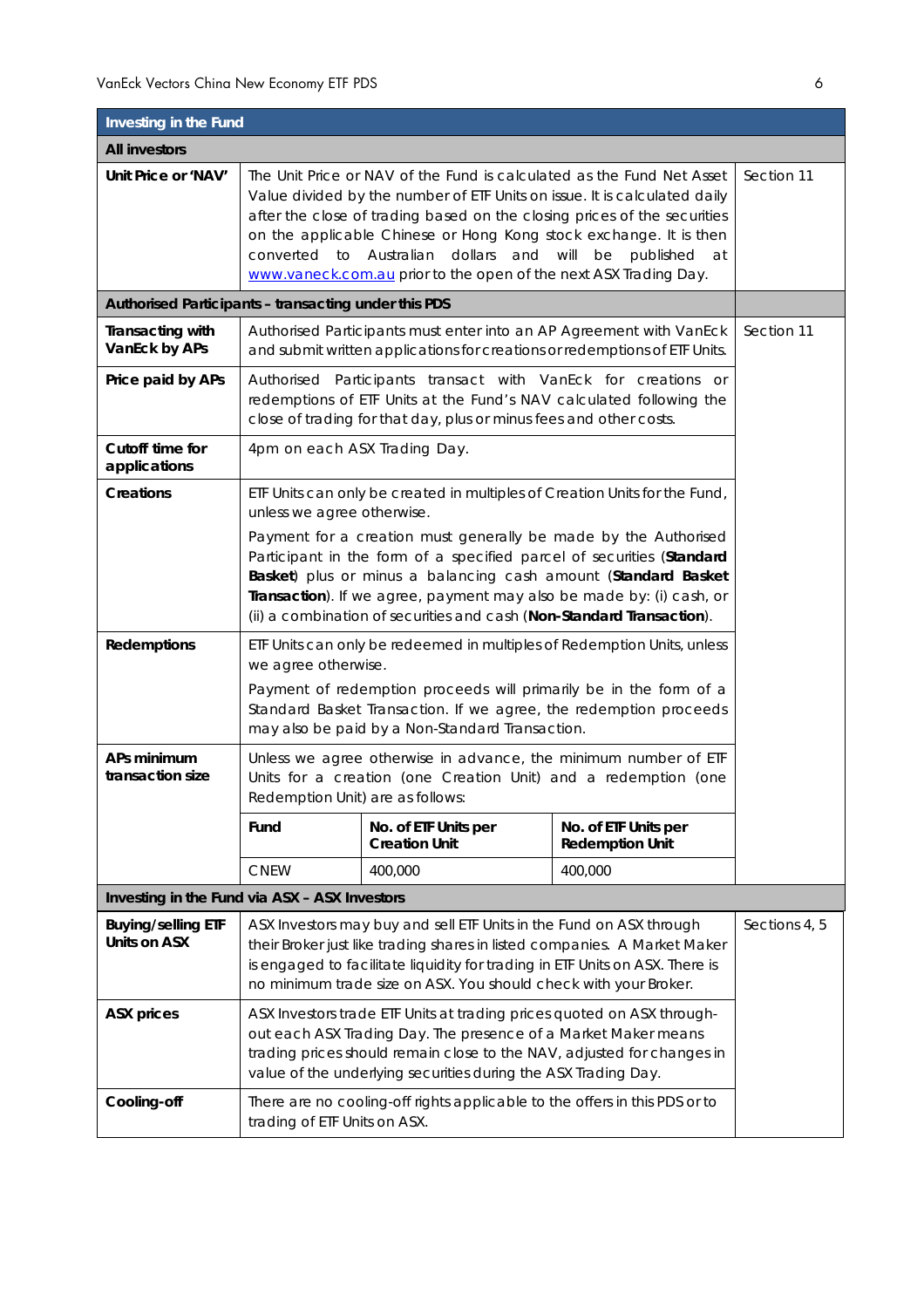| Fees and other costs                                |                                                                                                                                                                                                                                                                                                                                                                                                                                                                                                                                                                                                                                                                                                                                                                                                   |          |                                                                                                                                     |            |
|-----------------------------------------------------|---------------------------------------------------------------------------------------------------------------------------------------------------------------------------------------------------------------------------------------------------------------------------------------------------------------------------------------------------------------------------------------------------------------------------------------------------------------------------------------------------------------------------------------------------------------------------------------------------------------------------------------------------------------------------------------------------------------------------------------------------------------------------------------------------|----------|-------------------------------------------------------------------------------------------------------------------------------------|------------|
| <b>All investors</b>                                |                                                                                                                                                                                                                                                                                                                                                                                                                                                                                                                                                                                                                                                                                                                                                                                                   |          |                                                                                                                                     |            |
| Management                                          | Fund                                                                                                                                                                                                                                                                                                                                                                                                                                                                                                                                                                                                                                                                                                                                                                                              |          | <b>Management costs</b>                                                                                                             |            |
| costs                                               | <b>CNEW</b>                                                                                                                                                                                                                                                                                                                                                                                                                                                                                                                                                                                                                                                                                                                                                                                       |          | 0.95% p.a.                                                                                                                          |            |
|                                                     |                                                                                                                                                                                                                                                                                                                                                                                                                                                                                                                                                                                                                                                                                                                                                                                                   |          | Management costs are inclusive of GST and net of any reduced input<br>tax credits and may be negotiated by wholesale clients.       |            |
| <b>Transactional and</b><br>operational costs       |                                                                                                                                                                                                                                                                                                                                                                                                                                                                                                                                                                                                                                                                                                                                                                                                   |          | Additional costs relating to trading in the portfolios and associated<br>operational activities will also apply - see section 10.3. |            |
| Authorised Participants only - also pay             |                                                                                                                                                                                                                                                                                                                                                                                                                                                                                                                                                                                                                                                                                                                                                                                                   |          |                                                                                                                                     | Section 10 |
| <b>Transaction fees</b><br>for creations and        | Fund                                                                                                                                                                                                                                                                                                                                                                                                                                                                                                                                                                                                                                                                                                                                                                                              |          | Contribution fees / withdrawal fees (excl<br>GST) per transaction                                                                   |            |
| redemptions                                         | <b>CNEW</b>                                                                                                                                                                                                                                                                                                                                                                                                                                                                                                                                                                                                                                                                                                                                                                                       |          | \$6600                                                                                                                              |            |
|                                                     | change without notice.                                                                                                                                                                                                                                                                                                                                                                                                                                                                                                                                                                                                                                                                                                                                                                            |          | Contribution and withdrawal fees may be negotiated and may                                                                          |            |
| <b>Additional costs</b><br>for cash<br>transactions | The estimated additional transactional and operational costs incurred<br>by the Fund in relation to cash transactions are charged to<br>Authorised Participants as a buy/sell spread on creations and<br>redemptions or recovered from APs by way of a true up following<br>settlement.                                                                                                                                                                                                                                                                                                                                                                                                                                                                                                           |          |                                                                                                                                     |            |
| <b>Dividends</b>                                    |                                                                                                                                                                                                                                                                                                                                                                                                                                                                                                                                                                                                                                                                                                                                                                                                   |          |                                                                                                                                     |            |
| Frequency                                           | Fund                                                                                                                                                                                                                                                                                                                                                                                                                                                                                                                                                                                                                                                                                                                                                                                              |          | Frequency                                                                                                                           | Section 12 |
|                                                     | <b>CNEW</b>                                                                                                                                                                                                                                                                                                                                                                                                                                                                                                                                                                                                                                                                                                                                                                                       | Annually |                                                                                                                                     |            |
| <b>Dividend</b><br><b>Reinvestment Plan</b>         | A Dividend Reinvestment Plan (DRP) is available subject to the DRP<br>Rules. Dividends will be paid as cash to your nominated bank account<br>unless you contact the Registrar and elect to have dividends<br>reinvested. Your dividends will then appear as additional ETF Units in<br>your account.                                                                                                                                                                                                                                                                                                                                                                                                                                                                                             |          |                                                                                                                                     |            |
| <b>Additional information</b>                       |                                                                                                                                                                                                                                                                                                                                                                                                                                                                                                                                                                                                                                                                                                                                                                                                   |          |                                                                                                                                     |            |
| Website                                             | The following information is available at www.vaneck.com.au:<br>Fund Net Asset Value;<br>$\circ$<br>Unit Price;<br>$\circ$<br>portfolio holdings;<br>$\circ$<br>number of ETF Units outstanding;<br>$\circ$<br>the current PDS, any supplementary PDS and notice of any<br>$\circ$<br>changes that are not materially adverse to investors;<br>DRP Rules;<br>O<br>Unit Pricing Policy;<br>$\circ$<br>information about any dividends;<br>$\circ$<br>a link to any announcements lodged with the ASX Market<br>$\circ$<br>Announcements Platform<br>(including continuous<br>disclosure<br>notices);<br>any other disclosure that is made available or provided to<br>$\circ$<br>Unitholders; and<br>annual reports<br>half-year reports (including<br>and<br>financial<br>$\circ$<br>statements). |          |                                                                                                                                     |            |
| <b>Statements</b>                                   | The following statements will be provided to investors:<br>holding statement - for any transactions made during the month;<br>$\circ$<br>dividend statement;<br>$\circ$<br>annual tax statement - after 30 June each year; and<br>$\circ$<br>periodic statement showing your transactions and investments in<br>$\circ$<br>the Fund - sent annually and following your exit from the Fund.                                                                                                                                                                                                                                                                                                                                                                                                        |          |                                                                                                                                     |            |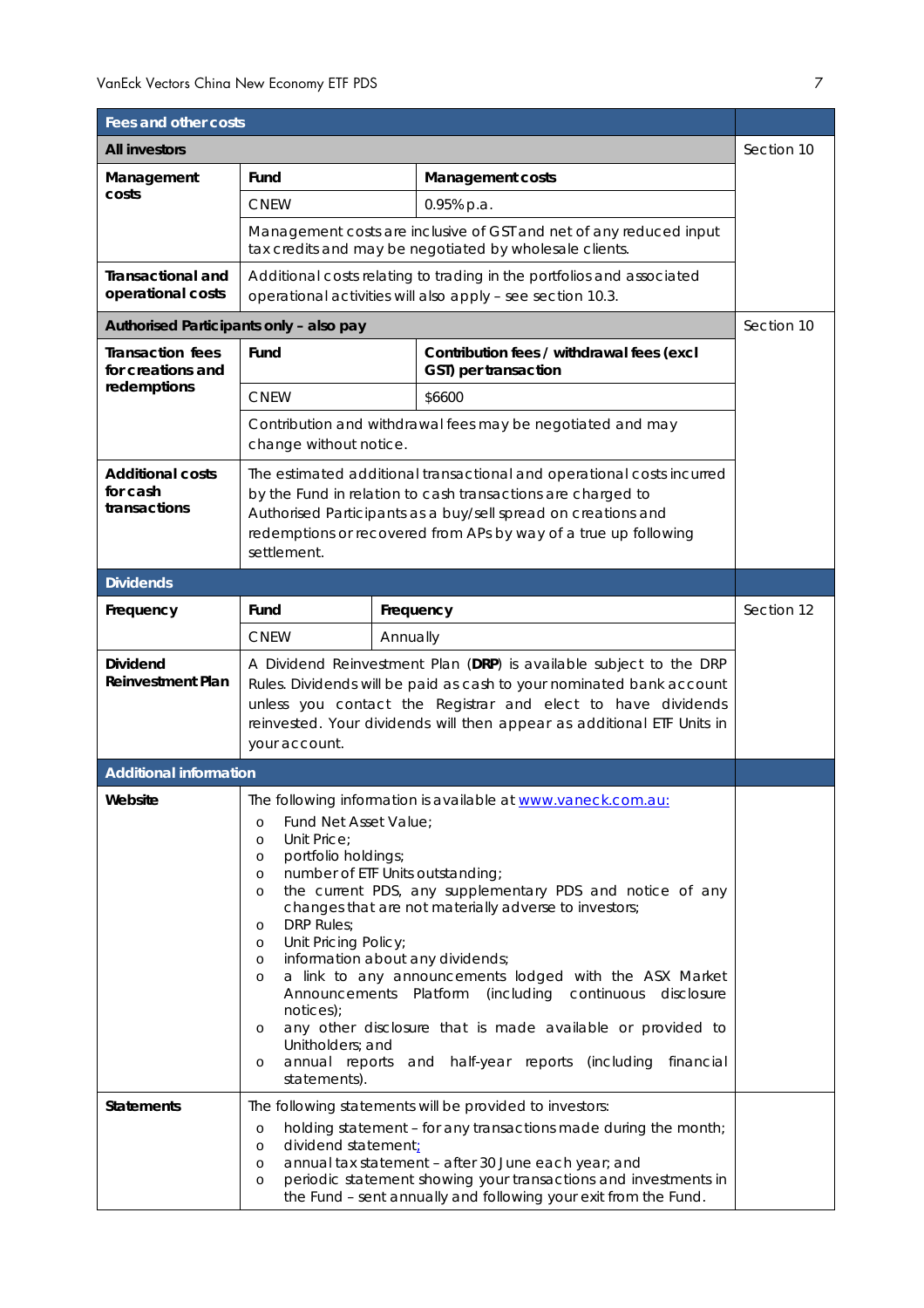## Section 4 The AQUA Rules

#### **4.1 The AQUA Rules**

ETF Units in the Fund is admitted to trading on ASX under the AQUA Rules. The AQUA Rules are a subset of the ASX Operating Rules that provide a tailored framework for the quotation of managed funds, ETFs and other products on ASX, providing issuers with access to ASX back office clearing and settlement services.

The only products that can be admitted to trading under the AQUA Rules are those where the product has a capital value or dividends linked to liquid underlying instruments with robust and transparent pricing mechanisms.

Under the AQUA Rules, ASX may require the issuer to facilitate liquidity in the ETF Units by way of the appointment of a 'Market Maker' whose role generally is to act as a seller and buyer to match demand from purchasers and sellers of ETF Units on ASX in certain circumstances and subject to certain conditions.

As a result, the Fund is expected to remain liquid. For more information see section 5.

#### **4.2 VanEck has no influence or control over the value of the underlying assets**

The key difference between products admitted to trading under the ASX Listing Rules and those admitted to trading under the AQUA Rules is the level of influence that the issuer has over the underlying instrument.

Under the ASX Listing Rules, a listed equity issuer typically lists securities which reflect the value of a business which they operate and control. By contrast, securities admitted to trading under the AQUA Rules typically reflect the value of some other asset which the issuer does not control, such as a parcel of listed securities of other companies, indices, bonds, commodities, or currency.

The value of the Fund reflects the value of the underlying portfolio of securities in the Fund and not the value of VanEck's business.

The following table highlights the key differences between the ASX Listing Rules and the AQUA Rules.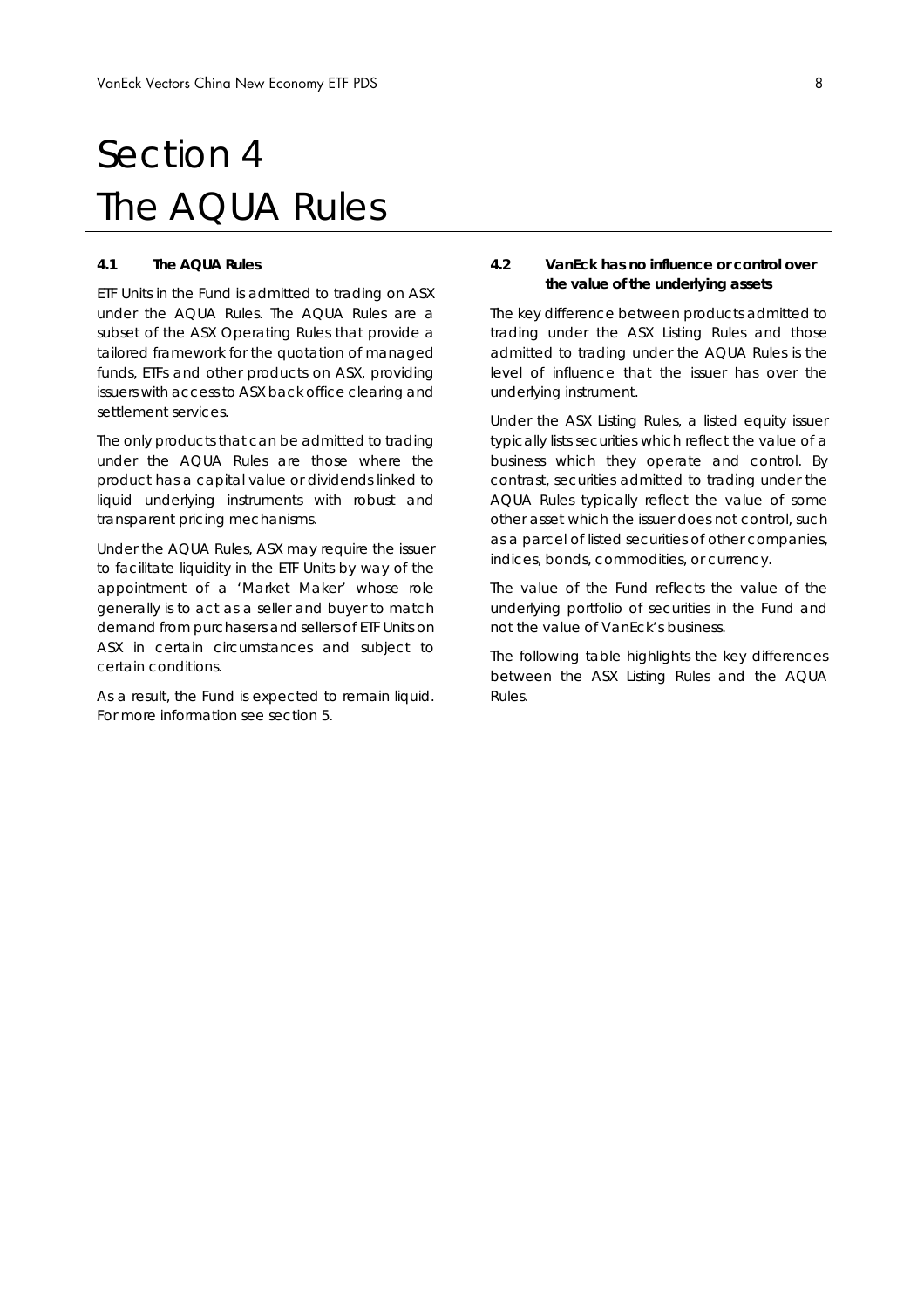## **4.3 Key differences between the ASX Listing Rules and the AQUA Rules**

| <b>ASX Listing Rules</b>                                                                                                                                                                                                                                                                                                     | <b>AQUA Rules</b>                                                                                                                                                                                                                                                                                                                                                                                                                                                                                                                                                                                                                                                                                                               |
|------------------------------------------------------------------------------------------------------------------------------------------------------------------------------------------------------------------------------------------------------------------------------------------------------------------------------|---------------------------------------------------------------------------------------------------------------------------------------------------------------------------------------------------------------------------------------------------------------------------------------------------------------------------------------------------------------------------------------------------------------------------------------------------------------------------------------------------------------------------------------------------------------------------------------------------------------------------------------------------------------------------------------------------------------------------------|
| <b>Continuous disclosure</b>                                                                                                                                                                                                                                                                                                 |                                                                                                                                                                                                                                                                                                                                                                                                                                                                                                                                                                                                                                                                                                                                 |
| Issuers are subject to the continuous<br>disclosure requirements under Listing Rule 3.1<br>and section 674 of the Corporations Act.                                                                                                                                                                                          | AQUA product issuers are not subject to the continuous<br>disclosure requirements under Listing Rule 3.1 and section<br>674 of the Corporations Act (because the underlying<br>instruments are) but must disclose via the ASX Market<br>Announcements Platform:<br>ETF Units outstanding on a monthly basis;<br>dividends and other disbursements;<br>П<br>information the non-disclosure of which may lead to<br>the establishment of a false market in its products or<br>would materially affect the price of its products; and<br>any other information that is required to be disclosed<br>٠<br>to ASIC under section 675 of the Corporations Act<br>must be disclosed to ASX at the same time it is<br>disclosed to ASIC. |
| Periodic disclosure                                                                                                                                                                                                                                                                                                          |                                                                                                                                                                                                                                                                                                                                                                                                                                                                                                                                                                                                                                                                                                                                 |
| Issuers are required to disclose their half-<br>yearly and annual financial information or<br>annual reports to ASX under Chapter 4 of the<br><b>Listing Rules</b>                                                                                                                                                           | AQUA product issuers are currently not required to disclose<br>their half-yearly and annual financial information or annual<br>reports to ASX, however, as the Responsible Entity of the<br>Fund which are registered managed investment scheme<br>products, we are still required to lodge with ASIC and<br>disclose to ASX at the same time, financial reports required<br>under Chapter 2M of the Corporations Act.                                                                                                                                                                                                                                                                                                          |
| Corporate control                                                                                                                                                                                                                                                                                                            |                                                                                                                                                                                                                                                                                                                                                                                                                                                                                                                                                                                                                                                                                                                                 |
| Requirements in the Corporations Act and<br>the Listing Rules in relation to matters such as<br>takeover bids, share buy-backs, change of<br>capital, new issues, restricted securities,<br>disclosure of<br>directors'<br>interests<br>and<br>substantial<br>shareholdings,<br>apply<br>to<br>companies and listed schemes. | These requirements do not apply to AQUA product issuers.<br>Section 601FM of the Corporations Act continues to apply<br>to the removal or change of the responsible entity. An<br>extraordinary resolution would be required to change the<br>Responsible Entity. An extraordinary resolution is a resolution<br>supported by a majority of the total votes that may be case<br>by the Fund's members entitled to vote on the resolution.                                                                                                                                                                                                                                                                                       |
| <b>Related party transactions</b>                                                                                                                                                                                                                                                                                            |                                                                                                                                                                                                                                                                                                                                                                                                                                                                                                                                                                                                                                                                                                                                 |
| Chapter 10 of the Listing Rules, which relates<br>to transactions between an entity and<br>persons in a position to influence the entity,<br>specifies<br>controls<br>over<br>related<br>party<br>transactions.                                                                                                              | Chapter 10 of the Listing Rules does not apply to AQUA<br>products. Products quoted under the AQUA Rules which are<br>registered managed investment schemes remain subject to<br>the related party requirements in Part 5C.7 and Chapter 2E<br>of the Corporations Act.                                                                                                                                                                                                                                                                                                                                                                                                                                                         |
| <b>Auditor rotation obligations</b>                                                                                                                                                                                                                                                                                          |                                                                                                                                                                                                                                                                                                                                                                                                                                                                                                                                                                                                                                                                                                                                 |
| There are specific requirements in relation to<br>auditor rotation under Part 2M.4 Division 5 of<br>the Corporations Act.                                                                                                                                                                                                    | These requirements do not apply to AQUA product issuers.<br>Responsible entities of registered managed investment<br>schemes will continue to be required to undertake an<br>independent audit of their compliance with each scheme's<br>compliance plan in accordance with section 601HG of the<br>Corporations Act and the auditor must not be the auditor<br>of the scheme's financial statements (but may be from the<br>same firm).                                                                                                                                                                                                                                                                                        |
| Disclosure documentation                                                                                                                                                                                                                                                                                                     |                                                                                                                                                                                                                                                                                                                                                                                                                                                                                                                                                                                                                                                                                                                                 |
| Entities admitted under the Listing Rules are<br>requirements<br>the<br>Οf<br>the<br>subject<br>to<br>Corporations Act in relation to the issue of a<br>prospectus or PDS.                                                                                                                                                   | Products admitted to trading under the AQUA Rules will also<br>be subject to these requirements of the Corporations Act.                                                                                                                                                                                                                                                                                                                                                                                                                                                                                                                                                                                                        |

*Source: ASX Rules Framework*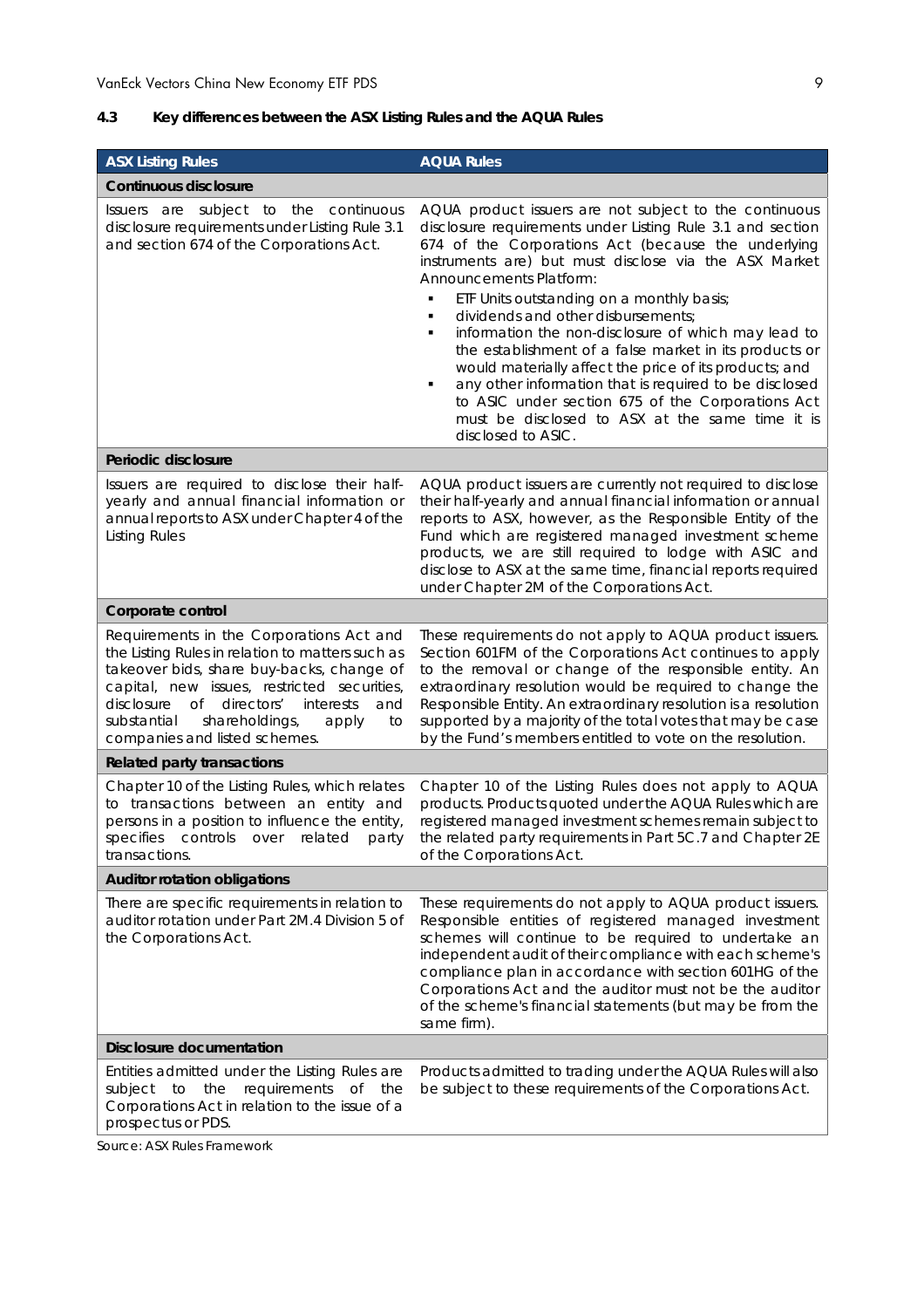# Section 5 Benefits of the Fund

#### **5.1 China A-share strategy via ASX**

In a single trade on ASX, the Fund gives investors a diversified portfolio of 120 of the most fundamentally sound companies with the best growth prospects in the consumer discretionary, consumer staples, healthcare, and technology sectors that are domiciled and listed on the Shanghai and Shenzhen stock exchanges in China.

For more information on the Fund's Reference Index methodology see section 8.

#### **5.2 Exchange Traded Fund**

The Fund is an ETF. ETFs provide investors with the best attributes of both managed funds and listed shares.

When you invest in the Fund, you gain access to a portfolio of investments, constructed using professional skills and knowledge that you may not have access to if you invest on your own.

ETFs can be easily traded on ASX like listed shares, with live pricing throughout the ASX Trading Day. The difference between a single trade in ETF Units and company shares is that when you buy ETF Units you acquire exposure to the performance of an entire portfolio of securities not just a single company, saving you money and time.

ETFs also provide potential advantages to investors including low costs and full daily transparency of the underlying portfolio holdings.

#### **5.3 Access to China A-shares via ASX**

Investing directly in China A-shares is difficult. The Fund provides simple access via an Australian ETF which simplifies your administration and reporting and eliminates foreign paperwork.

Investors also benefit from the other advantages of trading on ASX, including the ability to transact during Australian market hours and settle payments in Australian dollars.

### **5.4 Lower costs**

Since ETFs track an index, they are typically able to achieve lower operating costs. As a result they charge management costs which are generally lower than those of equivalent unlisted actively managed funds.

As is the case when trading shares, Broker fees may also apply when buying or selling ETF Units on ASX. See section 10 for more information.

#### **5.5 Diversification with a single trade**

The Fund provides you with a simple way to access a diversified portfolio of 120 listed China A-shares via a single trade on ASX.

#### **5.6 Liquidity**

You can buy and sell ETF Units on ASX. Liquidity in the Fund is facilitated by a Market Maker. The Market Maker's role is to match buy and sell orders for ETF Units from ASX Investors.

#### **5.7 Flexibility of trading on exchange**

As the ETF Units are quoted on ASX, you have the flexibility to trade the ETF Units in the Fund throughout the day, like trading shares. You can even buy and sell on the same day (intraday trading).

#### **5.8 Transparency of holdings**

The Fund provide investors with transparency in respect of portfolio holdings which are published daily at www.vaneck.com.au.

#### **5.9 Tax advantages**

In contrast to an unlisted actively managed fund, the turnover of the underlying portfolio in the Fund, which is an index-tracking fund, is generally low, reducing the level of capital gains and associated capital gains tax payable by you.

Withholding tax on any dividends from underlying securities arises at the Fund level and not the investor level. This means you do not have to complete foreign forms in order to get the benefit of reduced withholding tax rates. VanEck arranges for the completion of all necessary paperwork for the Fund.

Capital gains may be paid to Authorised Participants when they redeem, which reduces the tax burden on the remaining Unitholders. Unlisted managed funds typically do not do this.

For more information on dividends and tax, see sections 12 and 13.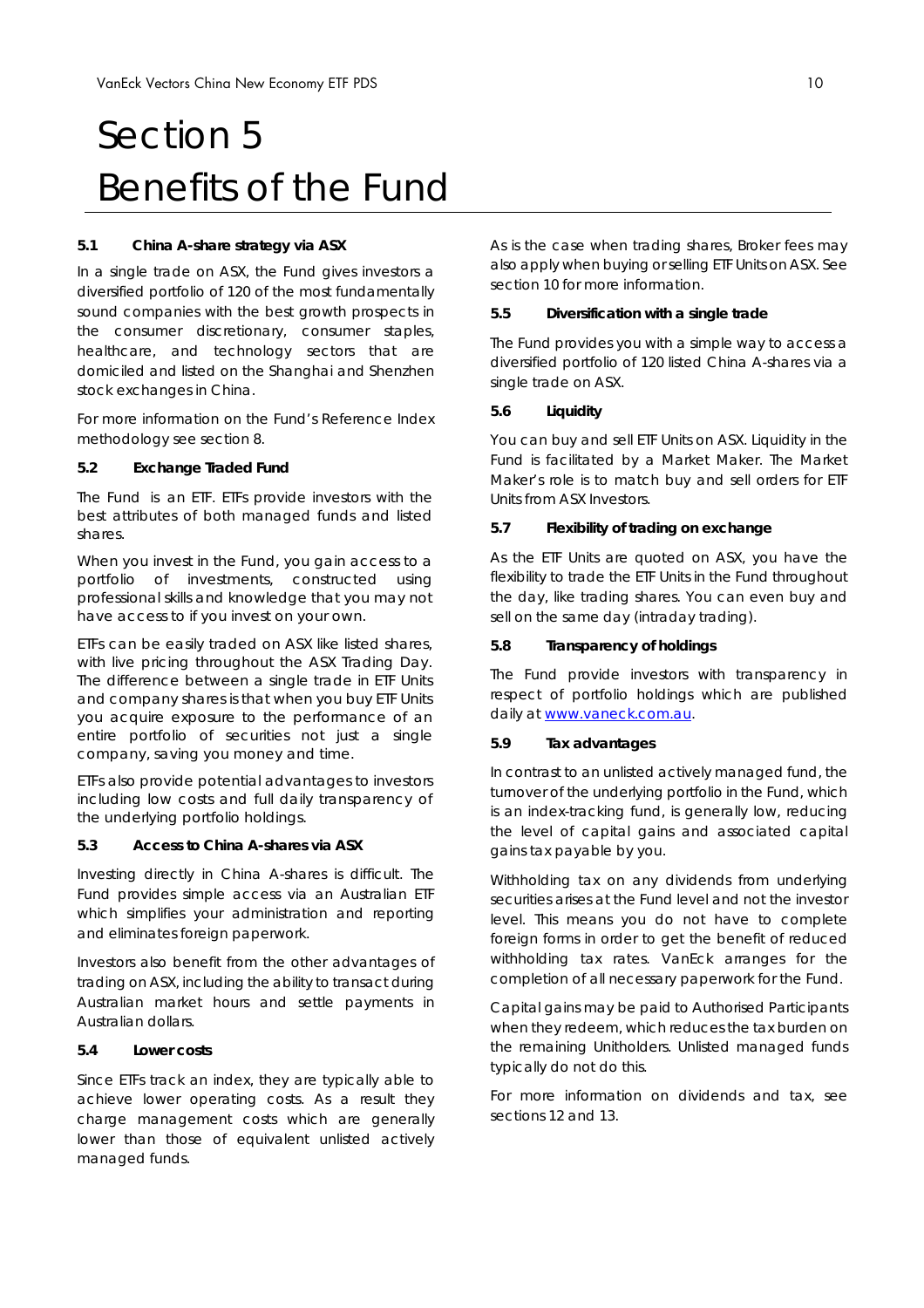# Section 6 How the Fund works

#### **6.1 Registered managed investment scheme**

The Fund is registered with ASIC and regulated as a 'registered managed investment scheme' a class of units in which is admitted to trading on ASX (ETF Units). The Fund operates like most other managed investment schemes:

- o the Fund is constituted as a 'unit trust';
- when you invest you acquire 'units' (like shares) in the trust which give you a beneficial interest in the assets of the Fund;
- o your money is pooled together in the Fund with other investors' money to buy investments which are managed by the Responsible Entity under fiduciary obligations to act in the best interests of all investors.

#### **6.2 Primary and secondary markets**

Large numbers of ETF Units are first issued by VanEck in the '**primary market**' to institutional investors (Authorised Participants) in exchange for a specified basket of Chinese securities, or cash with which we buy the securities, determined in accordance with the Fund's investment strategy. The securities become the assets of the Fund designed to meet the Fund's investment objective.

Once ETF Units have been received by the AP (in exchange for securities and/or cash), the ETF Units are made available for trading on the '**secondary market**', i.e. on ASX.

ASX Investors can then buy and sell the ETF Units with the Authorised Participant, the Market Maker, or other ASX Investors in exchange for cash through CHESS.

The issuing of ETF Units is known as a '**creation**'. When ETF Units are redeemed at the request of the Authorised Participant (in exchange for securities, or cash or a combination of both) this is known as a '**redemption**'. Authorised Participants can apply to create or redeem ETF Units based on the NAV at the end of the relevant Business Day. ASX Investors can generally trade throughout each ASX Trading Day at trading prices quoted on ASX.

#### **6.3 Rights of a Unitholder**

Whether you invest in the Fund as an Authorised Participant or as an ASX Investor you hold ETF Units and have the rights of a Unitholder, as set out in the Constitution of the Fund. For more information on your rights as a Unitholder see section 14.2.

#### **6.4 Roles and responsibilities**

The key roles involved in the operation of the Fund are set out in the table below. VanEck may change the parties performing the roles named below at any time in its discretion with the exception of the Responsible Entity which can only be changed in accordance with the *Corporations Act*.

| Role                                                                                                                                                                                             | <b>Responsibility</b>                                                                                                                                                                                                                                                                                                                                  |  |
|--------------------------------------------------------------------------------------------------------------------------------------------------------------------------------------------------|--------------------------------------------------------------------------------------------------------------------------------------------------------------------------------------------------------------------------------------------------------------------------------------------------------------------------------------------------------|--|
| <b>Responsible Entity</b>                                                                                                                                                                        | Issues the ETF Units and this PDS and is responsible for operating the Fund.                                                                                                                                                                                                                                                                           |  |
| Manages the investment portfolio of the Fund in line with the Fund's investment strategy.<br>Investment manager<br>At the date of this PDS, the investment manager is VanEck.                    |                                                                                                                                                                                                                                                                                                                                                        |  |
| Holds the assets of the Fund for safe-keeping on behalf of the Responsible Entity and<br>Custodian<br>Unitholders. Assets are segregated from the Custodian's assets or any other funds' assets. |                                                                                                                                                                                                                                                                                                                                                        |  |
| <b>Fund Administrator</b>                                                                                                                                                                        | Processes creations, redemptions and other requests from Unitholders and maintains the<br>books and records of the Fund, including: fund accounting; calculating Unit Prices and<br>taxation.                                                                                                                                                          |  |
| <b>Index Provider</b>                                                                                                                                                                            | Develops and maintains the Reference Index that the Fund aims to track.                                                                                                                                                                                                                                                                                |  |
| Registrar                                                                                                                                                                                        | Maintains the register of Unitholders including: names quantity of securities held, tax file<br>numbers and DRP details; and issues correspondence to Unitholders on behalf of the<br>Responsible Entity.                                                                                                                                              |  |
| <b>Authorised</b><br>Participant                                                                                                                                                                 | Transacts directly with the Responsible Entity to create (or redeem) ETF Units (primary<br>market) to match demand from ASX Investors. In some cases also act as a Market Maker.                                                                                                                                                                       |  |
| <b>Market Maker</b>                                                                                                                                                                              | Subject to certain conditions, provides liquidity and volume in the Fund on ASX by acting<br>as a seller and a buyer of ETF Units to/from ASX Investors (secondary market) throughout<br>the ASX Trading Day. In some cases acts as an Authorised Participant in the primary<br>market and then quotes the ETF Units on ASX for sale to ASX Investors. |  |
| Proxy voting agent                                                                                                                                                                               | Specialist provider engaged by the Responsible Entity to conduct in-depth company<br>research including ESG considerations and vote based on specified guidelines in the<br>best interests of preserving shareholder value, as well as reporting and recordkeeping.                                                                                    |  |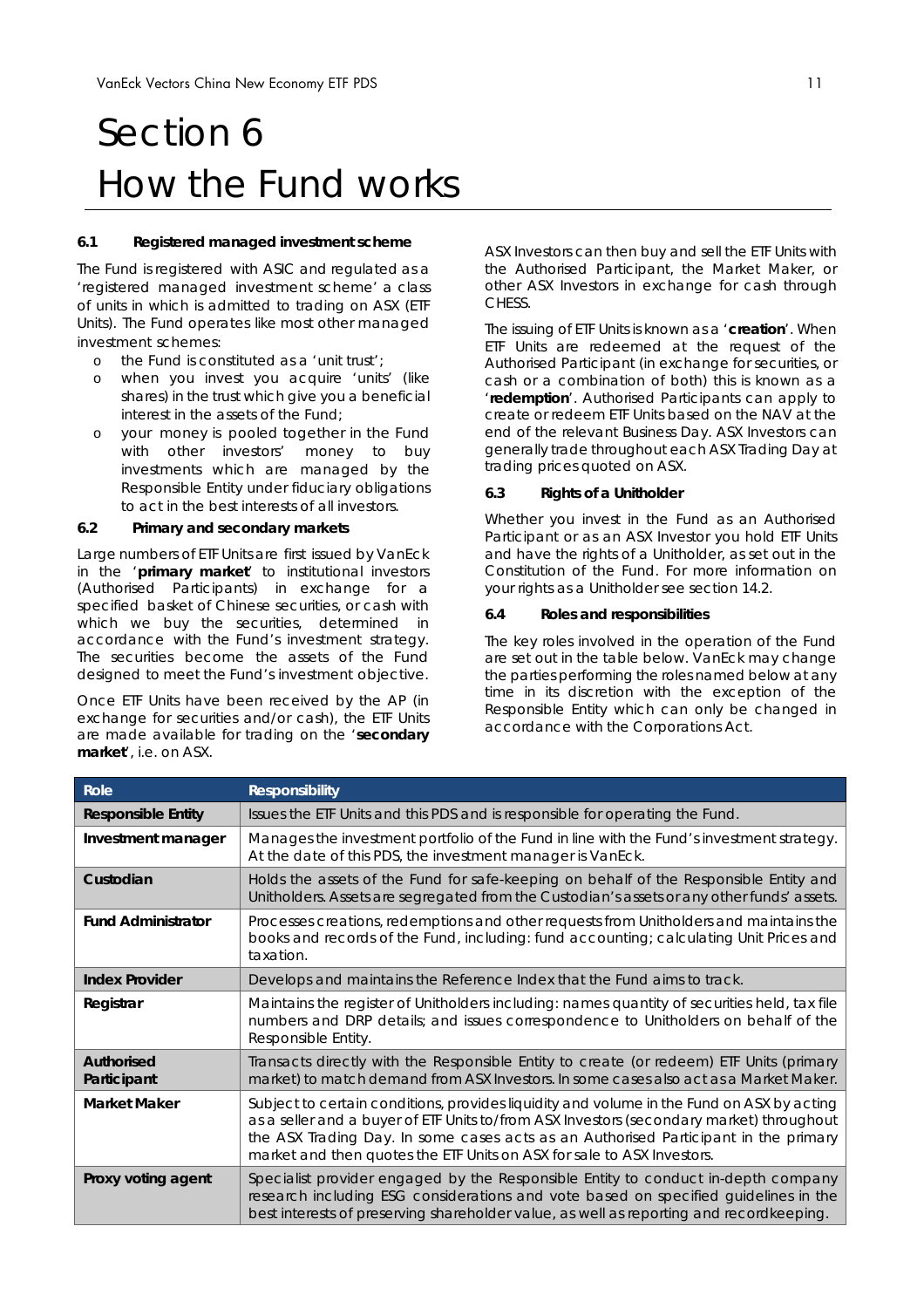## Section 7

## Investment objective, strategy and performance of the Fund

#### **7.1 Investment objective of the Fund**

The Fund aims to provide investment returns before fees and other costs which track the performance of its Reference Index in Australian dollars. The Fund does not aim to perfectly replicate its Reference Index on a one-to-one basis for a number of reasons, including:

- o differences in the timing of dividends and corporate actions between the Reference Index and the Fund;
- o the Fund may not be able to achieve the same trading price for securities as that determined for the Reference Index;
- o there are fees and other costs applicable to operating the Fund which do not apply to the Reference Index (see section 10);
- o Chinese withholding tax rates applied to the Reference Index may differ to those applicable to the Fund;
- o we may allow individual security weightings to vary marginally from the Reference Index and may invest in securities that are not in the Reference Index. See section 7.2; and
- o the Fund may hold a small amount of cash.

### **7.2 Investment strategy of the Fund**

## *7.2.1 Passive physical replication*

The Fund employs a passive management strategy of physically replicating the Reference Index by investing directly in the securities that comprise the Reference Index in proportion to their relative weightings in the Reference Index. The Fund may also hold other securities determined by us as necessary to achieve the Fund's investment objective and as permitted under the AQUA Rules.

Every time a security is either added to or removed from the Fund's Reference Index, it may be necessary to make changes to the respective Fund's portfolio to track the Reference Index. See section 8 for more information.

VanEck will invest in the underlying A-shares using its RQFII quota on the Shanghai and Shenzhen stock exchanges and via the Stock Connect program on the Stock Exchange of Hong Kong. See section 9.2.2 to 9.2.4 for more information.

## *7.2.2. Futures*

Futures traded on a licensed exchange may be used by the Fund in extraordinary circumstances to gain market exposure without investing directly in underlying securities in the Reference Index, or for the purpose of short term management of certain cash flows with the intention of reducing tracking error risk. This allows VanEck to maintain the Fund's liquidity without being under-invested. Importantly, derivatives are not used in the Fund for speculation or to intentionally leverage the Fund's performance. For more information see sections 9.2.9 and 9.2.15.

#### **7.3 Performance information**

Up to date performance information for the Fund and historical performance relative to the Reference Index is published at www.vaneck.com.au. The performance of the Fund will differ from that of its Reference Index. For more information see sections 7.1 and 9.2.9.

Neither the return of capital invested nor the performance of the Fund is guaranteed. Past performance is not an indicator of current or future returns which may be higher or lower.

#### **7.4 Borrowing arrangements**

VanEck may maintain borrowing arrangements on behalf of the Fund with the intention of reducing tracking error risk. For more information see sections 9.2.9, 10.3.2 and 14.2.7.

The main purposes for borrowing by the Fund are for the short term management of certain cash flows associated with:

- o Dividend equitisation the Reference Index assumes that dividends are reinvested on the ex-date. In reality dividends are received by the Fund some time later; and
- o Corporate actions the Reference Index assumes that corporate actions are implemented on the ex-date, but in reality the cash or shares resulting from the corporate action are received by the Fund some time later.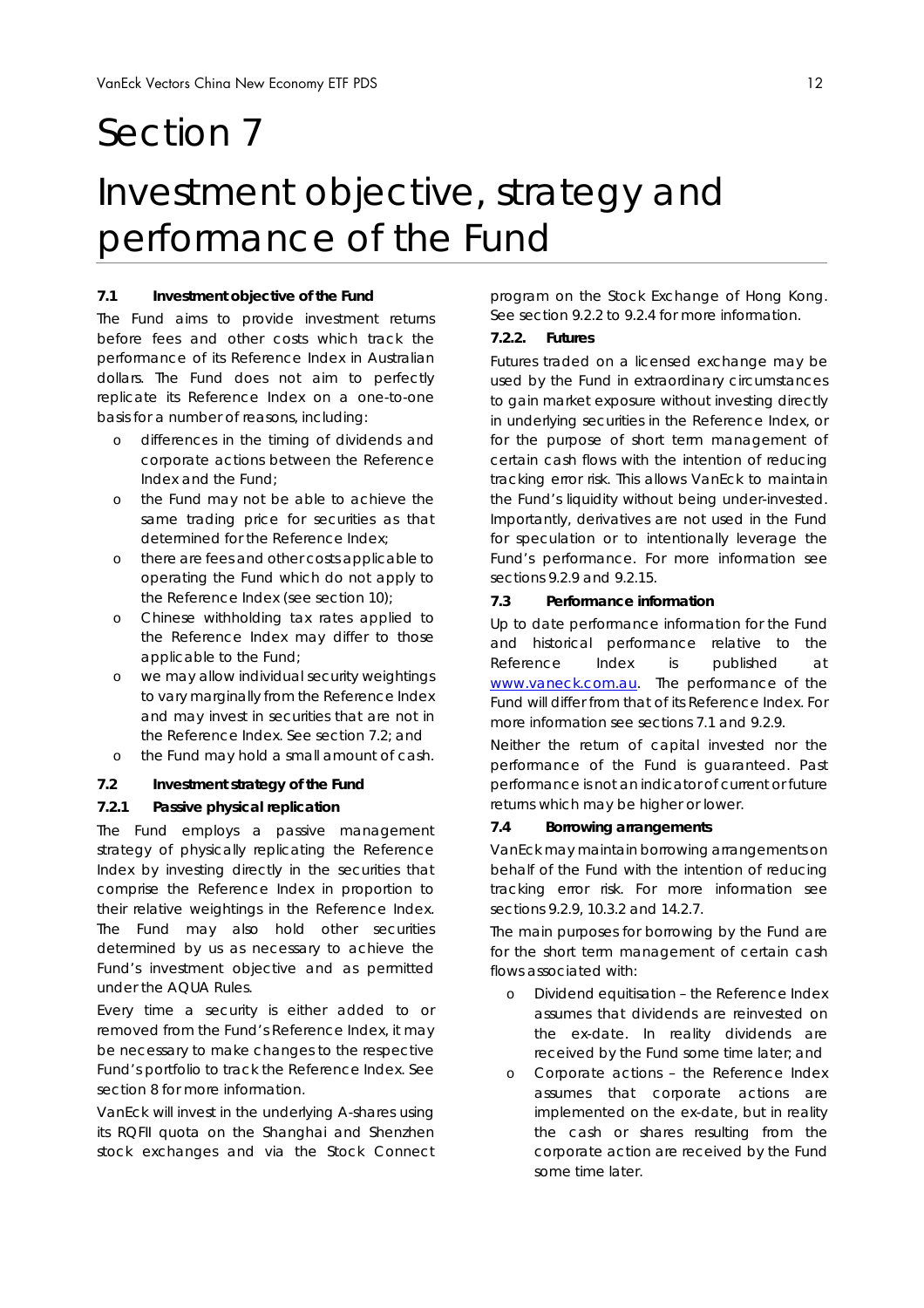#### **7.5 Changes to the Fund's investment objective and strategy**

We may from time to time vary the Fund's investment objective and strategy including replacing its Reference Index. The Index Provider may also vary or replace the Reference Index. We will notify Unitholders of any such changes.

### **7.6 Environmental, social and ethical considerations**

The Fund aims to track the performance of the Reference Index. The Index Provider does not take into account labour standards or environmental, social or ethical considerations when selecting securities for the Reference Index. Accordingly the Fund does not take such matters into consideration when acquiring or realising investments, however, VanEck does consider ESG matters when exercising any proxy voting rights.

### **7.7 Proxy voting**

We intend to vote all proxies in accordance with the best interests of Unitholders without influence by real or apparent conflicts of interest. To assist in our responsibility for voting proxies and the overall voting process, we have engaged a third party proxy voting specialist.

The services provided by the specialist include: conducting in-depth company research including ESG considerations; providing voting recommendations and vote execution based on specified guidelines in the best interests of preserving shareholder value; as well as reporting and recordkeeping.

#### **7.8 Securities lending**

The Fund will not engage in securities lending.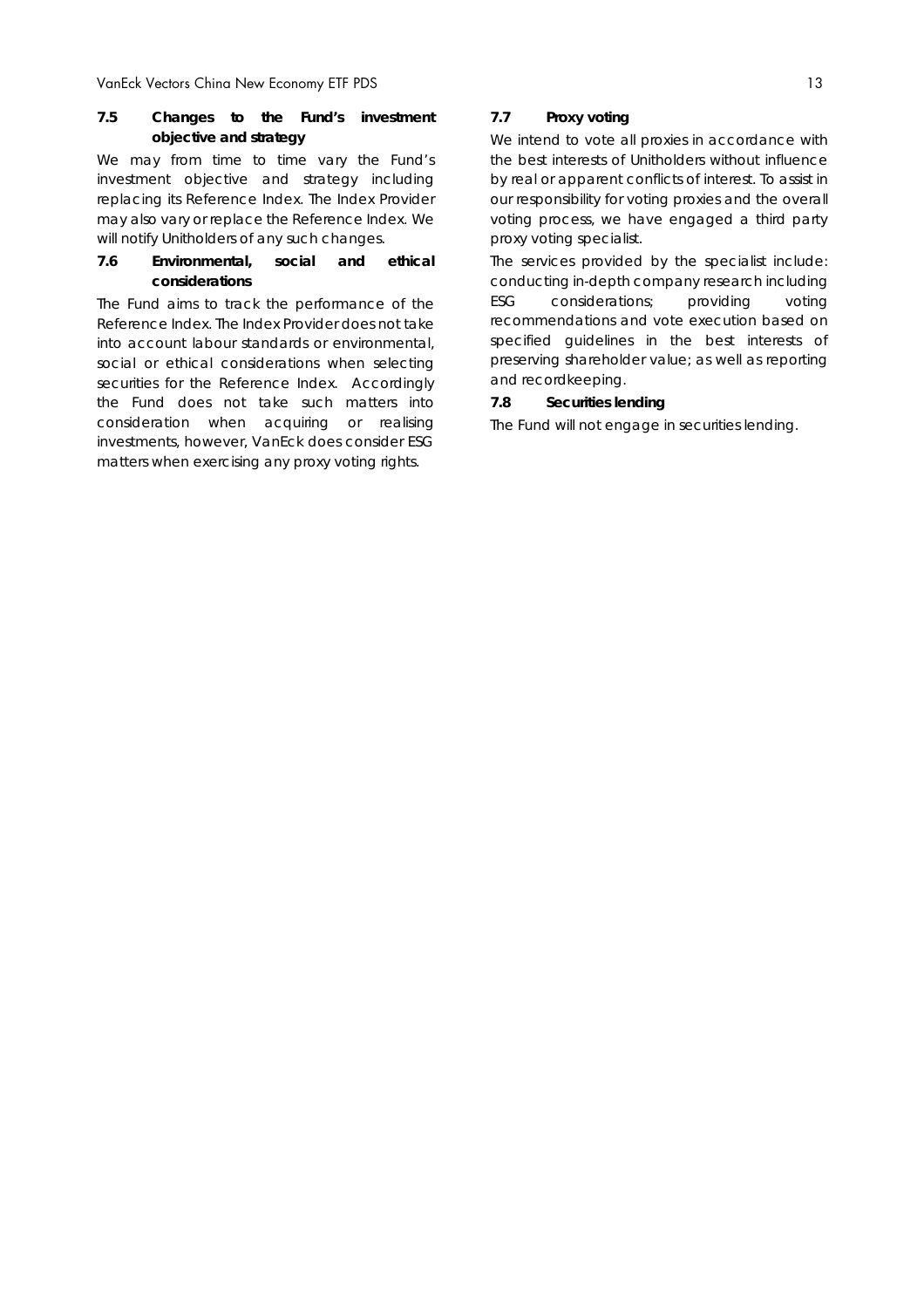# Section 8 Reference Index

## **8.1 Reference Index summary**

| Reference Index or<br>'Index' | CSI MarketGrader China New Economy Index (AUD)                                                                                                                                                                                                                                                                                                                                                                                                                                                                                                                                                                                                                                                                                                                                                                                                                                                                                                                                                                                                                                                                                                                                                                                                                                                                                                                                                                                                                                                                                               |
|-------------------------------|----------------------------------------------------------------------------------------------------------------------------------------------------------------------------------------------------------------------------------------------------------------------------------------------------------------------------------------------------------------------------------------------------------------------------------------------------------------------------------------------------------------------------------------------------------------------------------------------------------------------------------------------------------------------------------------------------------------------------------------------------------------------------------------------------------------------------------------------------------------------------------------------------------------------------------------------------------------------------------------------------------------------------------------------------------------------------------------------------------------------------------------------------------------------------------------------------------------------------------------------------------------------------------------------------------------------------------------------------------------------------------------------------------------------------------------------------------------------------------------------------------------------------------------------|
| <b>Index Provider</b>         | China Securities Index Co ("CSI") in partnership with MarketGrader.com<br>Corporation ("MarketGrader")<br>Neither MarketGrader nor CSI are related bodies corporate of VanEck.                                                                                                                                                                                                                                                                                                                                                                                                                                                                                                                                                                                                                                                                                                                                                                                                                                                                                                                                                                                                                                                                                                                                                                                                                                                                                                                                                               |
| Overview/objective            | The CSI MarketGrader China New Economy index consists of the 120 most<br>fundamentally sound companies in the consumer discretionary, consumer<br>staples, health care and technology sectors, domiciled in China and traded<br>publicly in the Shanghai and Shenzhen stock exchanges (A-Shares).<br>The Index seeks to identify the companies in China with the best growth at a<br>reasonable price (GARP) attributes as the best drivers of long-term capital<br>appreciation.<br>The index constituents are selected on the basis of the strength of their<br>fundamentals across four factor categories: growth, value, profitability and<br>cash flow. The index is equally weighted at each of its semi-annual rebalances,<br>giving each company an equal opportunity to contribute to the performance<br>of the overall index.                                                                                                                                                                                                                                                                                                                                                                                                                                                                                                                                                                                                                                                                                                      |
| <b>Summary of Index Rules</b> | <b>Underlying universe</b><br>All A-shares listed in the Shanghai and Shenzhen Stock Exchanges that are<br>covered and rated by MarketGrader, that are not special treatment stocks ('ST<br>stocks'), and are classified as consumer discretionary, consumer staples, health<br>care and technology.<br>Selection criteria<br>All Index components are selected based on their overall MarketGrader grade.<br>Built on a scale between 0 and 100, the MarketGrader grade is based on 24<br>fundamental indicators, which are broken down into four analytical categories:<br>growth, value, profitability and cash flow. All of MarketGrader's indicators and<br>overall grades are calculated daily for all companies under coverage.<br>Weighting<br>The Index is equally weighted.<br><b>Market Capitalisation requirements</b><br>All Index constituents must have a minimum total market cap of RMB 1.38 billion.<br>At least 20% of all Index constituents (24 companies, 6 from each sector) must<br>be designated as large caps according to MarketGrader's annual size<br>classification of all Shanghai and Shenzhen-listed equities under coverage.<br><b>Liquidity requirements</b><br>A minimum 3-month daily traded value of RMB 13.8 million and at least 12-month<br>aggregate trading volume of RMB 345 million as of the selection date.<br>Rebalance frequency<br>The Index is reconstituted and rebalanced twice a year on the next trading day<br>after the close of trading on the second Friday in June and December. |
| More information              | See www.marketgrader.com                                                                                                                                                                                                                                                                                                                                                                                                                                                                                                                                                                                                                                                                                                                                                                                                                                                                                                                                                                                                                                                                                                                                                                                                                                                                                                                                                                                                                                                                                                                     |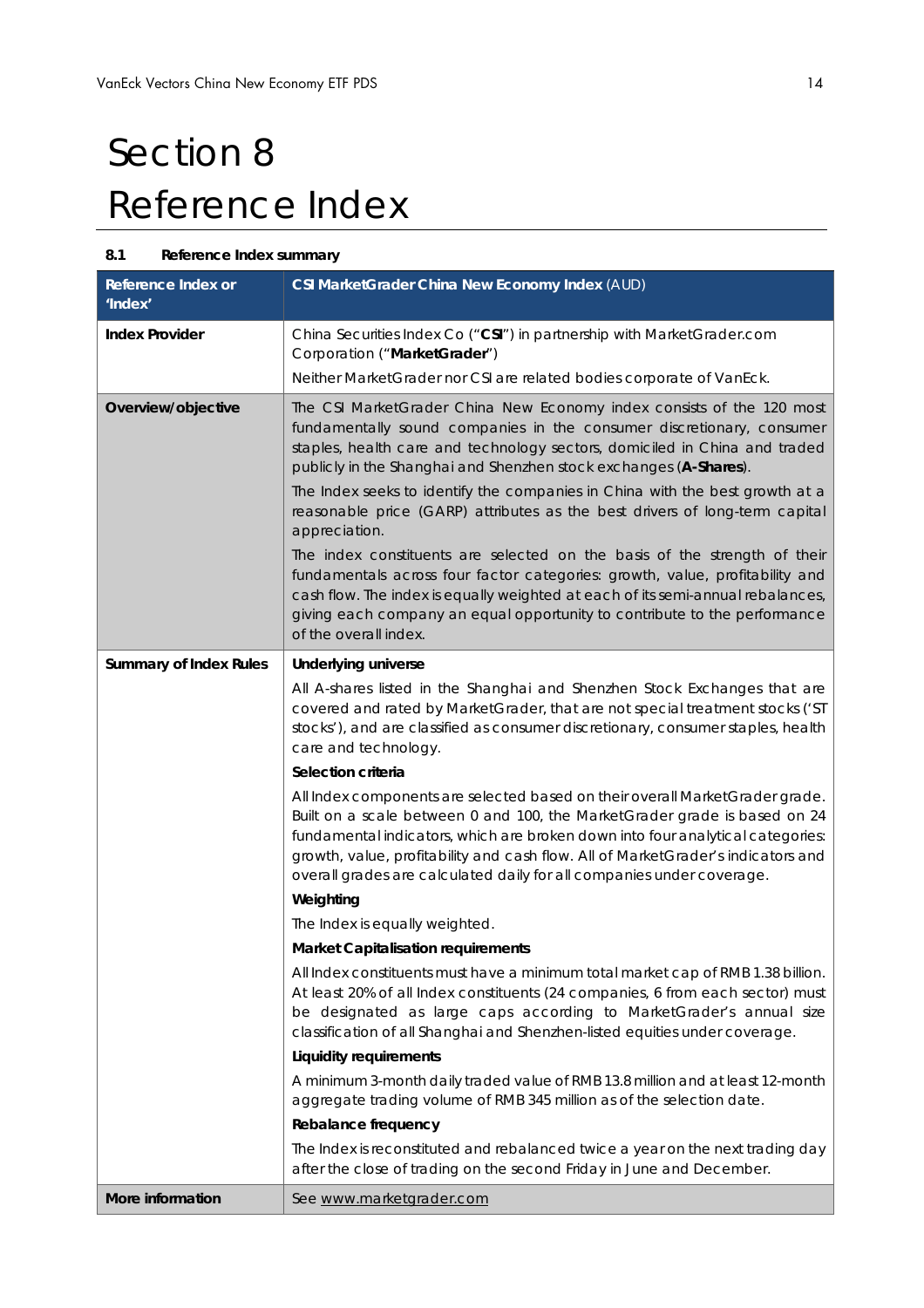### **8.2 CSI MarketGrader Indices**

The Reference Index is part of the CSI MarketGrader family of China A-shares smart beta indices developed, published and licensed in partnership between MarketGrader, a US independent equity research and indexing firm, and China Securities Index Co. Ltd (CSI), the leading index provider in China. VanEck has entered into a licensing agreement to use the Index.

The CSI MarketGrader Indices use MarketGrader's proprietary growth at a reasonable price (GARP) stock selection methodology to identify financially strong companies in the A-shares universe that represent a new breed of equities in China's rapidly transforming economy. This fundamentalsdriven stock selection approach reflects an alternative to traditional selection and weighting methodologies simply based on market capitalisation and other smart beta approaches focused on isolating specific factors.

## **8.3 About China Securities Index Co. Ltd (CSI)**

CSI acts as the calculation agent and issuer of the Reference Index. CSI is the largest index provider in China and a joint venture between the Shanghai Stock Exchange and the Shenzhen Stock Exchange. CSI is a professional business entity specialising in the creation and management of indices covering A-shares, bonds, commodity futures, international securities and other asset classes and index related services.

## **8.4 About MarketGrader**

MarketGrader is responsible for the selection of all the Index constituents at each semi-annual rebalance based on their overall fundamental score in MarketGrader's global equity research platform, which currently covers 2,800 A-shares listed in the Shanghai and Shenzhen Stock Exchanges.

Formed in 1999, MarketGrader was founded on the belief that fundamental analysis and transparency are central to better investment decision-making. The company's growth at a reasonable price (GARP) methodology is designed to identify consistent creators of economic value, as it believes such stocks are the best long-term generators of shareholder value.

#### **8.5 Index disclaimers**

The Fund is not sponsored, endorsed, distributed, sold or promoted by CSI or MarketGrader and neither CSI nor MarketGrader makes any representation regarding the advisability of investing in the Fund. CSI and MarketGrader's only relationship to VanEck is the licensing of the CSI MarketGrader China New Economy Index which is determined, composed and calculated by MarketGrader and CSI without regard to VanEck or the Fund. MarketGrader and CSI have no obligation to take the needs of VanEck or investors in the Fund into consideration in determining, composing or calculating the CSI MarketGrader China New Economy Index. The inclusion of a particular security in the Index does not reflect in any way an opinion of MarketGrader or its affiliates with respect to the investment merits of such security.

NEITHER MARKETGRADER OR CSI SHALL BE A PARTY TO THE TRANSACTION CONTEMPLATED BY THE OFFER IN THIS PDS, AND IS NOT PROVIDING ANY ADVICE, RECOMMENDATION, REPRESENTATION OR WARRANTY REGARDING THE ADVISABILITY OF INVESTING IN THE FUND OR THE ABILITY OF THE FUND'S INVESTMENT PERFORMANCE TO TRACK THE REFERENCE INDEX. BOTH MARKETGRADER AND CSI HEREBY EXPRESSLY DISCLAIM ALL WARRANTIES, EXPRESS, STATUTORY OR IMPLIED, REGARDING THIS OFFER AND ANY USE OF THE REFERENCE INDEX, INCLUDING BUT NOT LIMITED TO ALL IMPLIED WARRANTIES OF MERCHANTABILITY, FITNESS FOR A PARTICULAR PURPOSE OR USE, AND NON-INFRINGEMENT AND ALL WARRANTIES ARISING FROM COURSE OF PERFORMANCE, COURSE OF DEALING AND USAGE OF TRADE OR THEIR EQUIVALENTS UNDER THE LAWS OF ANY JURISDICTION. UNDER NO CIRCUMSTANCES AND UNDER NO THEORY OF LAW, TORT, CONTRACT, STRICT LIABILITY OR OTHERWISE, SHALL MARKETGRADER OR CSI OR ANY OF THEIR AFFILIATES BE LIABLE TO ANY PERSON FOR ANY DAMAGES, REGARDLESS OF WHETHER THEY ARE DIRECT, INDIRECT, SPECIAL, INCIDENTAL, OR CONSEQUENTIAL DAMAGES OF ANY CHARACTER, INCLUDING DAMAGES FOR TRADING LOSSES OR LOST PROFITS, OR FOR ANY CLAIM OR DEMAND BY ANY THIRD PARTY, EVEN IF MARKETGRADER OR CSI KNEW OR HAD REASON TO KNOW OF THE POSSIBILITY OF SUCH DAMAGES, CLAIM OR DEMAND.

"MARKETGRADER" and "CSI MARKETGRADER CHINA NEW ECONOMY INDEX" are trademarks of MarketGrader.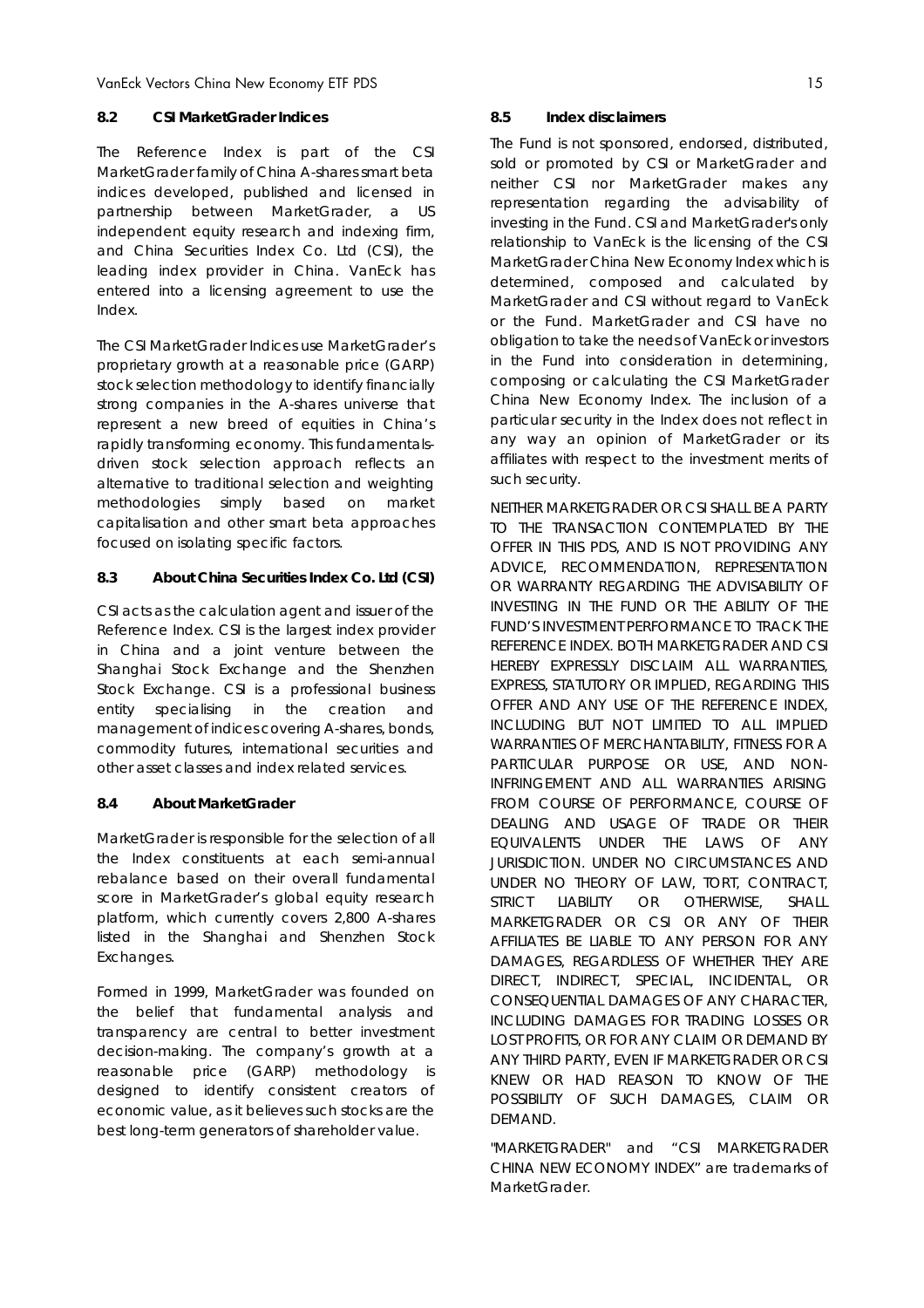## Section 9 Risks

#### **9.1 What is risk?**

All investments have some level of risk. Different investment strategies have different levels of risk depending on the underlying mix of assets that make up the strategy. Usually assets with the potential for the highest long-term returns carry the highest levels of short-term risk. These investments are generally described as more 'volatile' and have a higher risk of losing money, but they can also give you a better chance of achieving your long-term objectives. Investments that produce more stable returns are considered less volatile and therefore less risky, but they may not provide sufficient long-term returns for you to achieve your long-term goals.

The level of risk you are willing to accept will depend on a range of factors including:

- o your investment goals;
- o your age;
- o your investment time frame;
- o where other parts of your wealth are invested; and
- o your overall risk tolerance.

It is important for you to carefully consider the risks of investing in the Fund and to understand that:

- o the value of your investment will vary;
- o investment returns will vary and future returns may differ from past returns;
- o returns are not guaranteed and you may lose money; and
- o laws affecting managed investment schemes may change, impacting your investment.

You should consult a financial adviser to help you understand investment risk and design an investment strategy that is right for your individual risk tolerance, financial situation, needs and objectives.

#### **9.2 Risks associated with the Fund**

The Fund invests only in China A-shares listed on the Shanghai and Shenzhen stock exchanges in China under VanEck's RQFII license, or listed on the Stock Exchange of Hong Kong via Stock Connect. China is an emerging market. Growth investments such as shares generally have

relatively higher market risk than bonds and cash. International shares generally have higher risks than Australian shares and investing in emerging markets such as China, has specific risks which are in addition to the typical risks associated with investing in Australia and other developed markets.

Investors should be aware that markets can fluctuate affecting the returns on an investment portfolio from day-to-day. Investors in the Fund must be willing to accept a high degree of volatility in the performance of the Fund. This volatility may cause the value of an investment in the Fund to decrease.

#### *9.2.1 Emerging markets risks*

Like all financial markets, emerging markets are subject to market risks such as: investor sentiment, economic impacts, regulatory conditions, industry or sector-specific events and political and catastrophic events. In any asset class, the returns of individual securities are impacted by a combination of the market risks and risks specific to each security.

The Fund is concentrated in China which is an emerging market country. Investments in emerging markets face a greater risk of loss than investments in developed markets. This is due to, among other things, greater market volatility, lower trading volume, political and economic instability, high levels of inflation, deflation or currency devaluation, greater risk of market shut down, evolving legal and regulatory frameworks and exchange rules, potential difficulty in enforcing contractual obligations and more governmental limitations on foreign investment policy than those typically found in a developed market.

In addition, the financial stability of listed companies in emerging market countries may be more precarious than in developed markets. Trading, settlement and custody practices for transactions in emerging markets may differ from developed markets including delays and delivery of securities prior to receipt of payment. The limited liquidity of emerging market country securities may also affect the Fund's ability to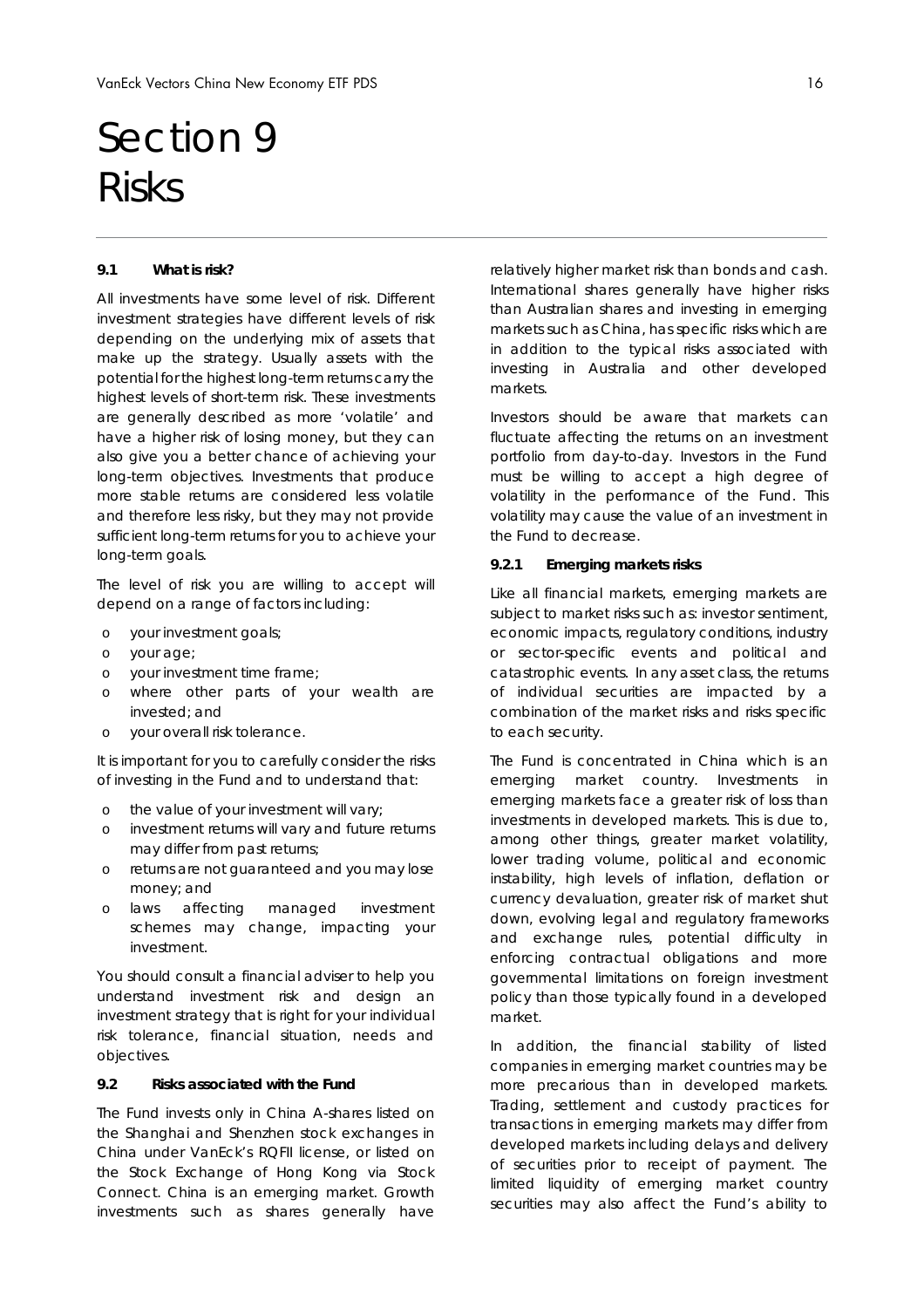accurately value its portfolio securities or to acquire or dispose of securities at the price and time it wishes to do so or in order to meet redemption requests.

The Fund may in particular be affected by political and economic developments in or affecting China including changes in government policy, taxation and social, ethnic and religious instability. China's economy is heavily dependent upon international trade and, accordingly, has been and may continue to be adversely affected by trade barriers, foreign exchange controls, and other protectionist measures imposed or negotiated by the countries with which they trade. Expropriation, confiscatory taxation, nationalisation or other developments in the relevant jurisdictions could also adversely affect the assets of the Fund.

#### **9.2.2 Risks specific to investing in China A-shares**

Liquidity risks may be more pronounced for the Ashare market than for Chinese securities markets generally because the A-share market is subject to greater government restrictions and control, including trading suspensions. Securities on the Ashare market, including securities in the Reference Index, may be suspended from trading without an indication of how long the suspension will last, which may impair the liquidity of such securities. Price fluctuations of A-shares are currently limited to either 5% or 10% per trading day.

China imposes restrictions on foreign ownership or holdings. Such legal and regulator restrictions or limitations may have adverse effects on the liquidity and performance of the Fund holdings as compared to the performance of the Reference Index. This may increase the risk of tracking error and impair the Fund's ability to achieve its investment objective.

#### **9.2.3 Risks of investing via RQFII regime**

The Reference Index is comprised of A-shares. In seeking to replicate the Reference Index, the Fund intends to invest directly in A-shares through VanEck's RQFII quota and Stock Connect. Because the Fund will not be able to invest directly in A-shares in excess of VanEck's RQFII quota and beyond the limits that may be imposed by Stock Connect, the size of the Fund's direct investment in A-shares may be limited. In addition, VanEck's RQFII quota may be reduced or revoked by the Chinese regulators if, among other things, VanEck fails to observe SAFE and other applicable Chinese regulations. The Fund cannot predict what would occur if VanEck's RQFII or RQFII quotas generally were reduced or eliminated, although such an occurrence would likely have a material adverse effect on the Fund, including the requirement that the Fund dispose of certain or all of its A-shares holdings. Therefore, any such reduction or elimination may have a material adverse effect on the ability of the Fund to achieve its investment objective resulting in VanEck changing the investment objective of the Fund or deciding to liquidate the Fund.

VanEck, as a licensed RQFII, is currently permitted to repatriate RMB daily and is not subject to RMB repatriation restrictions, lock-up periods or prior approval. However, there is no assurance that RQFIIs may not be subject to restrictions or prior approval requirements in the future. Any additional restrictions imposed on VanEck or RQFIIs generally may have an adverse effect on the Fund's ability to invest directly in A-shares and its ability to meet redemption requests.

In the event of any default of either a local RQFII broker or the local RQFII custodian (directly or through its delegate) in the execution or settlement of any transaction or in the transfer of any funds or securities in China, the Fund may encounter delays in recovering its assets which may in turn adversely impact the NAV.

The RQFII policy and rules are relatively new and there may be uncertainty as to its implementation and such policy and rules are subject to change. Such uncertainty and change of the laws and regulations in China may adversely impact the Fund and such changes may also have potential retrospective effect.

#### **9.2.4 Risks of investing through Stock Connect**

The Fund expects to make investments through Stock Connect. The mechanism involves "Northbound Trading" and "Southbound Trading". Northbound Trading means trading made by Hong Kong and overseas investors, through their Hong Kong brokers and a securities trading service company established by Stock Exchange of Hong Kong Limited ("**SEHK**"), to eligible shares listed on Shanghai Stock Exchange ("**SSE**") and Shenzhen Stock Exchange ("**SZSE**"). Southbound Trading means trading made by Chinese investors, through Chinese securities firms and a securities trading service company established by SSE/SZSE respectively, to eligible shares listed on SEHK. "Daily Quota" means the upper limit for the difference between the buying and selling values under Stock Connect each day.

Trading through Stock Connect is subject to a number of restrictions that may affect the Fund's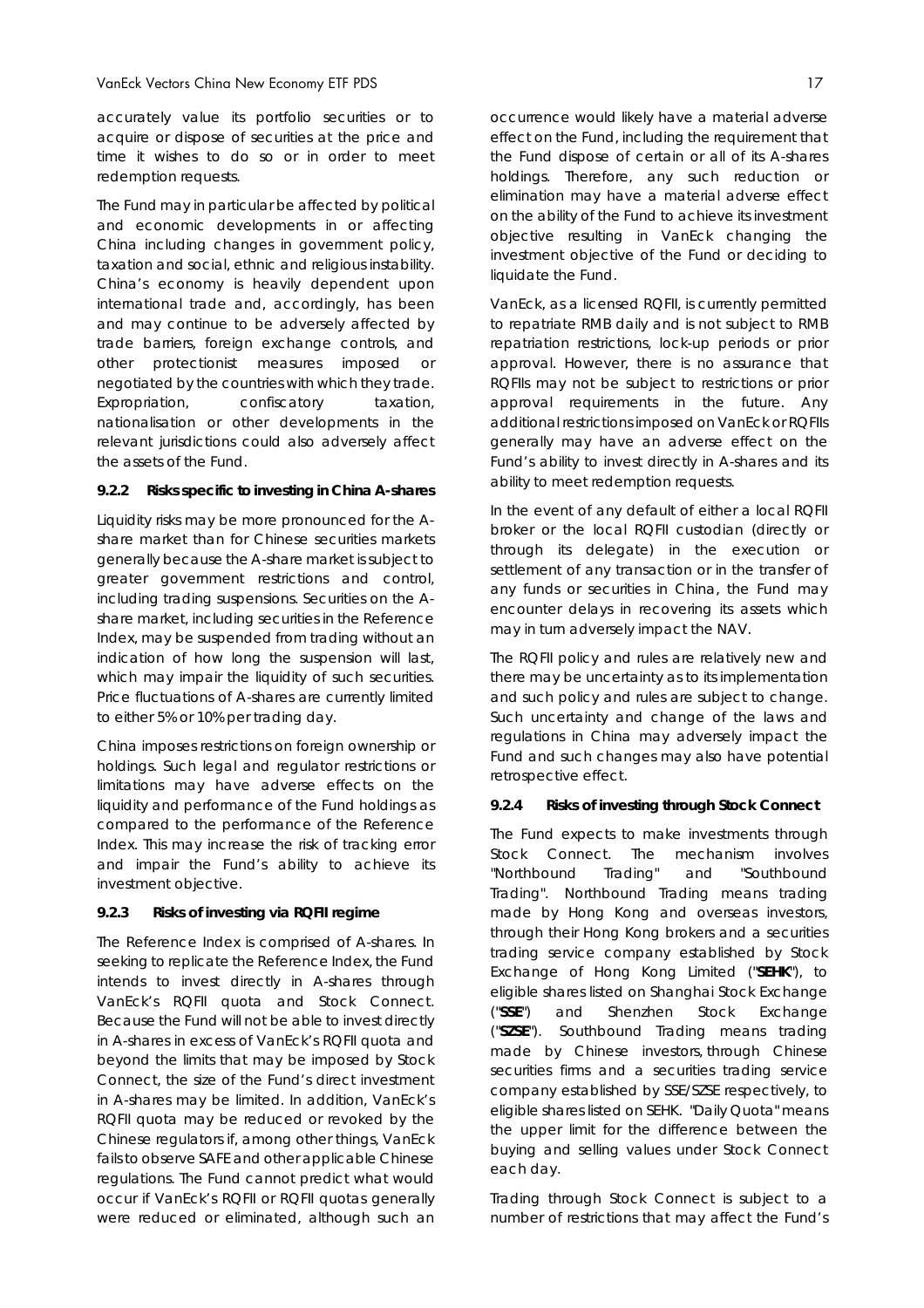investments and returns. For example, trading through Stock Connect is subject to Daily Quotas on a first-come-first-served basis that limit the maximum daily net purchases on any particular day, which may restrict or preclude the Fund's ability to invest in Stock Connect A-shares.

It is contemplated that SEHK and SSE/SZSE would reserve the right to suspend Northbound and/or Southbound trading if necessary to ensure an orderly and fair market and that risks are managed prudently. Consent from the relevant regulator would be sought before a suspension is triggered. Where a suspension in the Northbound Trading is affected, the Fund's ability to access the A-share market through Stock Connect will be adversely affected.

The list of eligible SSE/SZSE securities for trading (buying and/or selling) through the Stock Connect ("Eligible SSE/SZSE Securities") covers only a limited number of securities traded on SSE/SZSE. The list of Eligible SSE/SZSE Securities and its admission criteria can be revised by SEHK from time to time. If a stock is recalled from the list of Eligible SSE Securities for trading via Stock Connect, such stock can only be sold and cannot be bought. This may affect the Fund's ability to invest in A-shares through Stock Connect.

Furthermore, securities purchased via Stock Connect will be held via a book entry omnibus account in the name of HKSCC, Hong Kong's clearing entity, at the CSDCC. The Fund's ownership interest in Stock Connect securities will not be reflected directly in a book entry with CSDCC and will instead only be reflected on the books of its Hong Kong sub-custodian. The Fund may therefore depend on HKSCC's ability or willingness as record-holder of Stock Connect securities to enforce the Fund's shareholder rights. Stock Connect A-shares generally may not be sold, purchased or otherwise transferred other than through Stock Connect in accordance with applicable rules.

A primary feature of Stock Connect is the application of the home market's laws and rules applicable to investors in A-shares. Therefore, the Fund's investments in Stock Connect A-shares are generally subject to Chinese securities regulations and listing rules, among other restrictions. The Fund will not benefit from access to Hong Kong investor compensation funds, which are set up to protect against defaults of trades, when investing through Stock Connect.

Stock Connect is only available on days when markets in both Mainland China and Hong Kong are open, which may limit the Fund's ability to trade when it would be otherwise attractive to do so. See also 9.2.11.

The Stock Connect program is a relatively new program for investors from Hong Kong and overseas to access China's stock market directly. Market participants are able to participate in this program subject to meeting certain information technology capability, risk management and other requirements as may be specified by the relevant exchange and/or clearing house. Market participants may need to address issues arising from the differences on an on-going basis.

The Stock Connect program may be subject to further interpretation and guidance. There can be no assurance as to the program's continued existence or whether future developments regarding the program may restrict or adversely affect the Fund's investments or returns.

#### *9.2.5 Security specific risk*

The value of a company's shares which make up part of the underlying assets in the Fund can be influenced by changes in and factors affecting company management, its business environment or profitability. These risks can impact the company's ability to repay its debt, its profitability and ultimately the value of its shares. By diversifying its holdings across multiple securities, market sectors and countries, the Fund is generally insulated from the specific risks of individual securities.

#### *9.2.6 Currency risk*

The Fund invests all of its assets in investments denominated in RMB and the income received by the Fund will principally be in RMB. RMB is currently not freely convertible and is subject to exchange controls and restrictions. There is also the risk that unfavourable fluctuations in the value of the Australian dollar relative to RMB will adversely affect the value of the Fund measured in Australian dollars, due to the Fund being invested in underlying securities based solely in RMB. A rise in the value of the Australian dollar relative to RMB could decrease the value of the ETF Units and any income received by the Fund.

The Fund does not hedge its exposure to RMB. Investments in the Fund are subject to currency risk and the value of the Fund may decrease because of unfavourable changes in currency exchange rates.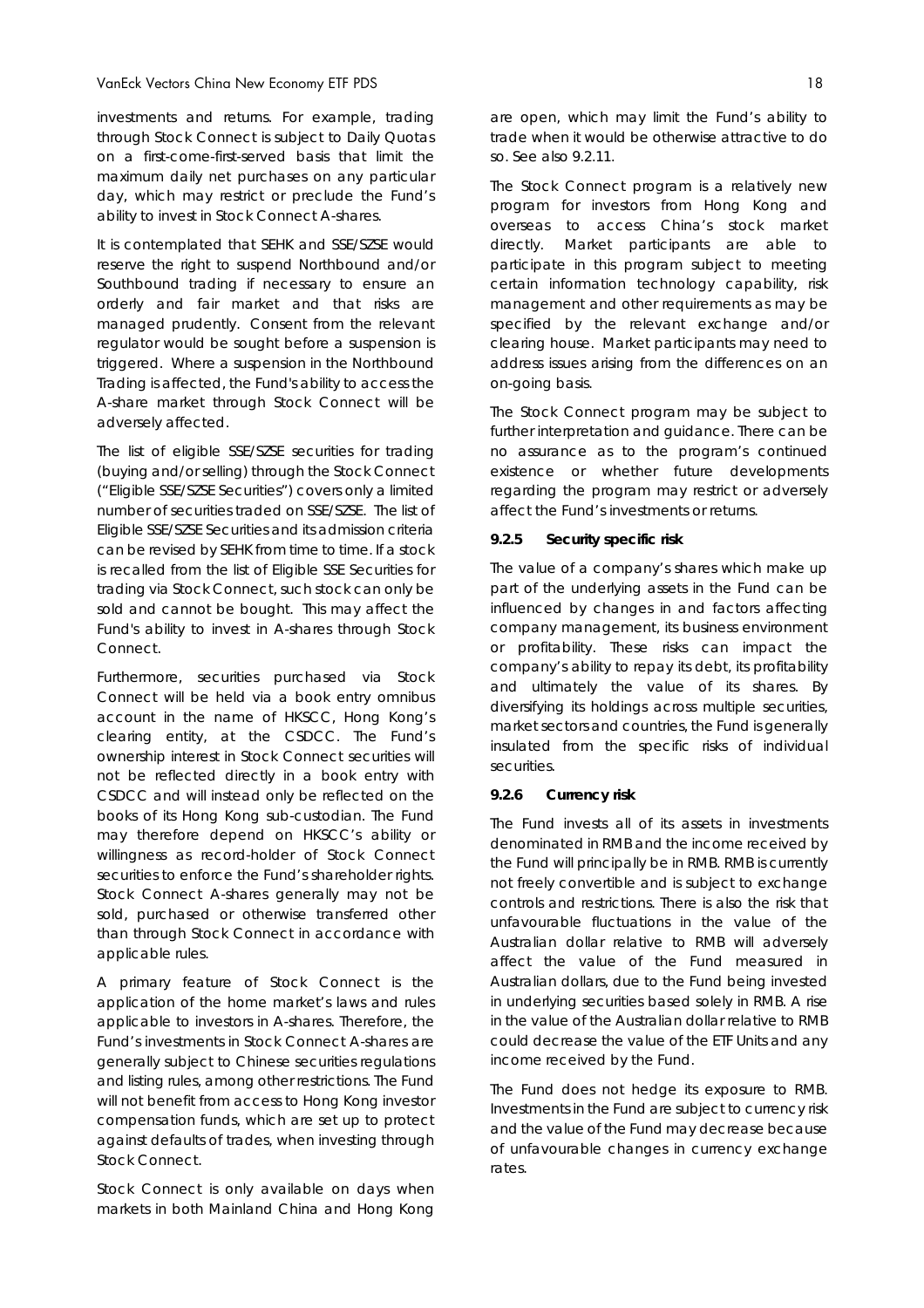#### *9.2.7 Dividend risk*

This is the risk that dividends will not be paid. See section 12 for more information.

#### *9.2.8 Concentration risk*

The Fund's assets are concentrated in China in the consumer discretionary, consumer staples, health care and technology market sectors. At times, China and these four sectors may underperform other countries and sectors, causing a greater impact on the value of the ETF Units than would be the case if the Reference Index was more broadly diversified.

#### *9.2.9 Tracking error risk*

This is the risk that the Fund fails to meet its investment objective and the performance of the Fund differs from the performance of the Reference Index. The difference between the performance of the Fund and the performance of the Reference Index is dependent on a number of factors including: the extent to which the Fund replicates the Reference Index, fees and other costs including taxation, asset valuations and corporate actions. The Fund may hold cash from time to time pending investment in line with the Reference Index. As a result there will be times when we are unable to fully replicate the Reference Index and the Fund will hold a sub-set of the Reference Index components in order to track the Reference Index as closely as possible. See section 7.1 for more information.

#### *9.2.10 ASX Trading risk*

Secondary market trading of the ETF Units on ASX may be suspended by the ASX or halted by us because of market conditions or other reasons, for example a failure by the Market Maker to make a market. In these circumstances, ASX Investors will be unable to buy or sell ETF Units and the processing of application for creations and redemptions for Authorised Participants may be suspended or modified.

## *9.2.11 SSE/SZSE and SEHK markets closure risk*

SSE/SZSE and SEHK have extended periods of closure for national holidays annually which differ from ASX non-trading days. The difference in trading times may adversely impact liquidity, individual security valuations and tracking error. See section 9.2.9.

#### *9.2.12 Liquidity risk*

This is the risk that an investment may not be able to be sold quickly enough to prevent or minimise a loss. A lack of liquidity may also affect the amount of time it takes us to satisfy a redemption request. A Market Maker has been appointed to support liquidity on ASX, therefore ETF Units should generally be liquid, however, there is no guarantee this will remain the case at all times.

### *9.2.13 Market Maker risk*

Although the ETF Units are admitted to trading on ASX, and a Market Maker is appointed to assist in maintaining liquidity in accordance with the AQUA Rules, there can be no assurance that there will be a liquid market if there is a failure by the Market Maker to make a market. A Market Maker's terms of appointment may limit or exclude its liability or recourse to it by Unitholders. Unitholders should be aware that a Market Maker may be paid fees (see section 10.3.1 for more information). A Market Maker retains for its own account any trading profits and bears any losses generated by its market making activities.

### *9.2.14 Trading price risk*

This is the risk that the trading price of the ETF Units on ASX will differ from the Unit Price. This is because the trading price of the ETF Units on ASX is influenced by the level of supply and demand for ETF Units. In contrast the Unit Price is calculated at the end of each ASX Trading Day. The engagement of a Market Maker is designed to minimise the likelihood that the ETF Units trade on ASX at a significant discount or premium to the Unit Price.

## *9.2.15 Derivatives risk*

Exchange-traded futures, a form of derivative, may be used by the Fund as described in section 7.2.2. Futures derive their value from the performance of a reference asset, for example: a share or a market index.

The use of futures may expose the Fund to significant losses as the use of derivatives involves risks that are different from and potentially greater than, the risks associated with investing directly in the reference asset. For example, the risk of using derivatives include, but are not limited to, that of the derivative failing to move in line with the value of the underlying asset, counterparty risk and potential illiquidity which may occur if a particular derivative instrument is difficult to purchase or sell. See section 9.2.22 for more information.

The risk that the Fund may not be able to close out a derivatives position is minimised by only entering into such transactions on an exchange with an active and liquid secondary market.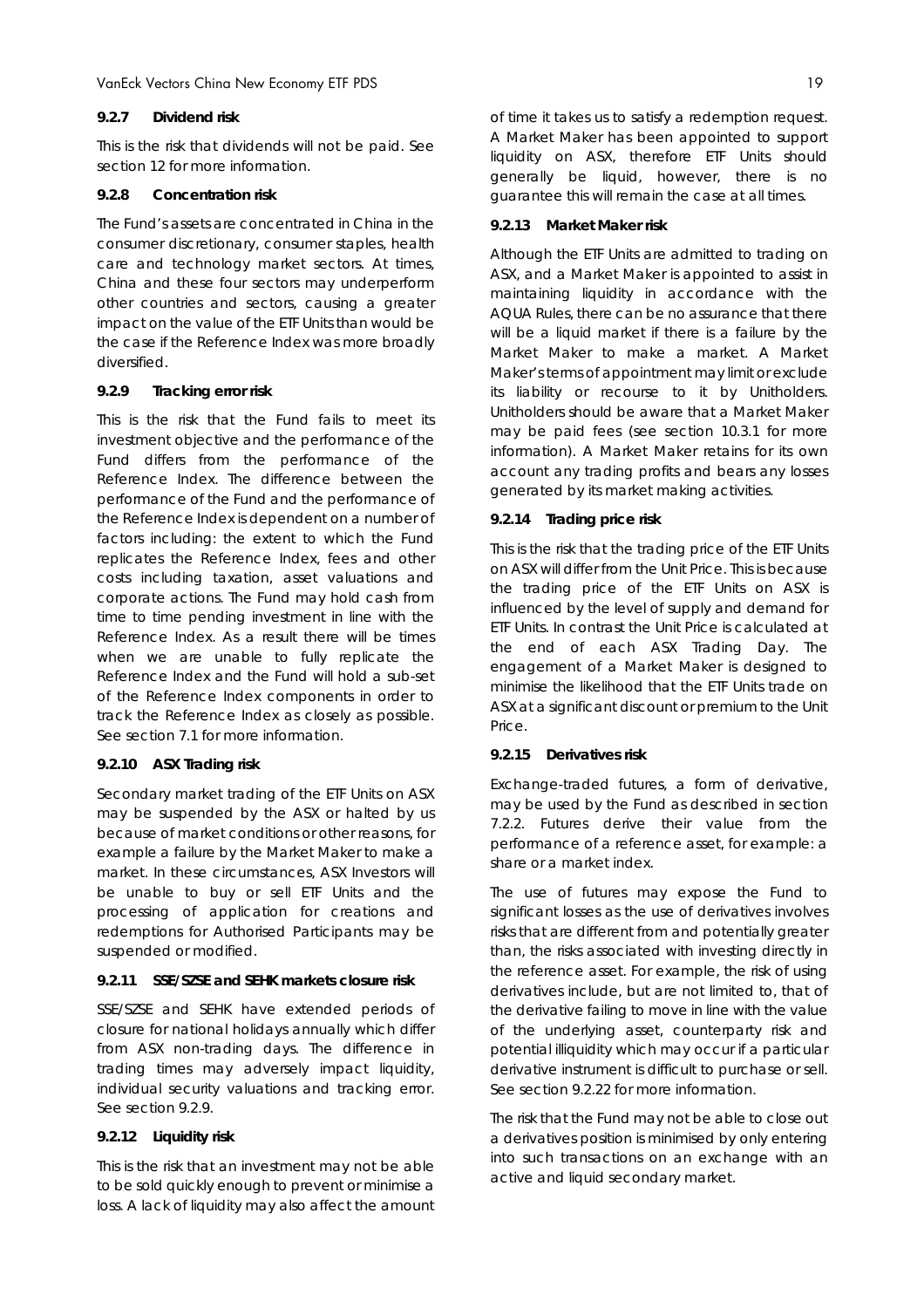#### *9.2.16 Fund risk*

This is the risk that investing via the Fund may result in reduced performance compared to investing in the underlying securities directly because of: the fees and costs involved in investing in the Fund; the income or capital gains accrued in the Fund; and the consequences of creations and redemptions by Authorised Participants. In addition, there is a risk that the fees and costs applicable to the Fund could change, the Responsible Entity or other parties could change and the Fund could terminate.

#### *9.2.17 Index risk*

There is a risk that the Reference Index ceases to be available for use by the Fund, resulting in the Fund not being able to achieve its stated investment objective. If this was to occur, VanEck will seek to track an alternative index that provides a substantially similar exposure as that of the Reference Index. In the unlikely event that an alternative index cannot be secured, there is a risk that the Fund could be terminated. For more information see sections 7.1 and 9.2.9.

#### *9.2.18 Operational risk*

The Fund is exposed to operational risk arising from a number of factors, including, but not limited to, human error, processing and communication errors, errors of the Fund's service providers, counterparties or other third parties, failed or inadequate processes and technology or system failures. VanEck seeks to reduce these operational risks through controls and procedures. However, these measures do not address every possible risk and may be inadequate for those risks that they are intended to address.

#### *9.2.19 Force majeure*

This is the risk that circumstances beyond our reasonable control may impact on the operation, administration and performance of the Fund. For example: strikes, industrial disputes, failure of a securities exchange, fires or other casualty, war, civil disturbance, terrorist acts, governmental preemption in connection with an emergency of state and epidemics.

#### *9.2.20 Regulatory and tax risk generally*

The Fund, the investments of the Fund and the tax consequences for Unitholders investing in the Fund, may be affected by tax changes or by changes to legislation or government policy in China, in Australia and in other countries where the company whose securities the Fund invests in operates or is invested.

These changes are monitored by VanEck and action is taken, where possible and appropriate, to facilitate the achievement of the Fund's investment objectives.

To date, China withholding income tax has been enforced on dividend and interest payments from China listed securities to non-China tax resident enterprises.

The investment manager intends to manage and operate the Fund in such a manner that it should not be treated as a tax resident enterprise of China or a non-tax resident enterprise with an establishment or place of business in China for Corporate Income Tax ("**CIT**") purposes. As such, it is expected that the Fund should not be subject to CIT on an assessment basis and would only be subject to CIT on a withholding basis to the extent the Fund directly derives China sourced income.

On 14 November 2014, the Ministry of Finance ("**MOF**"), the CSRC and the State Administration of Taxation ("**SAT**") in China, acting with State Council's approval, jointly released Caishui [2014] No. 79 ("**Circular 79**") which temporarily exempts RQFIIs from capital gain tax ("**CGT**") derived from the trading of shares and other equity interest investments on or after 17 November 2014.

The MOF, the CSRC and the SAT also released Caishui [2014] No.81 ("**Circular 81**") on 14 November 2014 and Caishui [2016] No. 127 ("**Circular 127**") on 1 December 2016 respectively, which temporarily exempt China capital gains tax on gains derived by investors in the Hong Kong market (including the Fund) from the trading of A shares via the Shanghai-Hong Kong Stock Connect and the Shenzhen-Hong Kong Stock Connect respectively.

There is no guarantee that these situations will continue for the life of the Fund.

The investment manager will keep its provisioning policy for CGT liability under review, and may, in its discretion from time to time, make provision for potential tax liabilities if, in their opinion such provision is warranted. Any provision would have the effect of reducing the Unit Price. In the event that the Fund is required to make payments reflecting tax liabilities for which no provision has been made, the Unit Price may decrease substantially. Any revision or amendment in tax laws and regulations may adversely affect the Fund. Additionally, uncertainties in permanent Chinese tax rules governing taxation of income and gains from investments in RQFII or Stock Connect A-shares could result in unexpected tax liabilities for the Fund or investors.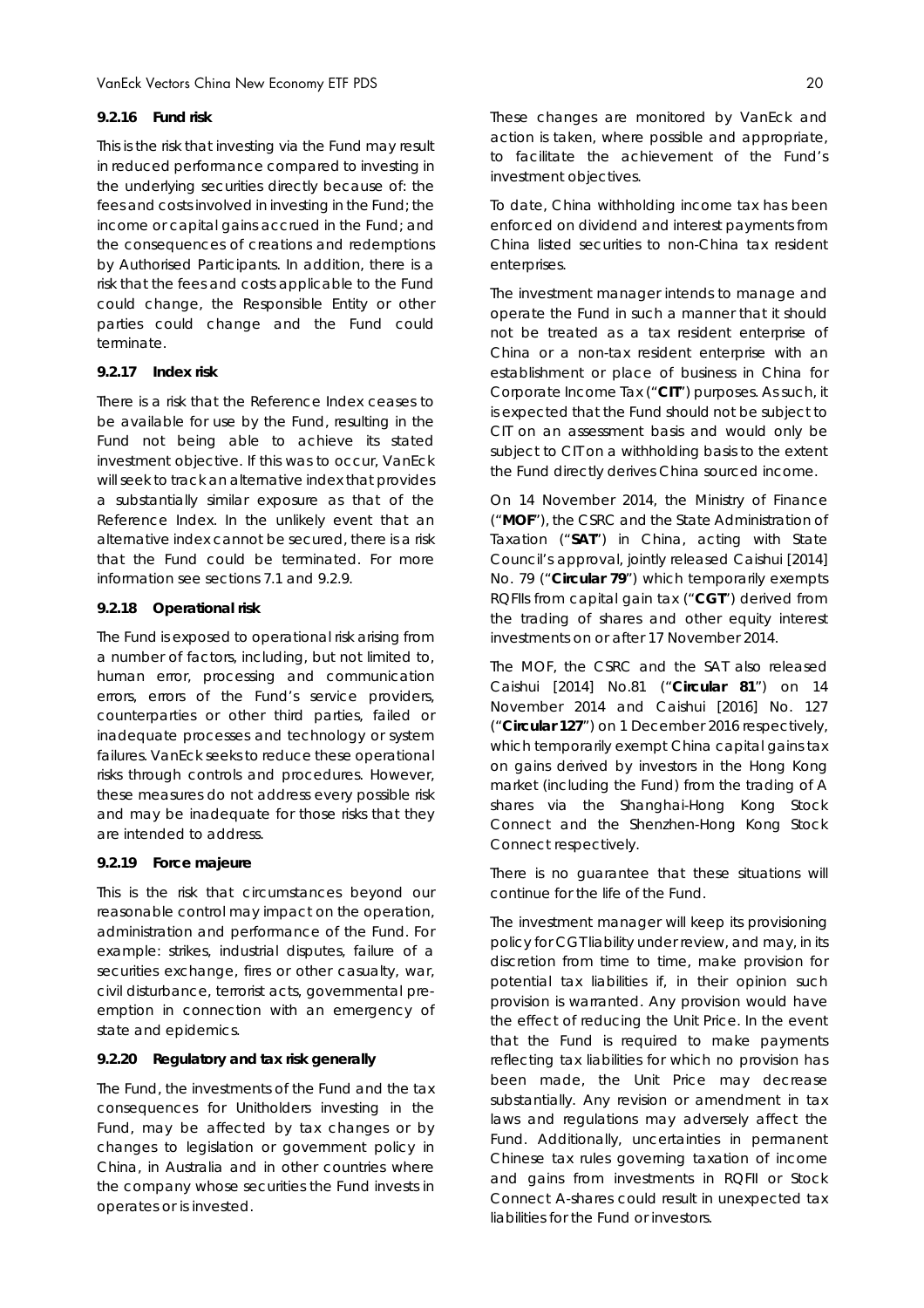Investors should consult their own professional independent tax advisers before making an investment decision. Further information in relation to tax is set out in section 13.

### *9.2.21 ETF Unit Settlement risk*

The processes of issuing and redeeming ETF Units associated with creations and redemptions are subject to the normal settlement procedures through CHESS. The Fund is exposed to some risk if an Authorised Participant fails to comply with its settlement obligations. This risk is partly mitigated by the fact that Authorised Participants are generally subject to CHESS rules and ASX fail fees.

## *9.2.22 Counterparty risk*

This is the risk that the Funds' trading counterparties become insolvent or cannot otherwise meet their obligations to the Fund. The Fund may be exposed to counterparty risk through the use of futures. For more information see sections 7.2.2 and 9.2.15.

#### **9.3 WARNING STATEMENT FOR NEW ZEALAND INVESTORS**

The following disclosure is made to enable to the ETF Units to be offered to investors in New Zealand under the mutual recognition scheme between Australia and New Zealand:

- *1.* This offer to New Zealand investors is a regulated offer made under Australian and New Zealand law. In Australia, this is Chapter 8 of the *Corporations Act 2001* (Aust) and regulations made under that Act. In New Zealand, this is subpart 6 of Part 9 of the *Financial Markets Conduct Act 2013* and Part 9 of the *Financial Markets Conduct Regulations 2014.*
- 2. This offer and the content of the offer document are principally governed by Australian rather than New Zealand law. In the main, the *Corporations Act 2001* (Aust) and the regulations made under that Act set out how the offer must be made.
- 3. There are differences in how financial products are regulated under Australian law. For example, the disclosure of fees for managed investment schemes is different under the Australian regime.
- 4. The rights, remedies, and compensation arrangements available to New Zealand investors in Australian financial products may differ from the rights, remedies, and compensation arrangements for New Zealand financial products.
- 5. Both the Australian and New Zealand financial markets regulators have enforcement responsibilities in relation to this offer. If you need to make a complaint about this offer, please contact the Financial Markets Authority, New Zealand (http://www.fma.govt.nz). The Australian and New Zealand regulators will work together to settle your complaint.
- 6. The taxation treatment of Australian financial products is not the same as for New Zealand financial products.
- 7. If you are uncertain about whether this investment is appropriate for you, you should seek the advice of an appropriately qualified financial adviser.

### **Currency exchange risk for New Zealand investors**

- 1. The offer may involve a currency exchange risk. The currency for the financial products is not New Zealand dollars. The value of the financial products will go up or down according to changes in the exchange rate between that currency and New Zealand dollars. These changes may be significant.
- 2. If you expect the financial products to pay any amounts in a currency that is not New Zealand dollars, you may incur significant fees in having the funds credited to a bank account in New Zealand in New Zealand dollars.

#### **Trading on a financial product market**

If the financial products are able to be traded on a financial product market and you wish to trade the financial products through that market, you will have to make arrangements for a participant in that market to sell the financial products on your behalf. If the financial product market does not operate in New Zealand, the way in which the market operates, the regulation of participants in that market, and the information available to you about the financial products and trading may differ from financial product markets that operate in New Zealand.

#### **Dispute resolution process**

The dispute resolution process described in this offer document is available only in Australia and is not available in New Zealand.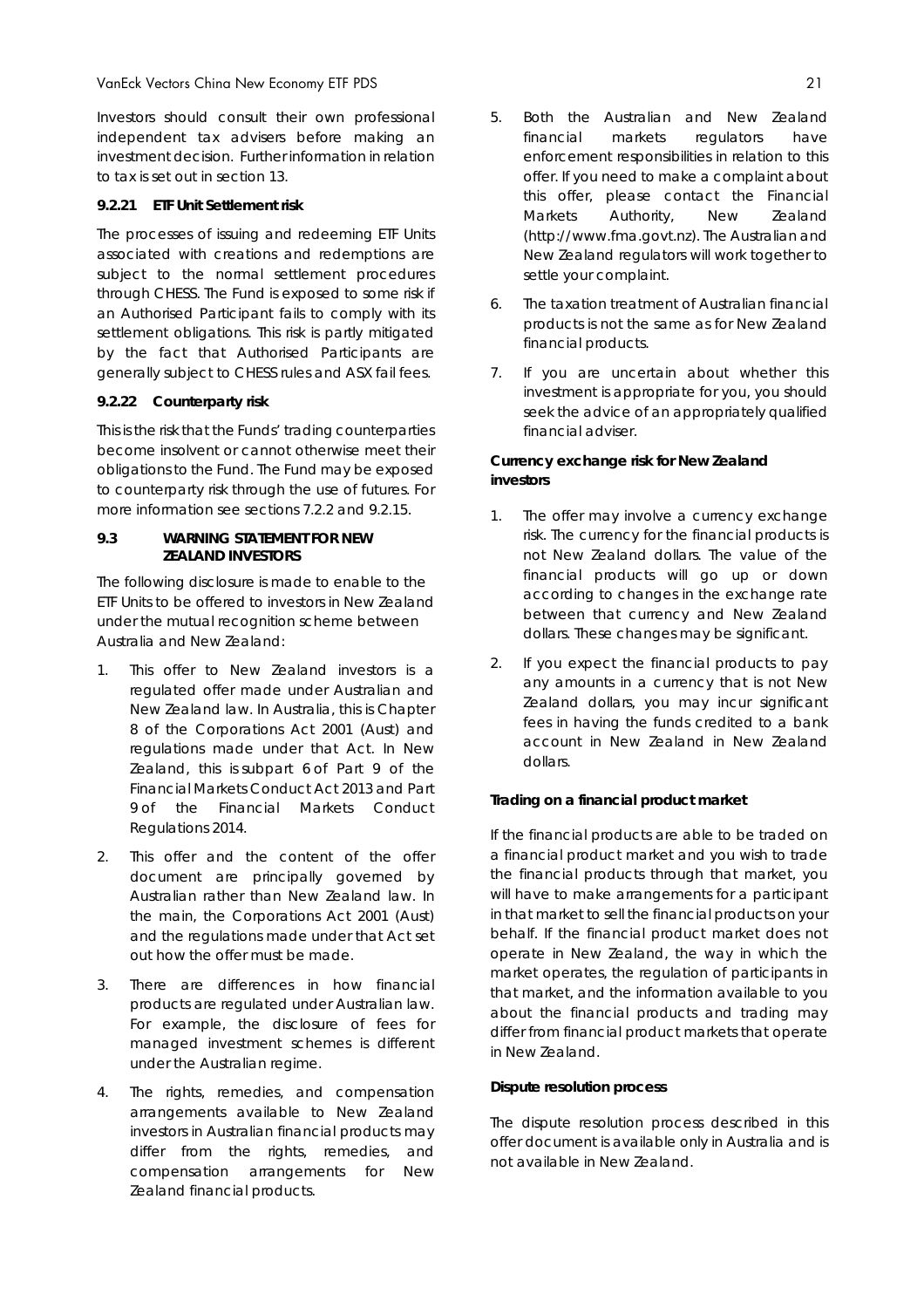## Section 10 Fees and other costs

## **DID YOU KNOW?**

**Small differences in both investment performance and fees and costs can have a substantial impact on your long term returns.** 

**For example, total annual fees and costs of 2% of your account balance rather than 1% could reduce your final return by up to 20% over a 30 year period (for example, reduce it from \$100 000 to \$80 000).** 

**You should consider whether features such as superior investment performance or the provision of better member services justify higher fees and costs.** 

**You may be able to negotiate to pay lower contribution fees and management costs where applicable. Ask the Fund or your financial adviser.** 

## **TO FIND OUT MORE**

**If you would like to find out more, or see the impact of the fees based on your own circumstances, the Australian Securities and Investments Commission (ASIC) website (**www.moneysmart.gov.au**) has a managed funds fee calculator to help you check out different fee options.** 

## **Fees and other costs**

This section shows fees and other costs that you may be charged.

These fees and costs may be deducted from your money, from the returns on your investment or from the assets of the Fund as a whole.

Taxation information in relation to the Fund is set out in section 13.

**You should read all the information about fees and costs because it is important to understand their impact on your investment.**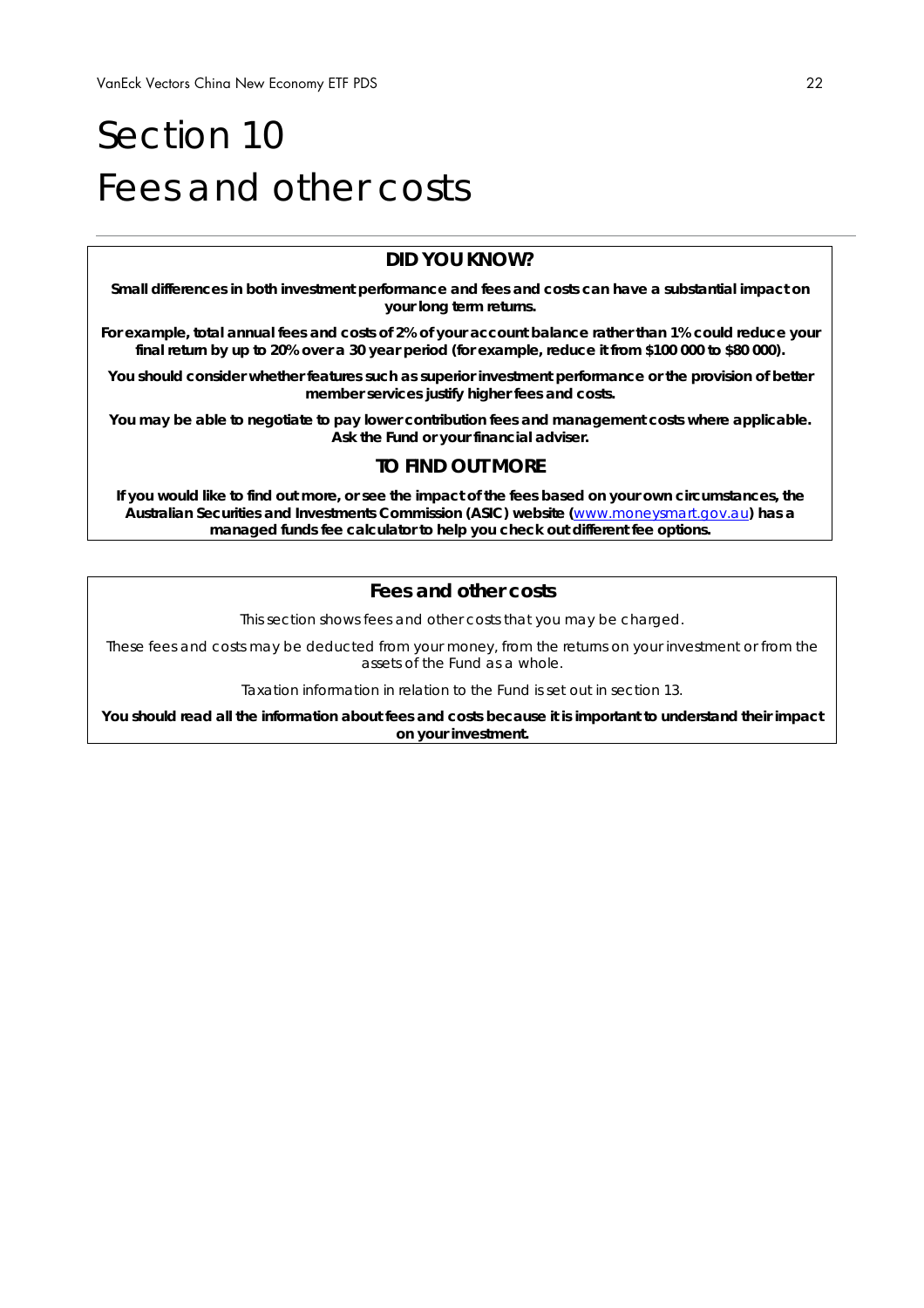#### **10.1 Fees and costs for ASX Investors**

| <b>TYPE OF FEE OR COST1</b>                              | <b>AMOUNT</b>    | <b>HOW AND WHEN PAID</b>                                                |
|----------------------------------------------------------|------------------|-------------------------------------------------------------------------|
| Fees when your money moves in or out of the Fund         |                  |                                                                         |
| Establishment fee:                                       |                  |                                                                         |
| The fee to open your investment                          | Nil              | Not applicable                                                          |
| Contribution fee:                                        |                  |                                                                         |
| The fee on each amount contributed to<br>your investment | Nil              | Not applicable                                                          |
| Withdrawal fee <sup>2</sup> :                            |                  |                                                                         |
| The fee on each amount you take out of                   | Nil <sup>2</sup> | Not applicable                                                          |
| your investment                                          |                  |                                                                         |
| Exit fee:                                                |                  |                                                                         |
| The fee to close your investment                         | Nil              | Not applicable                                                          |
| Management costs <sup>3</sup>                            |                  |                                                                         |
| The fees and costs for managing your                     |                  | The management fee is calculated and                                    |
| investment                                               |                  | accrued daily on the Fund Net Asset                                     |
| Management fee                                           | 0.95% p.a.       | Value and reflected in the daily Unit                                   |
|                                                          |                  | Price of the Fund and payable to us<br>from the assets of the Fund on a |
|                                                          |                  | monthly basis on or about the first                                     |
|                                                          |                  | Business Day of the following month.                                    |
| Indirect costs                                           | Nil              | The management fee may be                                               |
|                                                          |                  | negotiated by wholesale clients.                                        |
| Service fees                                             |                  |                                                                         |
| Switching fee:                                           |                  |                                                                         |
| The fee for changing investment options                  | Nil              | Not applicable                                                          |

1 All fees and costs are inclusive of goods and services tax (GST) and net of any reduced input tax credits (RITC). A worked dollar example is shown below. Other fees and costs may apply. See section 10.3 for more information.

2 Except in limited circumstances ASX Investors are not eligible to redeem ETF Units with VanEck directly. See section 14.2.11 for more information.

3 See section 10.3 'Additional explanation of fees and costs' for more information.

#### **Example of annual fees and costs for ASX Investors**

This table gives an example of how the fees and costs for the **VanEck Vectors China New Economy ETF** can affect your investment over a one year period. You should use this table to compare this product with other managed investment products.

| <b>EXAMPLE: VANECK VECTORS CHINA NEW</b><br><b>ECONOMY ETF</b> |                            | BALANCE OF \$50,000 WITH A CONTRIBUTION OF \$5,000 DURING<br><b>THE YEAR</b>                                                                                                                                                                                   |
|----------------------------------------------------------------|----------------------------|----------------------------------------------------------------------------------------------------------------------------------------------------------------------------------------------------------------------------------------------------------------|
| Contribution fees                                              | Nil                        | For every additional \$5,000 you put in you will be charged \$0.                                                                                                                                                                                               |
| <b>PLUS</b> Management<br>costs                                | $0.95\%$ p.a. <sup>1</sup> | And, for every \$50,000 you have in the Fund you will be<br>charged \$475 each year.                                                                                                                                                                           |
| <b>EQUALS</b> Cost of Fund                                     |                            | If you had an investment of \$50,000 at the beginning of the<br>year and you put in an additional \$5,000 during that year,<br>you would be charged fees from:<br>\$475 to \$522.50 <sup>1,2</sup><br>What it costs you will depend on the fees you negotiate. |

The management fee may be negotiated by wholesale clients. See section 10.3.3 for more information.

2 This example assumes that the investment amount of \$50,000 does not rise or fall in value and remains invested for a full year. The maximum fee assumes the additional investment amount of \$5,000 was invested on the first day of the year and remains invested for the full year.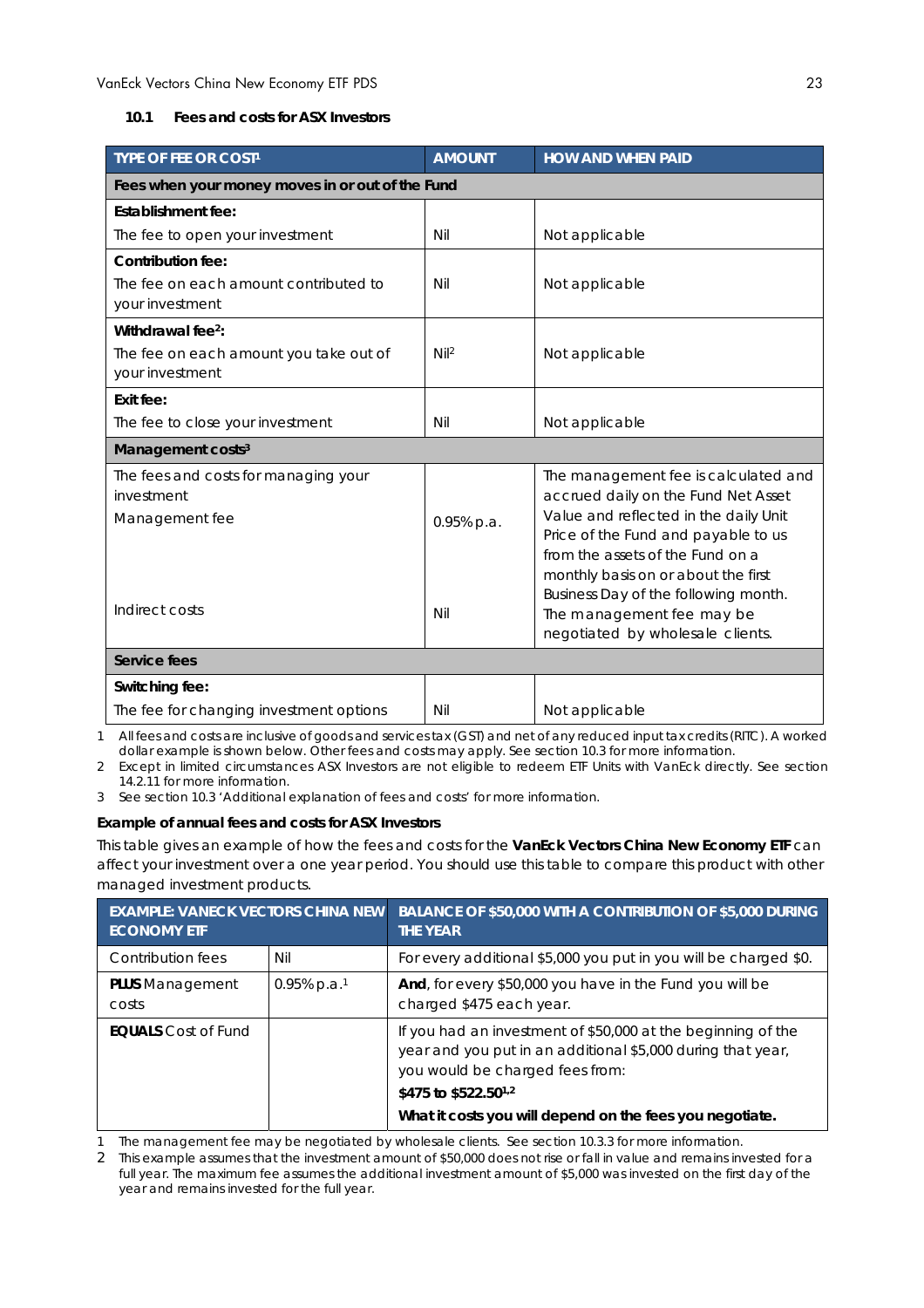#### **10.2 Fees and costs for Authorised Participants**

| TYPE OF FEE OR COST                                       | <b>AMOUNT</b> | <b>HOW AND WHEN PAID</b>                                                                                                                                                                                                                                                                                    |  |  |
|-----------------------------------------------------------|---------------|-------------------------------------------------------------------------------------------------------------------------------------------------------------------------------------------------------------------------------------------------------------------------------------------------------------|--|--|
| Fees when your money moves in or out of the Fund          |               |                                                                                                                                                                                                                                                                                                             |  |  |
| Establishment fee:                                        |               |                                                                                                                                                                                                                                                                                                             |  |  |
| The fee to open your investment                           | Nil           | Not applicable                                                                                                                                                                                                                                                                                              |  |  |
| 2,3<br>Contribution fee:                                  |               | Payable only by Authorised Participants per<br>creation at the time of application for the                                                                                                                                                                                                                  |  |  |
| The fee on each amount contributed<br>to your investment  | \$6600        | creation of ETF Units by a Standard Basket<br>Transaction. The amount of these costs may<br>be negotiated.                                                                                                                                                                                                  |  |  |
| 2,3<br>Withdrawal fee:                                    |               | Payable only by Authorised Participants per<br>redemption at the time of application for                                                                                                                                                                                                                    |  |  |
| The fee on each amount you take out<br>of your investment | \$6600        | the redemption of ETF Units by a Standard<br>Basket Transaction. The amount of these<br>costs may be negotiated.                                                                                                                                                                                            |  |  |
| Exit fee:                                                 |               |                                                                                                                                                                                                                                                                                                             |  |  |
| The fee to close your investment                          | Nil           | Not applicable                                                                                                                                                                                                                                                                                              |  |  |
| Management costs                                          |               |                                                                                                                                                                                                                                                                                                             |  |  |
| The fees and costs for managing<br>your investment:       |               |                                                                                                                                                                                                                                                                                                             |  |  |
| Management fee                                            | 0.95% p.a.    | The management fee is calculated and<br>accrued daily on the Fund Net Asset Value<br>and reflected in the daily Unit Price of the<br>Fund. Payable from the assets of the Fund<br>on a monthly basis on or about the first<br>Business Day of the following month. The<br>management fee may be negotiated. |  |  |
| Indirect costs                                            | Nil           |                                                                                                                                                                                                                                                                                                             |  |  |
| Service fees                                              |               |                                                                                                                                                                                                                                                                                                             |  |  |
| Investment switching fee:                                 |               |                                                                                                                                                                                                                                                                                                             |  |  |
| The fee for changing investment options                   | Nil           | Not applicable                                                                                                                                                                                                                                                                                              |  |  |

1 All fees and costs are inclusive of GST and net of any RITC. Other fees and costs may apply. See section 10.3 'Additional explanation of fees and costs' for more information.

2 Additional transactional costs will apply to Non-Standard Transactions as agreed with us from time to time. See section 10.3.2 for more information.

3 See section 10.3 'Additional explanation of fees and costs' for more information.

#### **10.3 Additional explanation of fees and costs**

Unitholders are charged a management fee which is capped in respect of normal recoverable expenses. Additional transactional and operational costs which are uncapped also apply. Other uncapped Broker fees and abnormal expenses may also apply.

#### **10.3.1 Management costs**

Management costs represent the ongoing fees, costs and expenses associated with management and administration of the Fund.

The fees and other costs of managing and operating the Fund stated in this PDS include indirect costs paid from the Fund's assets that we know or reasonably estimate will reduce the Fund's investment returns.

The management fee stated in 10.1 and 10.2 is charged to Unitholders as an 'all in' fee for normal recoverable expenses. It does not include transactional and operational costs (10.3.2), Broker fees (10.3.4) or abnormal expenses (10.3.5).

VanEck pays the ongoing recoverable expenses associated with the management and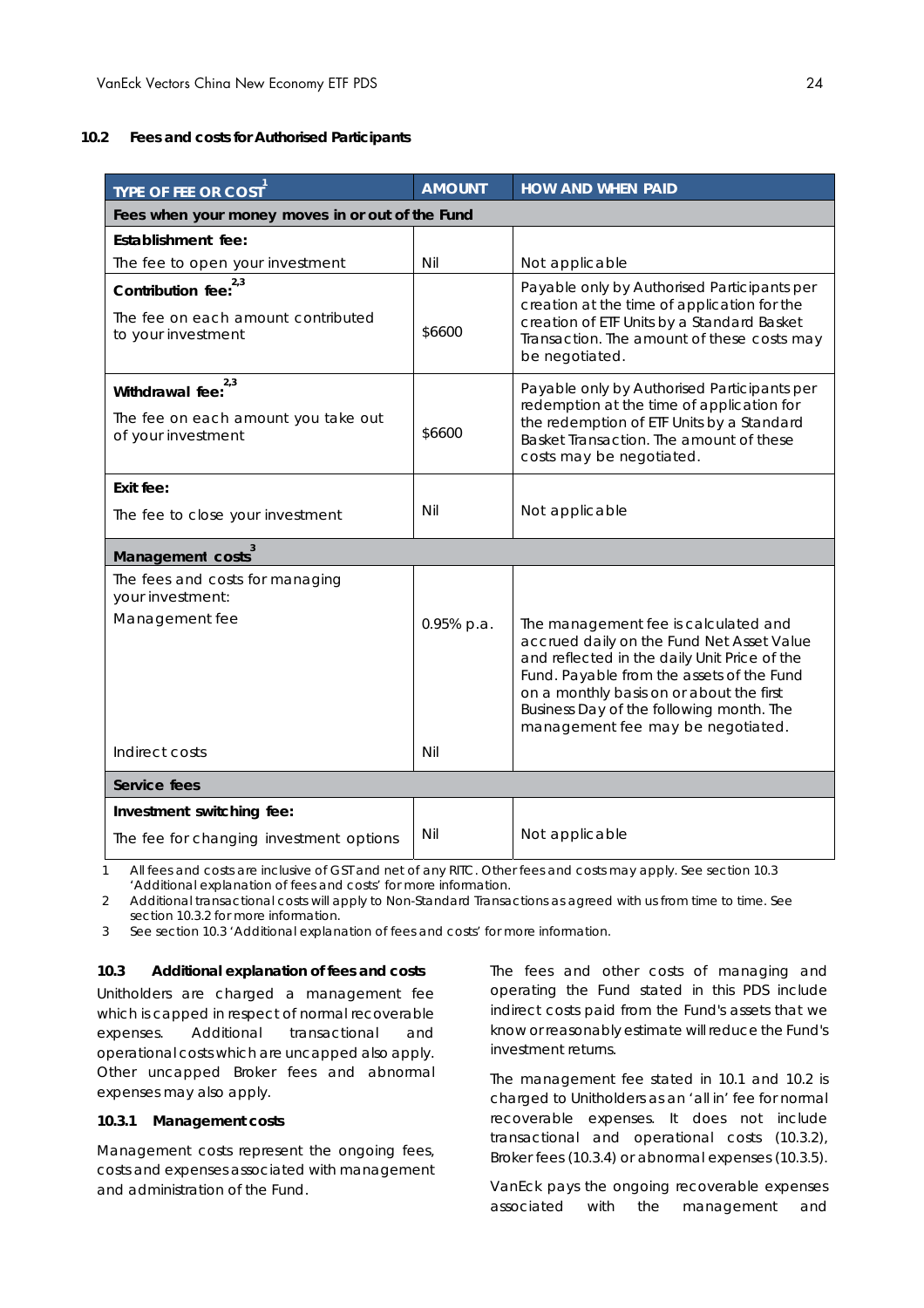administration of the Fund out of the management fee. Any shortfall is paid by VanEck out of its own resources. Any excess remaining after payment of recoverable expenses is retained by VanEck.

The normal recoverable expenses paid by VanEck from the Fund's management fee include but are not limited to:

- Custodian and Fund Administrator fees and charges including the costs of processing dividend payments;
- o Market Maker fees;
- o accounting and audit fees;
- o license fees payable to the Index Provider for the use of the Reference Index;
- o Registrar fees and expenses; and
- o other expenses recoverable under the Fund's Constitution.

#### **10.3.2 Transactional and operational costs**

Transactional and operational costs are not included in the management costs in 10.1 and 10.2 and are an additional cost to Unitholders. These costs are uncapped.

Transactional and operational costs are incurred in relation to trading in the portfolios and associated operational activities required by the Fund. They include but are not limited to:

- o brokerage and settlement charges;
- o borrowing costs and interest expense.

#### *Costs on creations and redemptions*

VanEck uses its best efforts to recover the transactional and operational costs associated with creations and redemptions of ETF Units by Authorised Participants from the APs. Any shortfall is an additional indirect cost to Unitholders. These costs are paid out of the assets of the Fund and reflected in the Unit Price as and when they arise. We expect over a 12 month period any shortfall will be zero or not material for the reasons set out below.

Transactional and operational costs are not incurred by the Fund on Standard Basket Transactions. For Non-Standard Transactions, transactional and operational costs incurred by the Fund in relation to creations and redemptions are recovered from the AP by:

o a buy/sell spread covering an estimate of the costs included with the transaction, which we notify to APs electronically from time to time. The actual costs may differ from our estimate. Any shortfall is borne by the Fund and any excess is retained by the Fund. We expect these amounts to net off over a 12 month period; or

o an invoice for the actual costs incurred equal to the difference between: the price at which the Fund purchases (on a creation) or sells (on a redemption) relevant securities; and the value of those securities used in the relevant Unit Price; plus any other costs incurred by the Fund in connection with the transaction.

#### *Other transactional and operational costs*

The remaining transactional and operational costs incurred in association with trading activity in the Fund's portfolio with the aim of achieving its investment objective are an additional cost to all Unitholders and will be paid out of the assets of the Fund and reflected in the Fund's Unit Price as and when they arise.

Based on the information available at the date of this PDS, we estimate that the transactional and operational costs incurred by Unitholders for the Fund's first financial year annualised, will be as follows:

| Fund        | <b>Transactional and</b><br>operational costs p.a. | Cost per<br>\$50,000 p.a. |
|-------------|----------------------------------------------------|---------------------------|
| <b>CNFW</b> | 0.27%                                              | \$135                     |

#### **10.3.3 Fees and costs may be negotiated by wholesale clients and APs**

Wholesale clients (as defined under the *Corporations Act*) and APs may be able to negotiate the fees and costs set out in sections 10.1 and 10.2 respectively by contacting VanEck. See *Corporate directory* at the end of this PDS for contact details. Any reduction of the fees and costs that may be agreed from time to time will be at VanEck's discretion and expense.

#### **10.3.4 Broker fees**

ASX Investors should obtain advice from a financial adviser before investing in the Fund to consider their individual investment objectives, financial situation and needs. You will incur fees for any advice you receive. You should discuss these fees with your financial adviser prior to obtaining their advice.

ASX Investors will also incur customary brokerage fees when buying and selling ETF Units on ASX. You should discuss these fees with your Broker prior to investing.

Brokerage is also incurred by all investors as part of ongoing transactional and operational costs of the Fund. See section 10.3.2.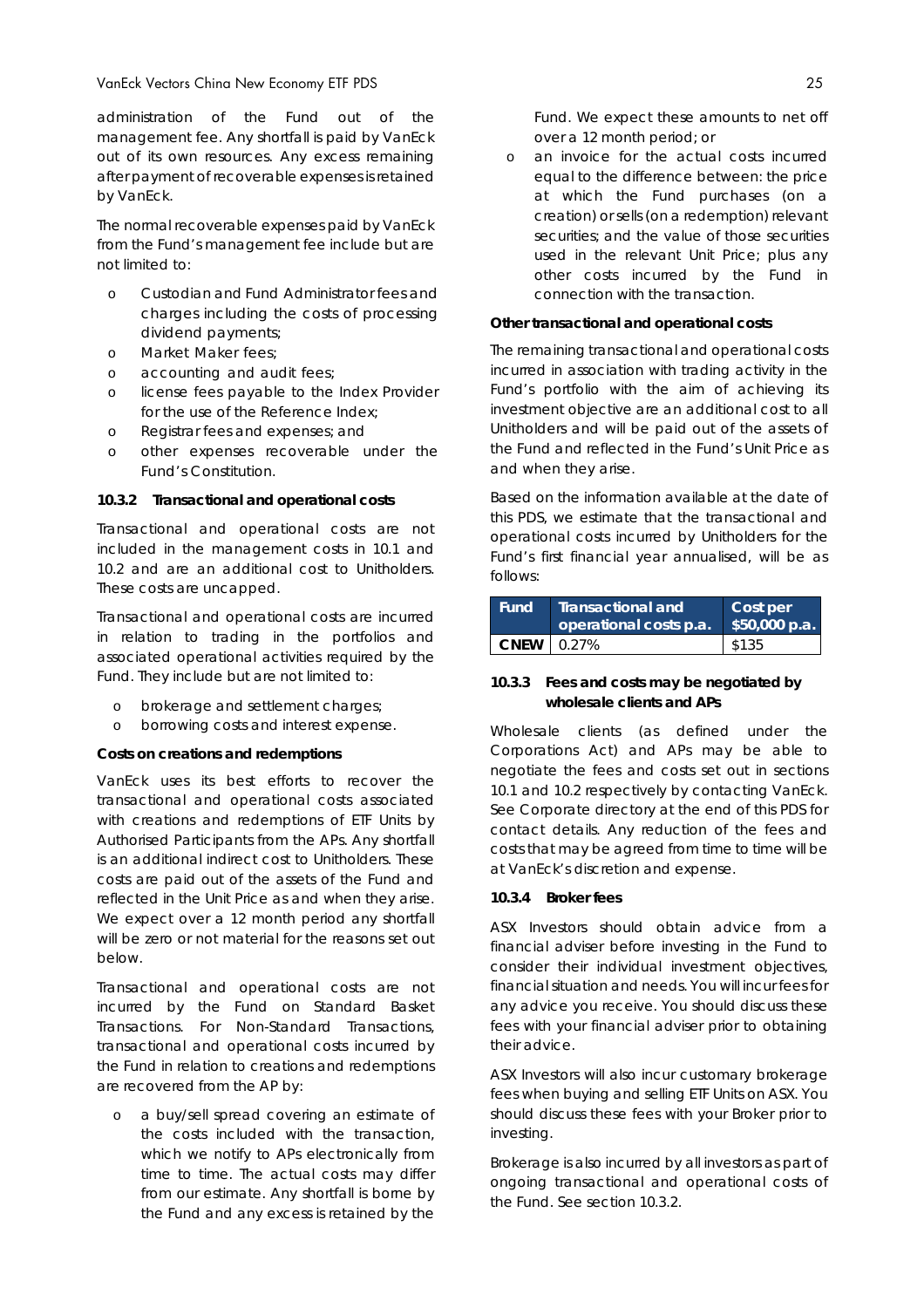#### **10.3.5 Abnormal expenses**

Abnormal expenses are management costs not generally incurred in the day-to-day operations of the Fund and include things such as the costs of calling and holding Unitholder meetings or legal costs incurred in bringing or defending legal proceedings. Abnormal expenses are not included in the management fee caps set out in sections 10.1 and 10.2 and may be recovered from the assets of the Fund and accounted for in the Unit Price of the Fund as and when they arise. At the date of this PDS the estimate of abnormal expenses of the Funds that will apply for the current financial year (adjusted to reflect a 12 month period) is: Nil.

#### **10.3.6 Notification of changes to fees**

We may vary fees or introduce new fees without investor consent up to the maximums described in the Fund Constitution. Under the Constitutions we are entitled to charge the following relevant maximum fees:

- o Management fee: 5% p.a. of the Fund's NAV; and
- o Application and Redemption fee (contribution and withdrawal fees): Up to \$10,000 per creation or redemption.

Currently we pay all costs and expenses of the Fund other than transactional and operational costs out of the management fee set out in sections 10.1 and 10.2 and only retain any excess.

We will give 30 days' notice of any changes to the way fees and costs are charged that result in an increase in the management fee, via a notice on our website at www.vaneck.com.au and the ASX Market Announcements Platform.

#### **10.3.7 Related party payments**

We may pay fees to related parties and associates of VanEck on arms' length commercial terms for providing services to the Fund. We may engage the services of related parties and associates at our discretion. These fees would be paid by us out of the Fund's management fee.

#### **10.3.8 Commissions and other benefits received**

We, our related parties and associates, may receive commissions and other benefits (e.g. research) from brokers effecting trades for the Fund. These benefits may flow to the Fund and to other funds managed by us or our related parties and associates. We trade only with brokers who will provide best execution, regardless of whether these trades are placed with brokers related to us or not.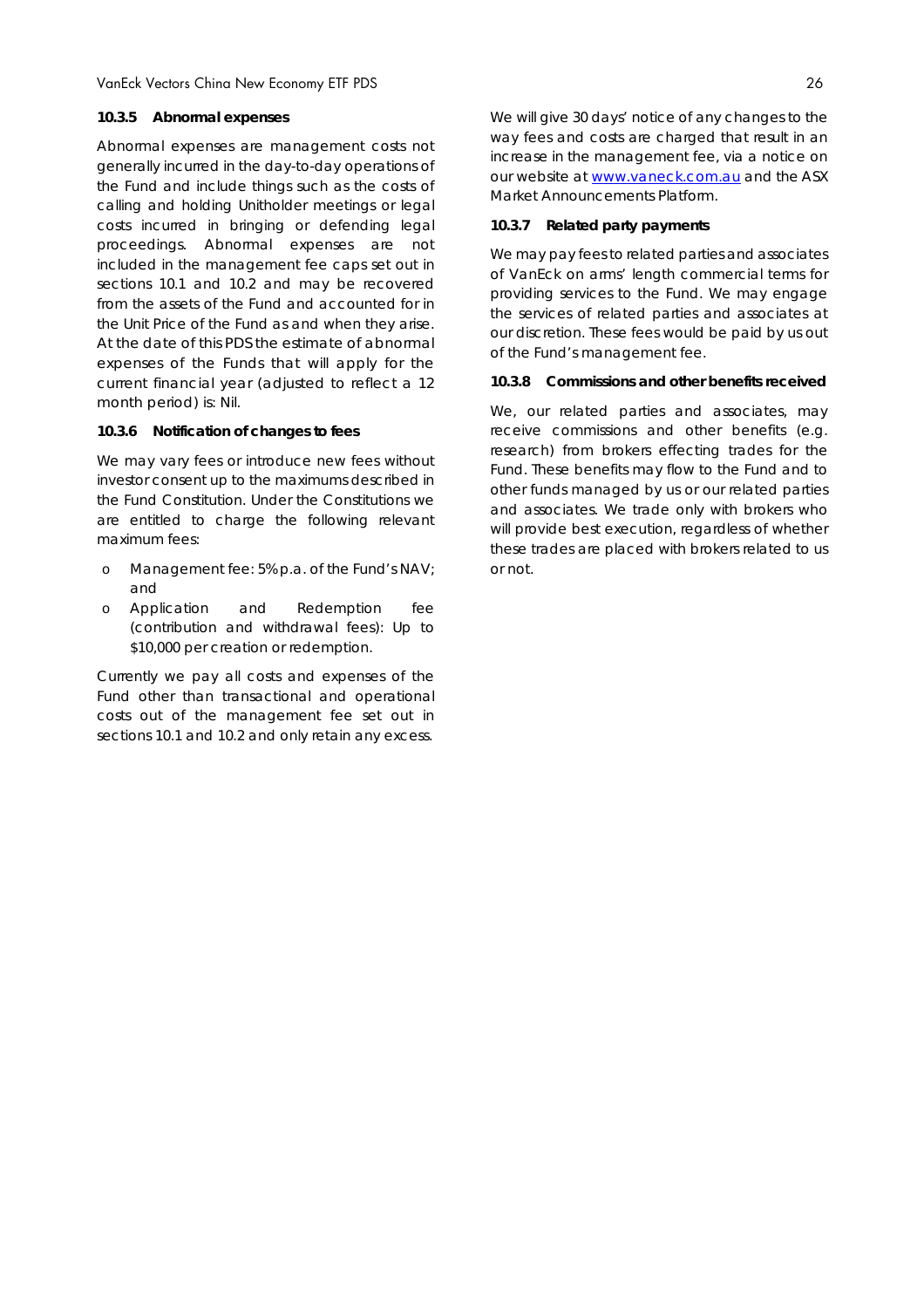## Section 11 Transacting with VanEck

#### **IMPORTANT NOTICE**

**This section provides a summary of the creation and redemption process that applies to transactions between the Fund and Authorised Participants (APs) only. Although the procedures do not apply to ASX Investors who may trade ETF Units on ASX via a Broker in the same way they trade listed shares.** 

### **11.1 For APs prior to transacting**

Authorised Participants must complete an AP Agreement with VanEck prior to transacting directly with us. Please contact VanEck Capital Markets for more information on +61 2 8038 3317. Creation and redemption procedures will be agreed in writing between VanEck and Authorised Participants from time to time ('AP Procedures').

#### **11.2 Applications by Authorised Participants**

Unless we agree otherwise, applications for creations and redemptions of ETF Units may only be made by Authorised Participants by completing the Application Form and delivering it to us by 4pm on an ASX Trading Day. We may accept or reject applications in a different form at our discretion. We may, in our sole discretion and without giving any reason, accept or reject all or part of an application for a creation or redemption.

#### **11.3 Standard Basket Transactions**

Applications for creations or redemptions of ETF Units will generally only be made by way of Standard Basket Transactions.

A Standard Basket for the Fund may consist of securities in the Reference Index and any other securities determined by VanEck as necessary to achieve the Fund's investment objective.

The Standard Basket is available on request.

#### **11.4 Minimum transaction size for APs**

Applications for creations and redemptions by Authorised Participants can only be made in multiples of Creation Units or Redemption Units respectively, unless we agree otherwise.

The number of ETF Units in a Creation Unit and Redemption Unit are set out in the table below. ASX Investors should check with their Broker for any minimum trade size on ASX.

#### **Minimum transaction sizes for APs**

| <b>Fund</b> | <b>One Creation Unit /</b><br><b>Redemption Unit</b><br>(ETF Units) |
|-------------|---------------------------------------------------------------------|
| <b>CNEW</b> | 400,000                                                             |

#### **11.5 Processing applications**

All applications for creations and redemptions will be processed in accordance with the AP Procedures, taking into account ASX Rules and Chinese laws, regulatory and exchange settlement requirements.

#### **11.6 Cooling-off**

There are no cooling-off rights applicable to the offer in this PDS or to trading of ETF Units on ASX.

## **11.7 'Liquid' for the purposes of the Corporations Act**

The redemption of ETF Units assumes that the Fund remains 'liquid' – meaning that its assets can be readily sold. Under the *Corporations Act*, the Fund is liquid if 80% of the value of its assets comprises liquid assets. If the Fund is 'liquid', the Constitution requires that we must pay redemption proceeds within 21 days of the date of redemption of the relevant ETF Units (or the deemed date of such redemption).

We expect that the Fund will remain liquid. If the Fund is illiquid, a redemption request will be dealt with in accordance with the Constitution and the *Corporations Act*.

### **11.8 Delay or suspension of creations and redemptions**

We may suspend the processing of creations or redemptions in certain circumstances. This will generally occur:

1. during a 'blackout period' – that is: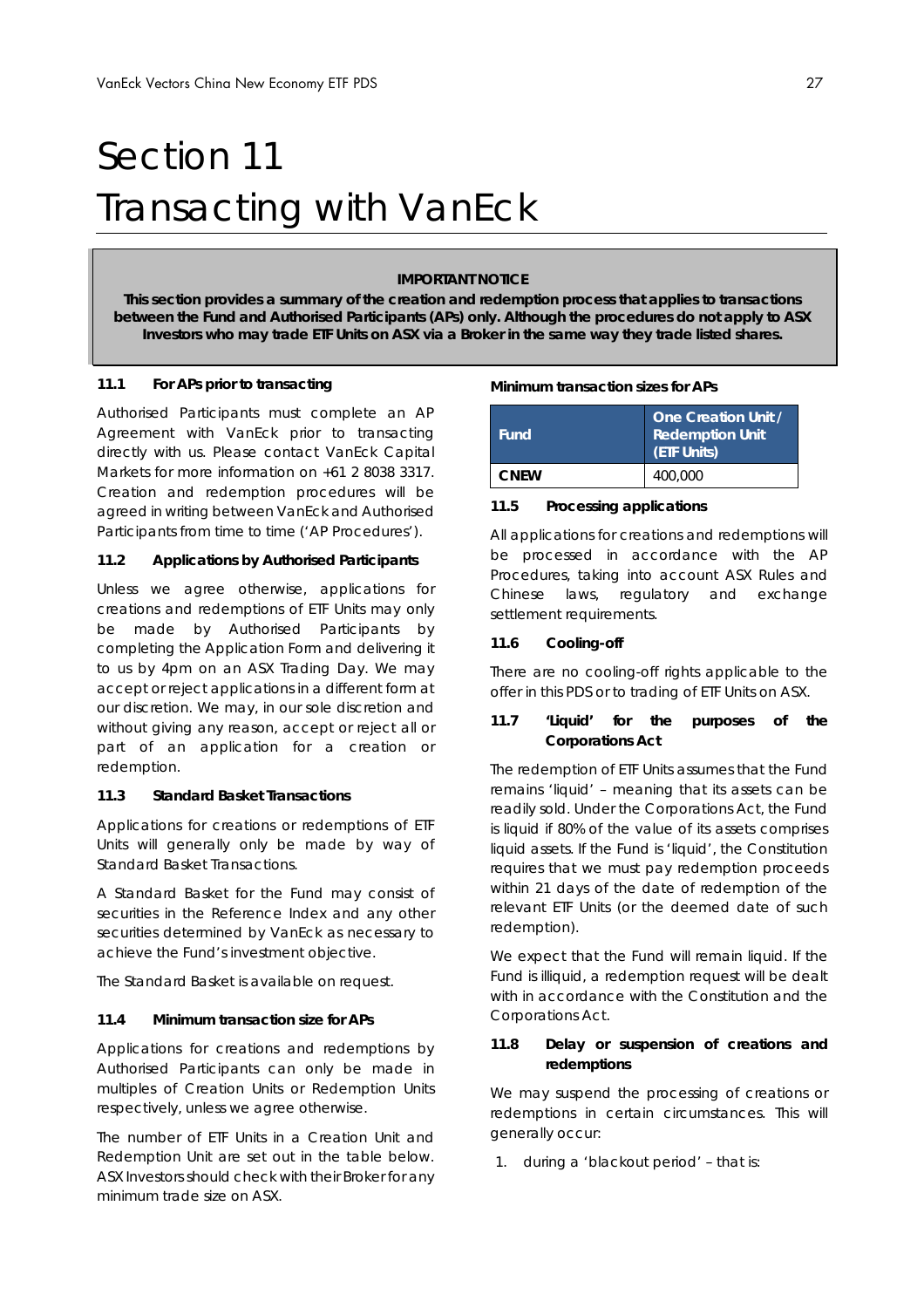- a. around the end of a dividend period when we are calculating and paying dividends; and
- b. during the period we are rebalancing the portfolio to the Reference Index; or
- 2. on days on which the Shanghai, Shenzhen or Hong Kong stock exchanges are closed;
- 3. in circumstances, such as adverse market conditions, where we determine it is not possible to accurately calculate Unit Prices; or
- 4. for creations, in circumstances where VanEck has temporarily exhausted its RQFII quota, until such time as additional quota is received from SAFE.

We may also suspend creations or redemptions in other circumstances. We will notify you of any suspension. We may also process applications for creations in instalments over a period of time and may also suspend processing of redemptions we have already accepted, for example, where we are unable to sell underlying securities due to circumstances outside our control, such as suspended trading in the market, or where the Fund becomes illiquid.

In circumstances where redemptions are delayed, suspended or being paid in instalments, the Unit Prices used for the redemption may be those applicable to the day the relevant instalment of the redemption is processed, rather than the time the application for redemption is received.

An application for a creation or redemption lodged but not processed before or during a period of suspension, will be taken to be lodged the day after the end of the relevant suspension period.

#### **11.9 Valuations and pricing**

#### *11.9.1 Unit Price or NAV*

The Unit Price or 'NAV' of the Fund is calculated by dividing the Fund Net Asset Value by the number of ETF Units outstanding at the time of the valuation.

The Fund Net Asset Value is calculated by subtracting the total value of all the liabilities and provisions of the Fund from the total value of all the assets of the Fund.

The valuation methods applied by VanEck to value the Fund's assets and liabilities are consistent with the range of ordinary commercial practices for valuations.

The NAV is calculated daily after the close of trading based on the closing prices of the securities on the applicable Chinese or Hong Kong stock exchange. It is then converted to Australian dollars and will be published at www.vaneck.com.au prior to the open of the next ASX Trading Day.

#### *11.9.2 Creation and redemption prices*

The prices at which Authorised Participants transact with VanEck for creations or redemptions is the NAV calculated at the next valuation time following an application, plus or minus fees and costs respectively. See sections 10.2 and 10.3.2.

#### *11.9.3 Redemption amounts*

The redemption amount paid to an Authorised Participant on the redemption of ETF Units may include an amount representing their entitlement to distributable income of the Fund.

### *11.9.4 Investing via the ASX*

ASX Investors trade ETF Units at trading prices quoted on ASX throughout each ASX Trading Day. The presence of a Market Maker means trading prices should remain close to the NAV, adjusted for estimated or actual changes in the value of the underlying securities and foreign exchange movements as calculated by the Market Marker during the ASX Trading Day.

#### **11.10 Unit Pricing Policy**

We have a documented Unit Pricing Policy that sets out how we exercise any discretions in relation to the calculation of the Unit Prices for the Fund including the valuation methodology. A copy of the Unit Pricing Policy is available at www.vaneck.com.au. We will send you a paper copy of the policy free of charge on request.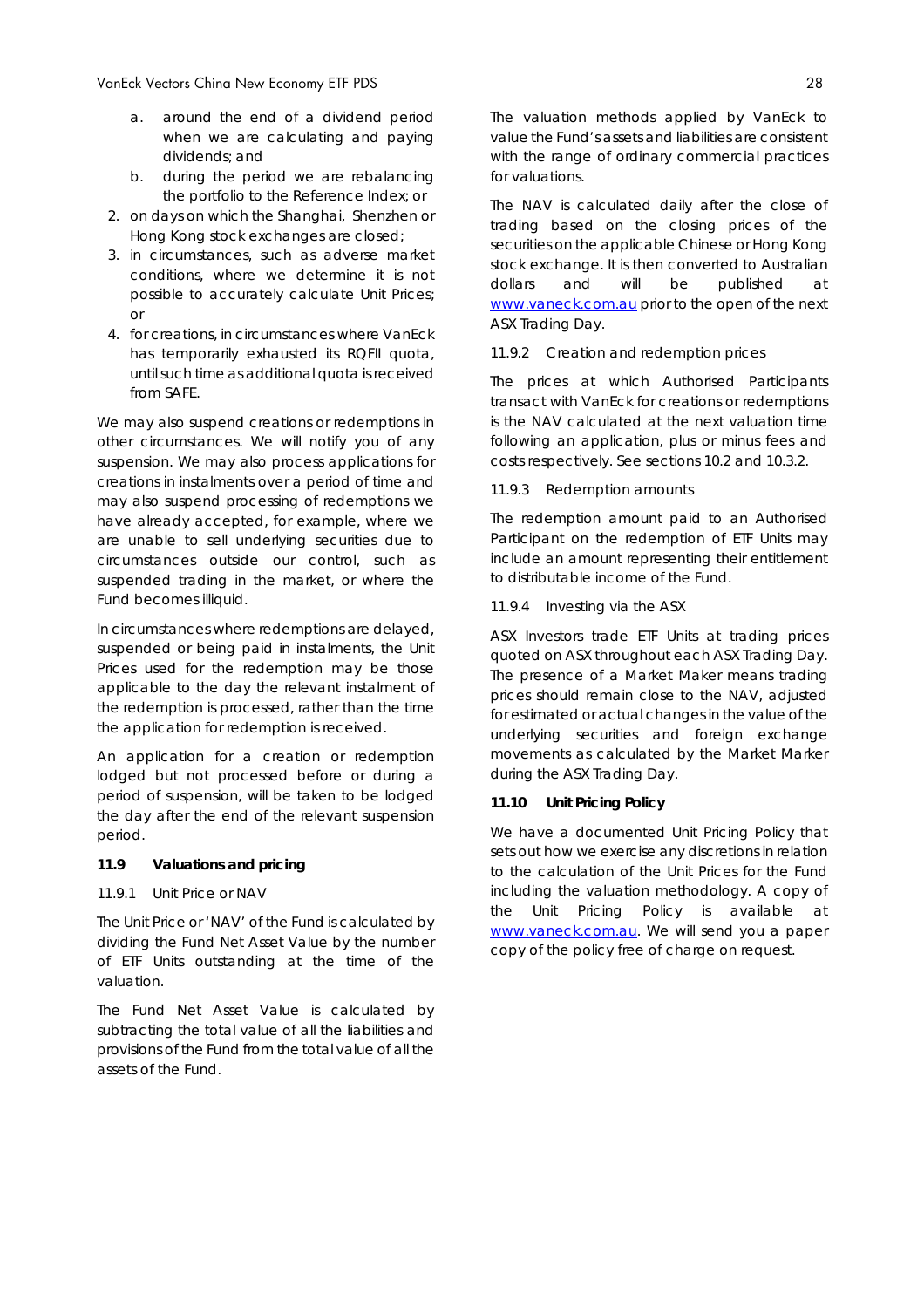## Section 12 Dividends

#### **12.1 Payment of dividends**

You may earn income from the Fund paid in the form of dividends. A dividend may comprise dividends received by the Fund, interest, other income and realised capital gains.

We will provide details in advance of any dividends to be paid by the Fund via the ASX Market Announcements Platform. We do not guarantee that dividends will be paid.

The amount of any dividend will vary between periods and in some cases we may decide not to pay a dividend.

To reduce any capital gains tax liability for ASX investors due to redemptions by Authorised Participants, the AP's redemption proceeds may include a dividend comprising the realised capital gains. This means ASX Investors will generally pay less capital gains tax than they would in a comparable unlisted managed fund.

#### **12.2 Frequency of dividends**

The Fund generally pays dividends annually in July.

We may pay more or fewer dividends at our discretion. Payments are usually made within 28 days after the end of the dividend period.

Dividends will be paid as cash to your nominated bank account unless you elect to participate in the Dividend Reinvestment Plan.

#### **12.3 Dividend Reinvestment Plan**

A Dividend Reinvestment Plan is available. If you elect to participate in the DRP the amounts of any dividends will be credited to you as additional ETF Units following relevant payment dates. You need to contact the Registrar and complete the relevant form to participate in the DRP. Contact details are in the *Corporate directory* at the end of this PDS.

Participation in the DRP is subject to the DRP Rules as determined by VanEck from time to time. A copy of the DRP Rules is available at www.vaneck.com.au or free of charge from us or the Registrar on request.

Unitholders can only elect to participate fully in the DRP where all dividends are reinvested in additional ETF Units. Partial DRP participation is not available. If no DRP election is made, dividends will be paid into a nominated Australian bank account, or held pending receipt of Australian bank account details.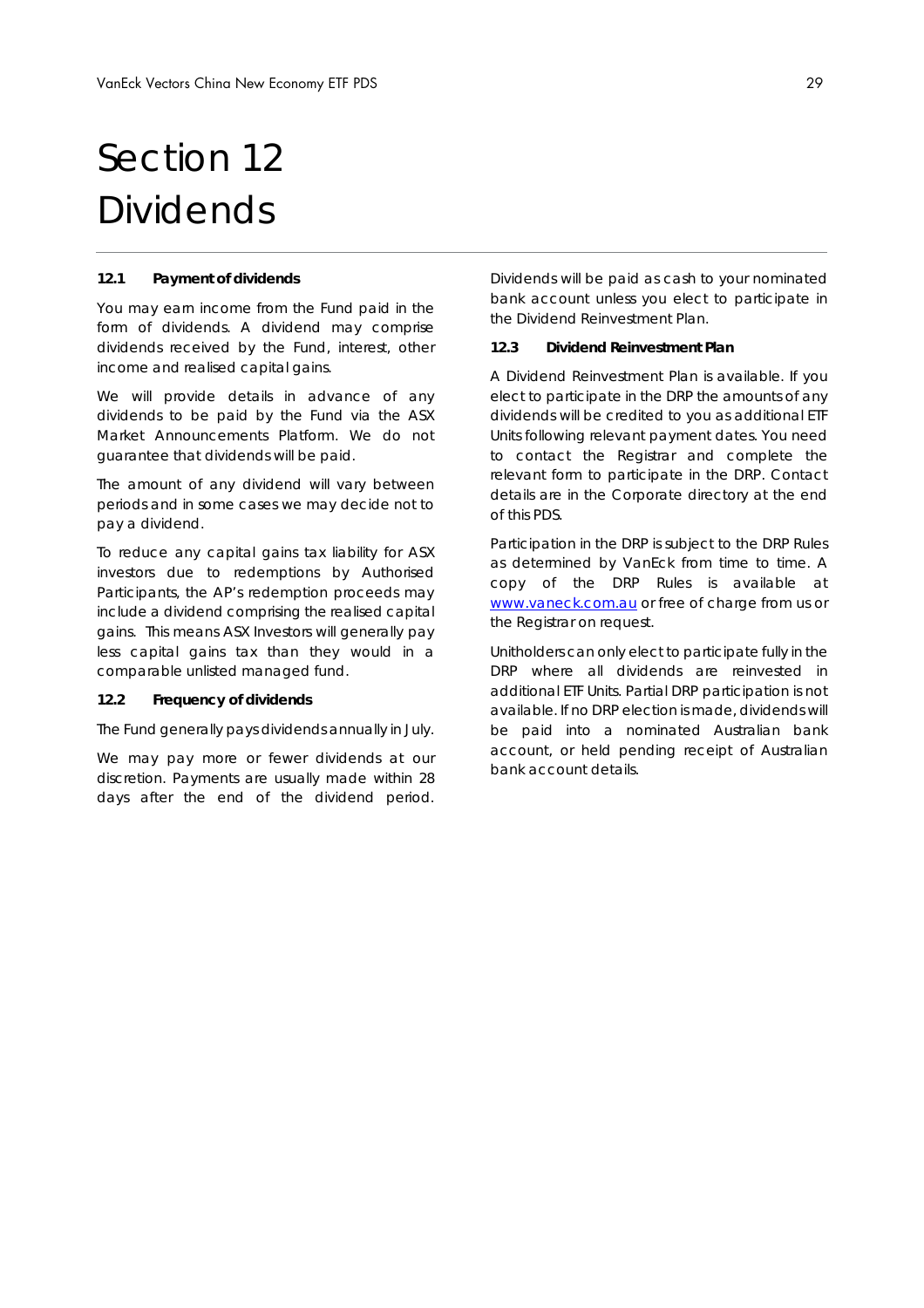# Section 13 **Tax**

#### **IMPORTANT NOTICE**

**The Australian tax commentary in this PDS is provided for general information only.** 

**This information is necessarily general in nature and does not take into account the specific circumstances of any person who may invest in the Fund. It should not be used as the basis upon which a decision is made to invest in the Fund.** 

**Investing has tax implications that can be complex, that are particular to each investor's circumstances and that change over time. All investors should consult their own professional tax advisers before making an investment decision.** 

**The taxation information in this PDS is prepared based on income tax law in force at the date of this PDS.** 

#### **13.1 Taxation of Australian resident investors**

You will pay tax on your share of the Fund's income, determined at the end of each financial year. The Fund's income can include capital gains made by the Fund, which may be taxed at a discounted rate.

The Fund may incur foreign withholding tax on its income. These amounts will generally reduce the amount of Australian tax payable on any dividends you receive.

The financial year end for the Fund is 30 June. You will be provided with a tax statement after the end of each financial year during which you are invested. The tax statement will contain information you need for your tax return.

Tax may also be payable on gains made when you sell or redeem your ETF Units. These gains may benefit from discounted tax rates.

#### **13.2 TFN/ABN/Exemption**

You will be asked to provide your tax file number (**TFN**) or Australian Business Number (**ABN**) or claim an exemption in relation to your investment in the Fund. There are strict guidelines that govern the use and storage of TFNs.

There is no obligation to provide a TFN or ABN. However, if no TFN or ABN is provided and no exemption is claimed, tax will be withheld from any dividends at the highest marginal rate and remitted to the Australian Taxation Office (**ATO**). These amounts will be credited to you when you lodge your tax return.

#### **13.3 Taxation of Foreign Investors**

Tax may be withheld from your dividends and remitted to the ATO.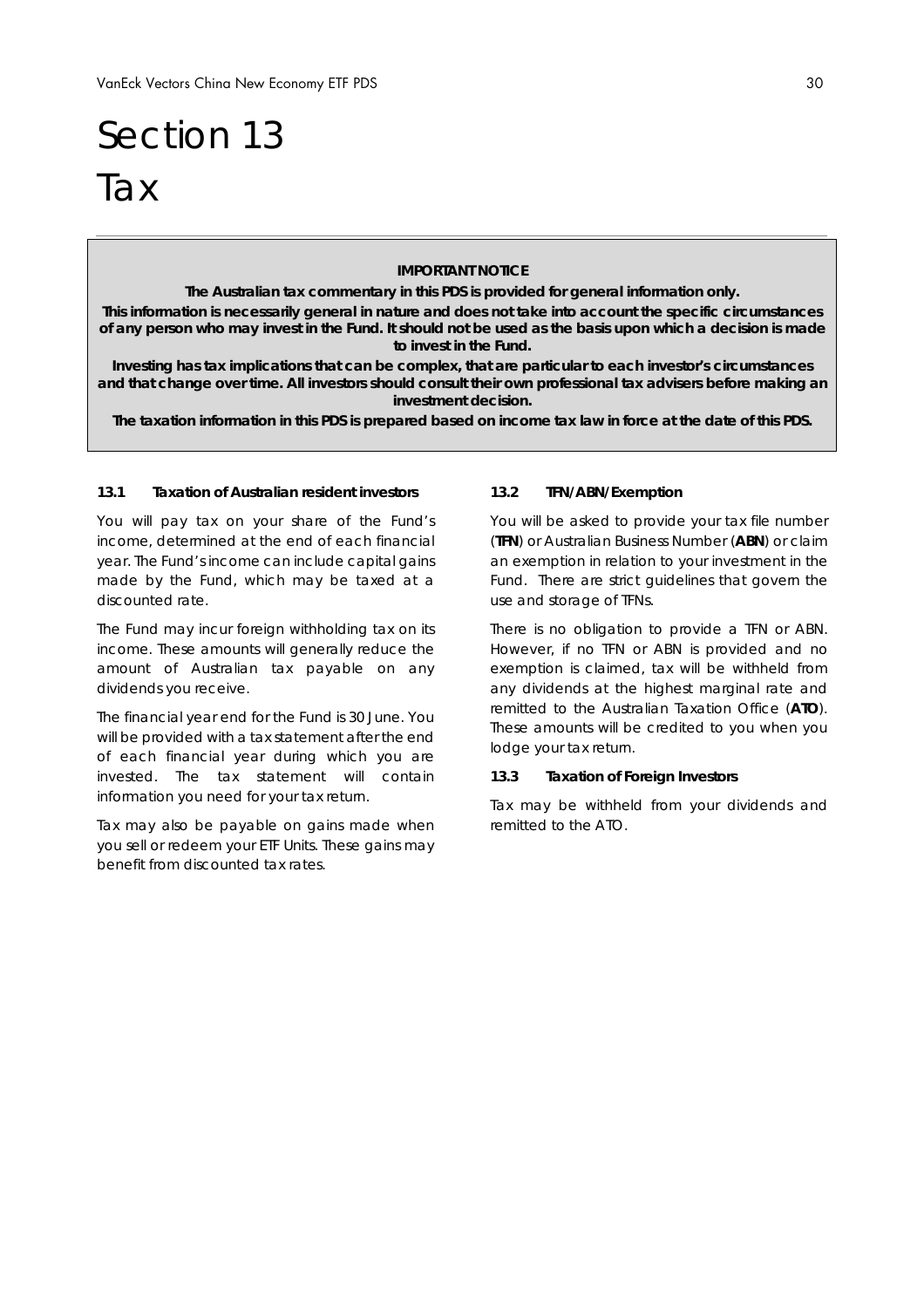# Section 14 Other information you need to know

#### **14.1 VanEck's powers and duties as Responsible Entity**

The powers and duties of the Responsible Entity are determined by the Constitution for the Fund, the *Corporations Act* and general trust law.

The duties of VanEck in relation to the Fund under the *Corporations Act* include:

- o act honestly;
- o exercise the degree of care and diligence that a reasonable person would exercise if they were in VanEck's position;
- o act in the best interests of Unitholders and, if there is a conflict between their interests and VanEck's interests, give priority to Unitholders' interests;
- o ensure that property in the Fund is clearly identified as property of the Fund and held separately from property of VanEck, property of the Custodian and property of any other fund, except as permitted by the *Corporations Act*;
- o ensure that the assets in the Fund are valued at regular intervals;
- o ensure that payments out of the Fund's property are made in accordance with the Constitution and the *Corporations Act*; and
- o report to ASIC any significant breach of the *Corporations Act* in relation to the Fund which has had, or is likely to have, a materially adverse effect on the interests of Unitholders.

We will work with our external service providers to:

- o manage income and monitor the expenses of the Fund and arrange for payments to creditors of the Fund;
- o determine and arrange payment of dividends in respect of the Fund and administer dividend and taxation statements and notifications;
- o process and administer creation and redemption transactions in relation to the Fund;
- o co-ordinate and manage communications with ASX in relation to the ongoing admission to trading status of the ETF Units on ASX and communicate with ASIC and other regulators as appropriate in relation to the Fund;
- o address and respond to investor and Unitholder enquiries, complaints and notification requirements;
- o co-ordinate Unitholder updates and reports, resolutions and Unitholder meetings and attend to issues in relation to the Constitutions as appropriate;
- o prepare, maintain and implement policies in respect of the operation of the Fund including a compliance plan, Unit Pricing Policy, proxy voting policy and DRP Rules; and
- o market and promote the Fund, providing information and support as appropriate to Authorised Participants, Market Makers and Brokers.

#### **14.2 The Constitution**

VanEck's responsibilities and obligations and Unitholders' rights are governed primarily by the Constitution, the *Corporations Act* and this PDS. The terms and conditions of the Constitution are binding on each Unitholder and all persons claiming through them respectively, as if the Unitholder or person were a party to the Constitution.

Under the Constitution, VanEck has all the powers of a natural person, corporation, trustee or Responsible Entity in respect of the operation of the Fund. The Constitution gives VanEck the right to be paid fees and expenses from the Fund and governs matters such as the rights of Unitholders, conducting Unitholder meetings, the creation and redemption of ETF Units and unit pricing, as well as what happens when the Fund is terminated. We will provide potential investors and Unitholders with a paper copy of the Constitution on request.

Some of the more important provisions of the Constitution are outlined below:

#### *14.2.1 Beneficial interest*

An ETF Unit confers a beneficial interest in the assets of the Fund to the Unitholder but not an entitlement or interest in any particular part of the Fund or any particular asset.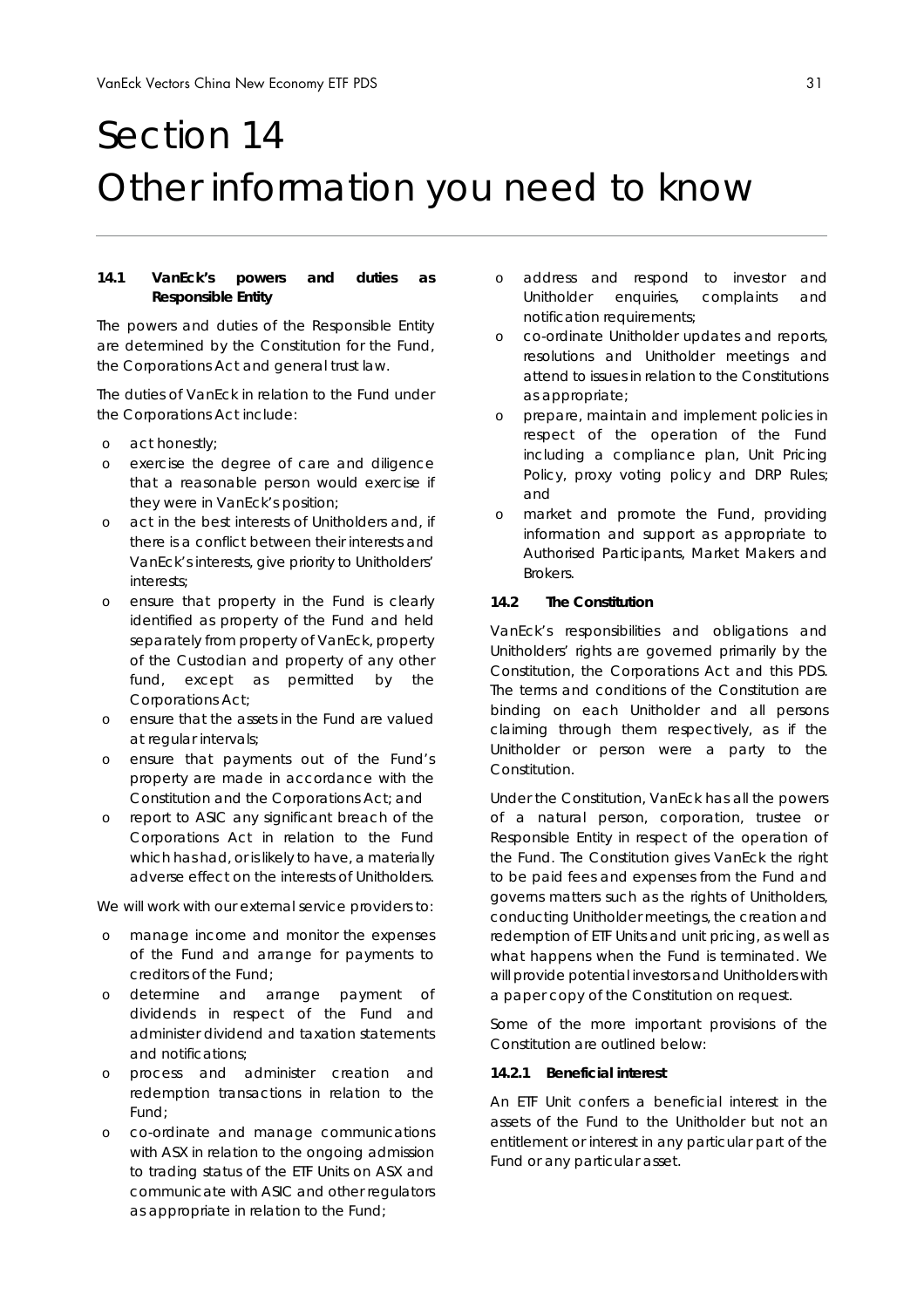#### *14.2.2 Reimbursement of expenses*

VanEck is indemnified and entitled to be reimbursed out of, or paid from, the assets of the Fund for all liabilities, losses and expenses incurred in relation to the proper performance of its duties as Responsible Entity of the Fund. VanEck has the power to appoint an agent, or otherwise engage a person, to do anything that it is authorised to do in connection with the Fund. For the purpose of determining whether VanEck has properly performed its duties as Responsible Entity, VanEck is not liable for any loss unless the loss is caused by our fraud, negligence or breach of trust without due care.

## *14.2.3 Retirement of VanEck as Responsible Entity*

Generally, VanEck may retire as Responsible Entity of the Fund by calling a meeting of the Fund's Unitholders to enable them to vote on a resolution to choose a company to be the new Responsible Entity. VanEck may be removed from office by an extraordinary resolution (that is 50% of the total interests that can be voted) passed at a meeting of Unitholders, in accordance with the *Corporations Act*. VanEck may retire or be removed as Responsible Entity in certain other circumstances prescribed under the *Corporations Act*.

#### *14.2.4 Limitation of liability of Unitholders*

The rights and obligations of Unitholders are governed by the Constitution and this PDS, but are also affected by the *Corporations Act*, exemptions and declarations issued by ASIC, and the general law relating to trusts. The Constitution states that Unitholders' liability is limited to the amount subscribed or agreed to be subscribed for ETF Units by the Unitholder. However, the courts are yet to determine the effectiveness of provisions of this kind.

#### *14.2.5 Meeting of Unitholders*

VanEck may convene a meeting of Unitholders at any time in accordance with the Constitution and *Corporations Act*. Examples of circumstances where meetings may be called include to approve certain amendments to the Constitution or (if required by law) to wind up the Fund.

Unitholders also have limited rights to call meetings and have the right to vote at any Unitholder meetings in accordance with the Constitution and *Corporations Act*. Except where the Constitution or *Corporations Act* provides otherwise, a resolution of Unitholders must be passed by Unitholders who hold ETF Units exceeding 50% in value of the total value of all ETF Units held by Unitholders who vote on the resolution. A resolution passed at a meeting of Unitholders held in accordance with the Constitution binds all Unitholders.

#### *14.2.6 Limitation of liability and indemnity of VanEck*

In general, VanEck may act in good faith on the opinion of, advice of and information obtained from, advisers and experts. VanEck is indemnified out of the assets of the Fund against any expenses, loss, costs, damages and liabilities that may be incurred in properly performing any of its duties or prosecuting or defending any action or suit in connection with the Fund, other than if it arises out of its fraud, breach of trust or negligence.

Subject always to any liability which the *Corporations Act* might impose on VanEck, so long as it acts without fraud, negligence or breach of trust, it is not liable in equity, contract, tort or otherwise to Unitholders for any loss suffered in any way relating to the Fund. VanEck's liability to any person in respect of the Fund is limited to our actual indemnification from the assets of the Fund for that liability.

#### *14.2.7 Borrowings*

Under the Constitution, VanEck has the power to enter into borrowing arrangements on behalf of the Fund and grant security over the assets in the Fund in favour of a lender. This may involve delivering some of the securities in the portfolio to the lender as collateral for repayment of the loan in accordance with usual commercial borrowing arrangements. The costs of any borrowing are borne by the Fund. See 10.3.2.

#### *14.2.8 Amendments to the Constitution*

VanEck may amend the Constitution from time to time, subject to the provisions of the Constitution and the *Corporations Act*. Generally, VanEck can only amend the Constitution where we reasonably consider that the change will not adversely affect the rights of Unitholders. Otherwise the Constitution can only be amended if approved at a meeting of Unitholders by special resolution.

#### *14.2.9 Termination of the Fund*

VanEck may wind up the Fund at any time in accordance with its Constitution, the *Corporations Act* and general trust law. Following winding up, the net proceeds will be distributed to Unitholders.

#### *14.2.10 Compulsory redemption of ETF Units*

In certain circumstances under the Constitution,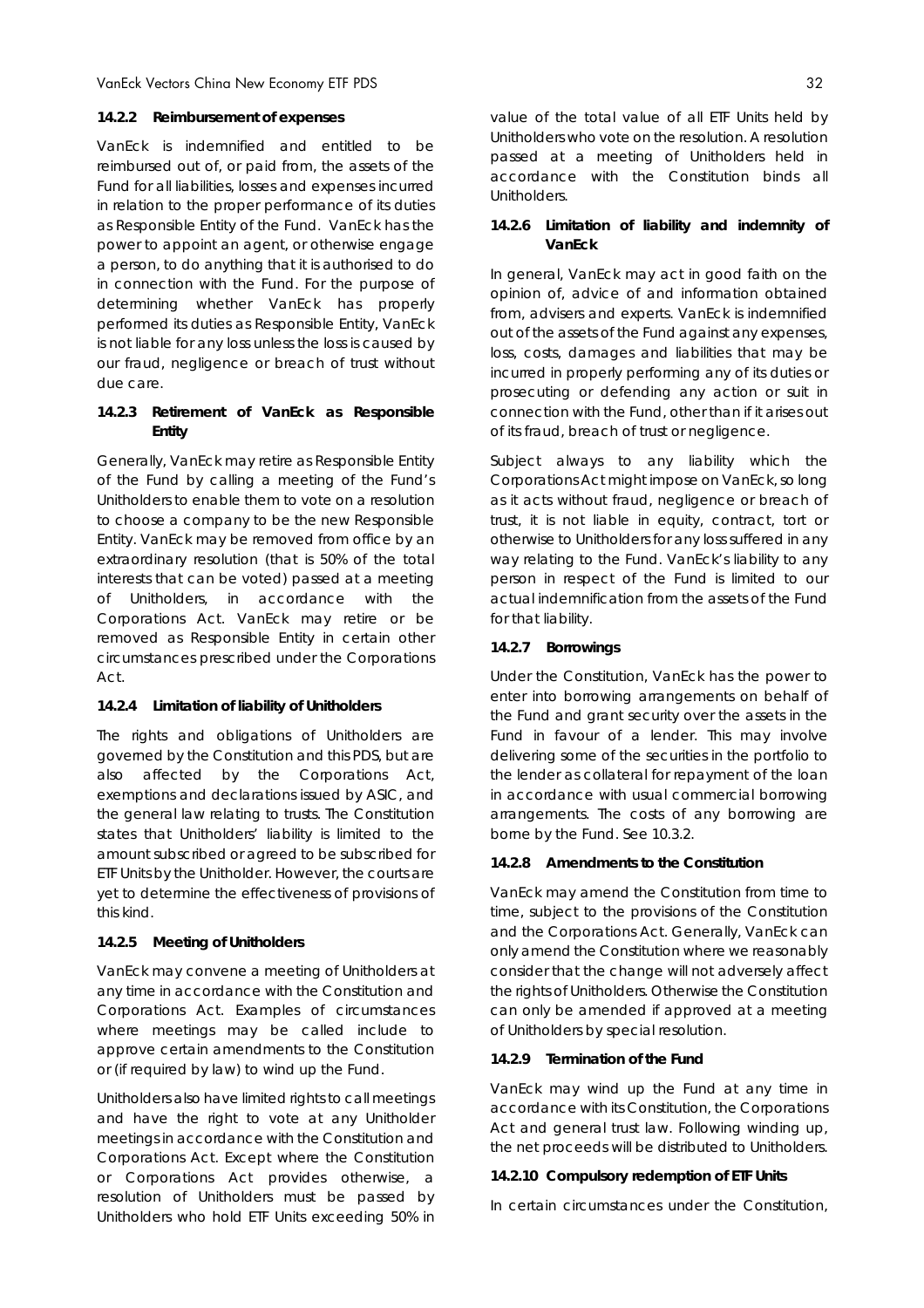VanEck may compulsorily redeem some or all of the ETF Units issued to a Unitholder, including where we believe ETF Units are held in breach of the Constitution or an applicable law or regulation, or the holding will otherwise adversely affect the Fund in any material way. We are required under the Constitution to provide a Unitholder with 60 days' notice of a compulsory redemption of some or all of their Units (except in circumstances where the Unitholder is not entitled to hold Units under an applicable law, in which case we will provide 3 days' notice).

#### *14.2.11 ASX Investor redemptions*

ASX Investors will normally sell their ETF Units by trading on ASX and will not have a right to redeem their ETF Units with the Fund directly. However, the Constitution of the Fund provides that if ETF Units are suspended from trading on ASX for more than 5 consecutive ASX Trading Days, ASX Investors will have the right to directly redeem their ETF Units for cash unless:

- o the Fund has been terminated;
- o the Fund is not a liquid scheme; or
- o VanEck has suspended the redemption of ETF Units on the basis of a determination that it is reasonable and in the best interests of Unitholders to do so.

#### **OTHER INFORMATION**

#### **14.3 Compliance plan**

VanEck has lodged a compliance plan for the Fund with ASIC, which sets out the key measures that we take to ensure that we comply with the *Corporations Act* and the Constitution of the Fund in relation to the operation of the Fund. Each year VanEck's compliance with the compliance plan is independently audited, as required by the *Corporations Act* and the auditor must not be the auditor of the scheme's financial statements but may be from the same firm. The auditor's report is lodged with ASIC.

#### **14.4 Compliance committee**

VanEck has a compliance committee which comprises at least three members, of which the majority are external members. The compliance committee monitors VanEck's compliance with the Fund's compliance plan, assess the adequacy of the compliance plan and report breaches of the Constitution and the *Corporations Act* to the directors of VanEck, and in some circumstances to ASIC.

#### **14.5 Settlement via CHESS**

All transactions by ASX Investors will be settled via CHESS in accordance with the ASX Rules. Settlement generally occurs on the second ASX Trading Day after the effective trade date (T+2) in line with the relevant ASX Rules.

#### **14.6 Market Maker**

Under the AQUA Rules, VanEck is required to facilitate an orderly and liquid market in the Fund. To do this we may appoint more than one Market Maker to act as a buyer and seller to the secondary market (ASX). A Market Maker may create and redeem ETF Units and may also provide buy and sell prices for ETF Units on ASX, while potentially also hedging their underlying positions.

#### **14.7 Related party contracts**

At the date of this PDS VanEck has arrangements in place with VanEck Australia Pty Ltd, a related party from the VanEck group of companies, for business administration, sales and marketing and support services. Where related parties receive a financial benefit, those payments are made out of the management costs and are not an additional cost incurred by Unitholders. Such arrangements are entered into on arms' length commercial terms after considering the requirements of VanEck's conflicts of interest policy.

#### **14.8 Index license**

VanEck has obtained a license to use the Reference Index from MarketGrader. Please refer to section 8 for more details about the Reference Index and the Index Providers. MarketGrader has given and as at the date of this PDS has not withdrawn their consent to the statements in section 8 of this PDS.

#### **14.9 Custodian and Fund Administrator**

VanEck has appointed State Street Australia Limited as the Custodian and Fund Administrator of the Fund. State Street acts through its parent company State Street Bank and Trust Company as the Global Custodian for the Fund (collectively 'State Street').

As required under Chinese regulations, VanEck has also appointed Industrial and Commercial Bank of China (ICBC) as the local sub-custodian for the Fund in China. State Street is responsible for the safekeeping of the assets of the Fund.

State Street also provides certain fund administration services, such as fund accounting and unit pricing for the Fund.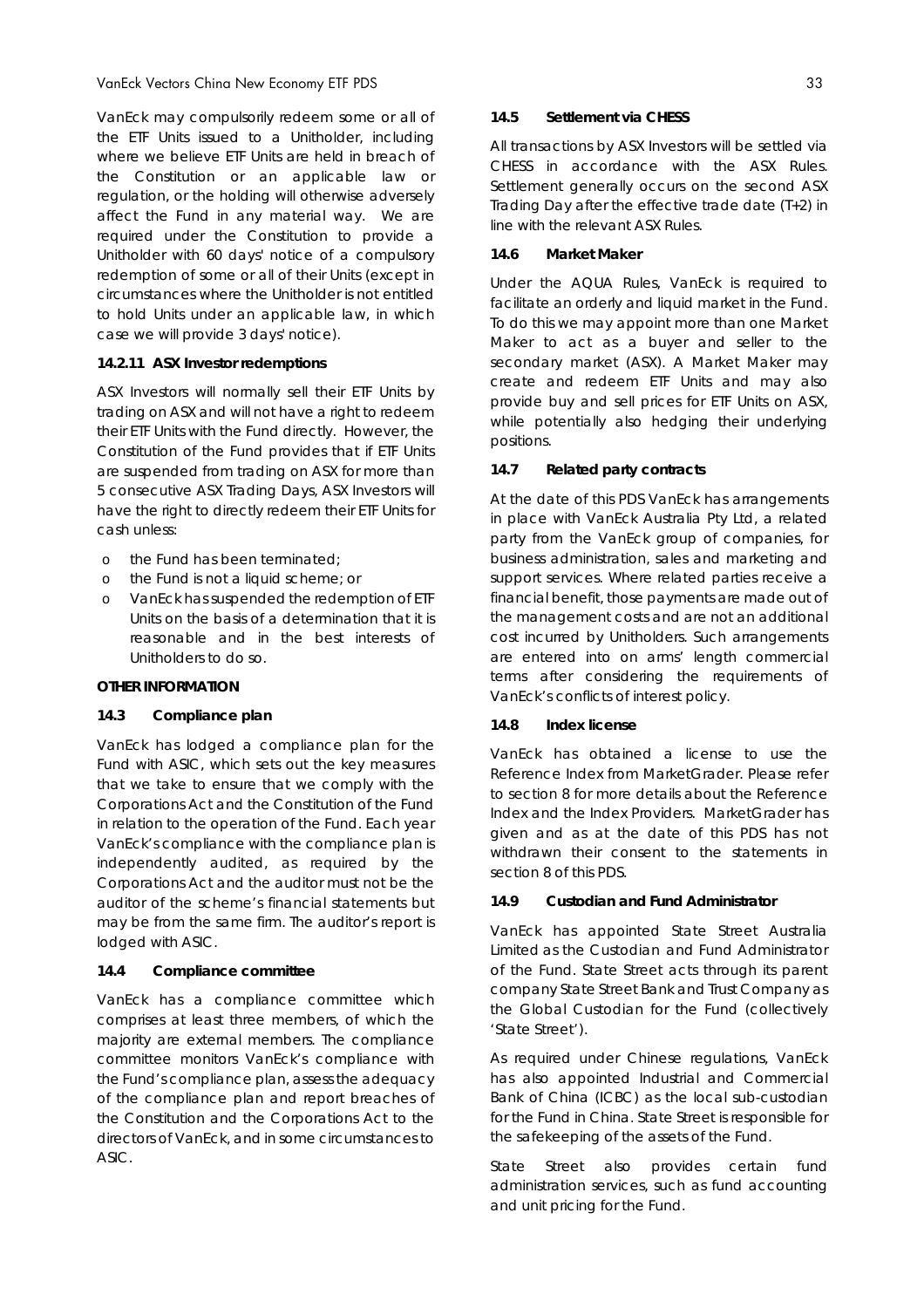State Street and ICBC have not been involved in any way in the preparation of this PDS and are named only for information purposes.

#### **14.10 Registrar**

VanEck has appointed Link Market Services Limited ('**Link**') as Registrar to maintain Unitholder records such as quantity of ETF Units held, TFN and details of participation in the DRP. The Registrar can be contacted as follows:

Locked Bag A14 Sydney South, NSW, 1235 Telephone: 1300 68 38 37

Link has had no involvement in the preparation of any part of this PDS other than being named as the Registrar for the Fund. Link has not authorised or caused the issue of and expressly disclaims and takes no responsibility for any part of this PDS.

#### **14.11 Continuous disclosure**

VanEck will comply with the continuous disclosure obligations in the *Corporations Act* as if the Fund is an unlisted disclosing entity. Copies of documents lodged with ASIC in relation to the Fund may be obtained from, or inspected at, an ASIC office. The continuous disclosure obligations require us to make certain information available to Unitholders.

#### **14.12 Annual report**

A copy of the annual financial report, the annual directors' report and the auditor's report on the annual financial report for the Fund will be made available at www.vaneck.com.au at the same time they are filed with ASIC each year.

#### **14.13 Interest on cash held in the Fund**

In circumstances where the Fund holds cash, any interest earned on those amounts will be retained for the benefit of all Unitholders in the Fund. For example, the Fund may hold cash pending the purchase of securities for a cash-only application or payment of cash-only redemption proceeds.

Cash may also be held by the Registrar on behalf of the Fund immediately pending the payment of a dividend. Any interest earned on such cash will be retained by the Registrar.

#### **14.14 Investor identification and verification**

VanEck and the Registrar have investor identification and verification procedures (ID Procedures) in place to manage risks associated with fraud and unauthorised transactions. In addition, under *Anti-Money Laundering and Counter Terrorism Financing* (AML/CTF) legislation,

we are required to establish and enforce appropriate risk control programs with accompanying ID Procedures and transaction monitoring procedures.

Our ID Procedures require Authorised Participants to provide satisfactory proof of identity which must be verified before an application for a creation or redemption of ETF Units can be accepted. The ID Procedures may also require us, from time to time, to verify that information or request additional identification or related information from the Authorised Participant, before we can process a requested transaction on their behalf.

Please contact us to obtain a copy of the investor identification form which sets out further details of the information and identification that is required. Failure to provide all the information requested may cause your application to be delayed or rejected. We do not accept any liability for any loss you may incur (whether by delay in acceptance of an application, transaction processing or otherwise), arising from the application of our ID Procedures.

### **14.15 The U.S. Foreign Account Tax Compliance Act (FATCA) and Common Reporting Standard (CRS)**

Investments in the Fund may be subject to information collection and reporting for the purposes of compliance with FATCA and the intergovernmental agreement between the US Government and the Australian Government in respect of FATCA (**IGA**).

FATCA is a US law which impacts investors worldwide. FATCA attempts to minimise US income tax avoidance by US persons investing in foreign assets, including through their investments in foreign financial institutions. FATCA requires foreign financial institutions outside the US, including banks and fund managers, to provide information to the US tax authority, the US Internal Revenue Service (**IRS**), regarding their US accounts, including US account holders and US unitholders, or incur 30% withholding tax in the US.

Australia and the US entered into the IGA in April 2014 which allows Australian financial institutions to report information to the ATO rather than the IRS and generally removes the requirement for FATCA withholding tax to be deducted. The Fund is registered for FATCA purposes and will comply with FATCA requirements.

There are similar information collection and reporting obligations under the CRS in respect of other countries.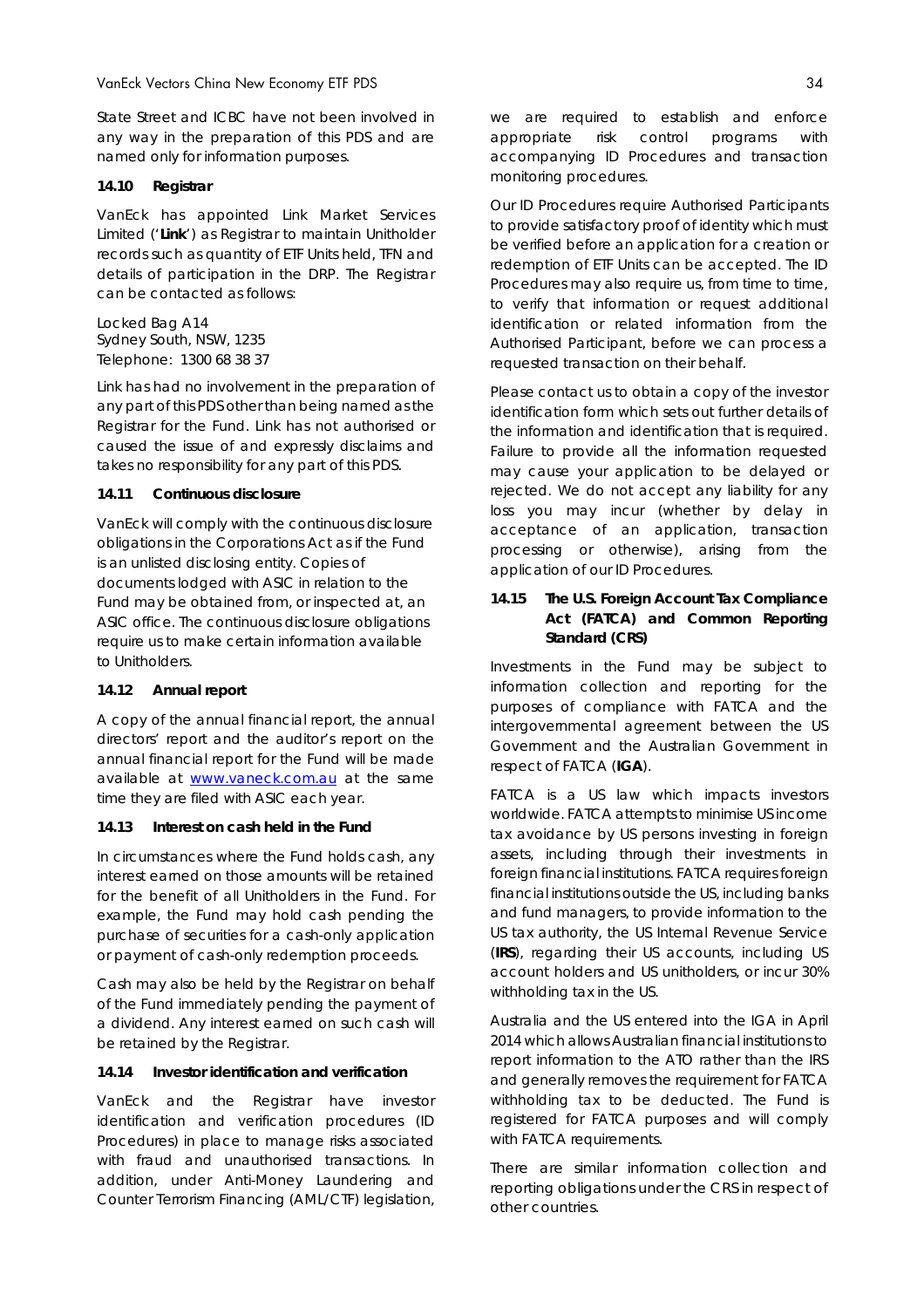#### **14.16 Complaints**

VanEck has arrangements in place for handling complaints. If you have a complaint regarding the Fund or our services, please contact us either by phone or in writing. Our procedures ensure that we deal with complaints as soon as possible. We will acknowledge any complaint made in writing immediately on receipt and provide a written response within 45 days. Complaints should be directed to:

Complaints Officer VanEck Investments Limited Aurora Place, Level 4 88 Phillip Street, Sydney NSW 2000 Telephone: (02) 8038 3300 Email: complaints@vaneck.com.au

If we are unable to resolve the complaint or you are dissatisfied with the outcome you can contact an independent external dispute resolution service to assist resolve the complaint. The Australian Financial Complaints Authority (AFCA) is an independent body approved by ASIC to consider complaints.

In order for a complaint to be considered by AFCA, the claim must not exceed \$1,000,000. The maximum amount per claim that may be awarded by an AFCA Decision Maker for complaints relating to VanEck's funds (not including awards of costs or interest) is \$500,000.

AFCA can be contacted as follows:

Online: www.afc.org.au Email: info@afc.org.au Phone: 1800 931 678 Mail: GPO Box 3 Melbourne VIC 3001

#### **14.17 Privacy Notice**

This Privacy Notice informs Authorised Participants and ASX Investors how your personal information may be collected, stored, used and disclosed if you invest in the Fund.

VanEck and the Registrar may collect, hold and use your personal information in order to process applications, administer your investment, comply with relevant laws and provide you with services related to the investment and with information about other products and services offered by or through VanEck, in accordance with VanEck's Privacy Policy.

If you do not provide the personal information required to open a Broker account and invest, your investment application may not be processed.

For example your information may be used to:

- o ensure compliance with all applicable regulatory or legal requirements. This includes the requirements of ASIC, ATO, AUSTRAC, ASX and other regulatory bodies or relevant exchanges including requirements under the *Corporations Act* and superannuation law; and
- o ensure compliance with the *Anti-Money Laundering and Counter-Terrorism Financing Act*.

VanEck may be required to disclose some or all of your personal information, for certain purposes to:

o our service providers, related bodies corporate or other third parties for the purpose of account maintenance and administration and the production and mailing of statements, such as share registries, custodians, accountants and auditors of the Fund and certain software providers related to the operational management and settlement of the ETF Units and fraud monitoring.

We may also disclose your personal information to other external service providers (including companies conducting market research) who assist us in:

- o marketing products and services to you; and
- o improving customer service.

This is to keep you informed of VanEck products and services. If you apply for ETF Units, you agree to be contacted for these purposes.

The third parties to whom we may disclose your personal information (listed in the bullet points above) may be located overseas, including in the United States.

If you do not wish to receive marketing communications from us or our associates, including by email, please contact us at privacy@vaneck.com.au.

VanEck's Privacy Policy contains information about how you may complain about a breach of your privacy and how we will deal with such a complaint.

You can obtain a full copy of VanEck's Privacy Policy at www.vaneck.com.au or we will send you a paper copy free of charge on request.

To access, update or seek correction of your personal information, please speak to your Broker or contact the Registrar directly on 1300 68 38 37 (toll free), or in writing addressed to: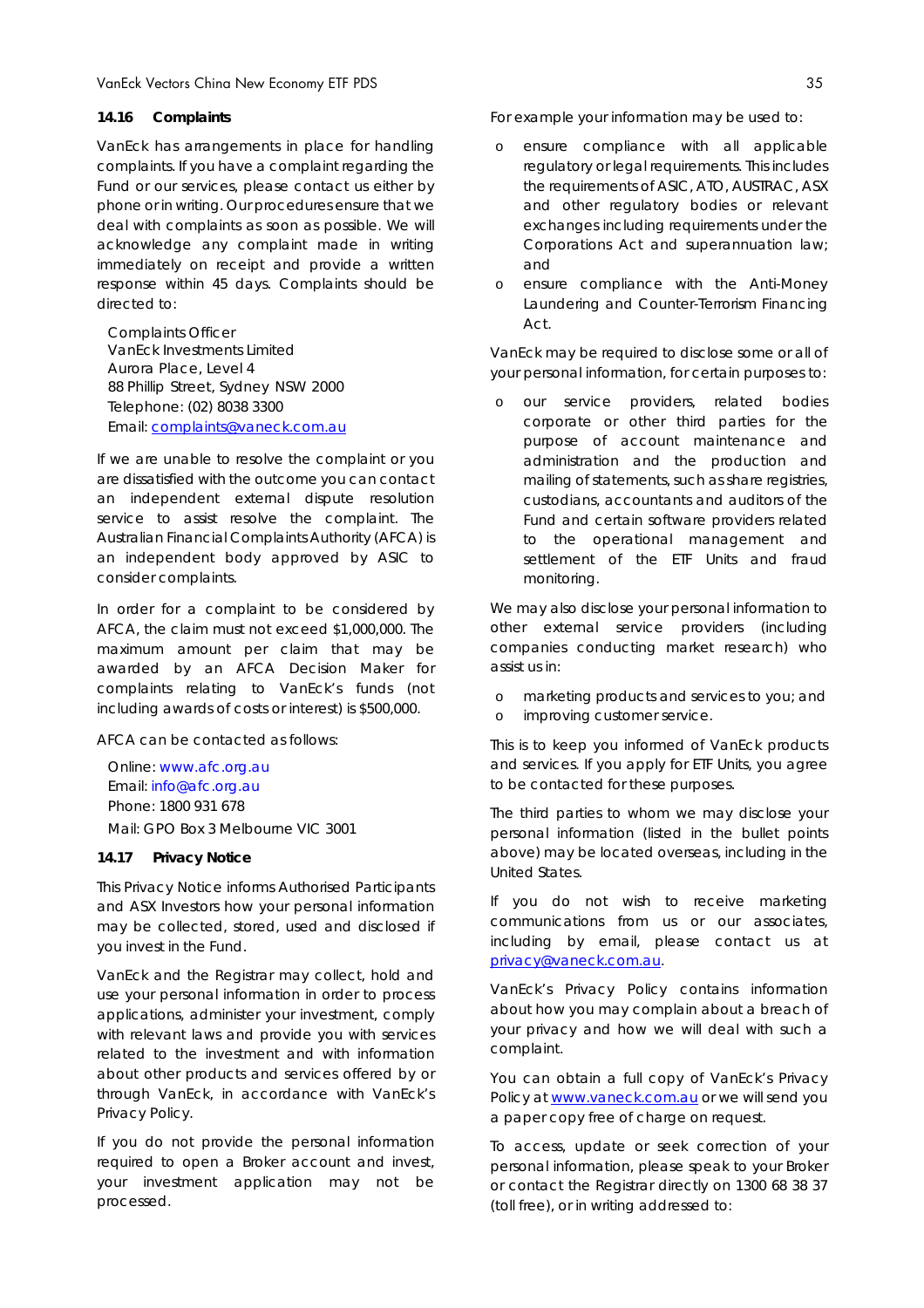Link Market Services Limited Locked Bag A14, Sydney South, NSW, 1235.

### **14.18 ASIC Relief**

### *Exemption – Unequal treatment in withdrawal from an AQUA exchange traded fund*

ASIC has granted Class Order relief under section 601QA of the *Corporations Act* from the equal treatment requirement in section 601FC(1)(d), to the extent necessary to allow the Responsible Entity to not treat Unitholders equally to the extent that it restricts withdrawals from the Fund to Authorised Participants.

For the purposes of this relief, except in exceptional circumstances, only Authorised Participants may withdraw from the Fund, but other Unitholders may sell their ETF Units on the ASX. However, if ETF Units are suspended from trading on ASX for more than 5 consecutive ASX Trading Days, Unitholders will have a right to withdraw from the Fund and receive payment for their ETF Units in money within a reasonable time of request unless:

- o the Fund is being wound-up;
- o the Fund is not liquid as defined in subsection 601KA(4) of the *Corporations Act*; or
- o the Responsible Entity has suspended the redemption of ETF Units in accordance with the Constitution.

#### *Declaration – relevant interest in ETF assets*

ASIC has granted Class Order relief under section 655A(1) and section 673(1) of the *Corporations Act* by modifying section 609 of the *Corporations Act* to ensure that the ability to lodge a redemption request under the redemption facility offered by an ETF does not by itself give Authorised Participants a relevant interest in the securities held by the Fund for the purposes of Chapter 6 of the *Corporations Act*. The instrument clarifies that those relevant interests do not need to be taken into account by investors in relation to their obligations under the takeover regime in the *Corporations Act*. The ASIC relief applies while the ETF Units are able to be traded on ASX. The relief will not apply once the Authorised Participant has made a redemption application in respect of the ETF Units.

This relief will apply to the Fund which, at the date of this PDS, employ investment strategies, the implementation of which would not be likely to lead to the scheme property of the Fund including securities in a class of securities that (a) would represent more than 10% by value of scheme property; and (b) were, or would result in the Responsible Entity having a relevant interest in, securities in a listed company, an unlisted company with more than 50 members, a listed body that is formed or incorporated in Australia or a listed scheme.

For the purposes of this relief, we confirm that the investment strategies for the Fund is to make investments that are expected to result in the value of a ETF Unit changing in proportion to the value of the Reference Index, ignoring the effect of fees and other costs (including taxes) in relation to the Fund.

### *Declaration – Substantial Interest and Beneficial Tracing*

ASIC has granted Class Order relief under section 673(1) of the *Corporations Act* by notionally inserting section 671AA and modifying sections 671B and 672B of the *Corporations Act* in relation to the substantial holding notice regime in the Corporations Act for all AQUA products. Under the relief, an Authorised Participant who holds ETF Units will be taken to have a relevant interest in the underlying securities of the Fund as if the Authorised Participant had made a withdrawal request in relation to all their ETF Units, with the number and classes of underlying securities transferred to the Authorised Participant being those most recently disclosed by the Responsible Entity to the Authorised Participant in relation to a withdrawal request for an ETF Unit. This relief will not apply to the extent an Authorised Participant actually makes a withdrawal request in respect of ETF Units. The general effect of this relief, provided that certain conditions are met, is that Authorised Participants who hold ETF Units can calculate their relevant interests in the underlying securities of the Fund for the purposes of Chapter 6C of the *Corporations Act* on the basis of the portfolio of securities relevant to a redemption which is published daily at www.vaneck.com.au

Authorised Participants will need to carefully consider their notification and disclosure requirements under the *Corporations Act* in respect of the Fund pursuant to ASIC's Class Order*.*

#### *Periodic Statements*

ASIC has granted relief under sections 1020F(1)(a) and 1020F(1)(c) of the Corporations Act so that where the Responsible Entity is not aware of the price at which ETF Units are transferred, periodic statements are not required to disclose amounts paid in relation to a transfer of ETF Units or the return on investment during the reporting period (provided that the return on investment is not able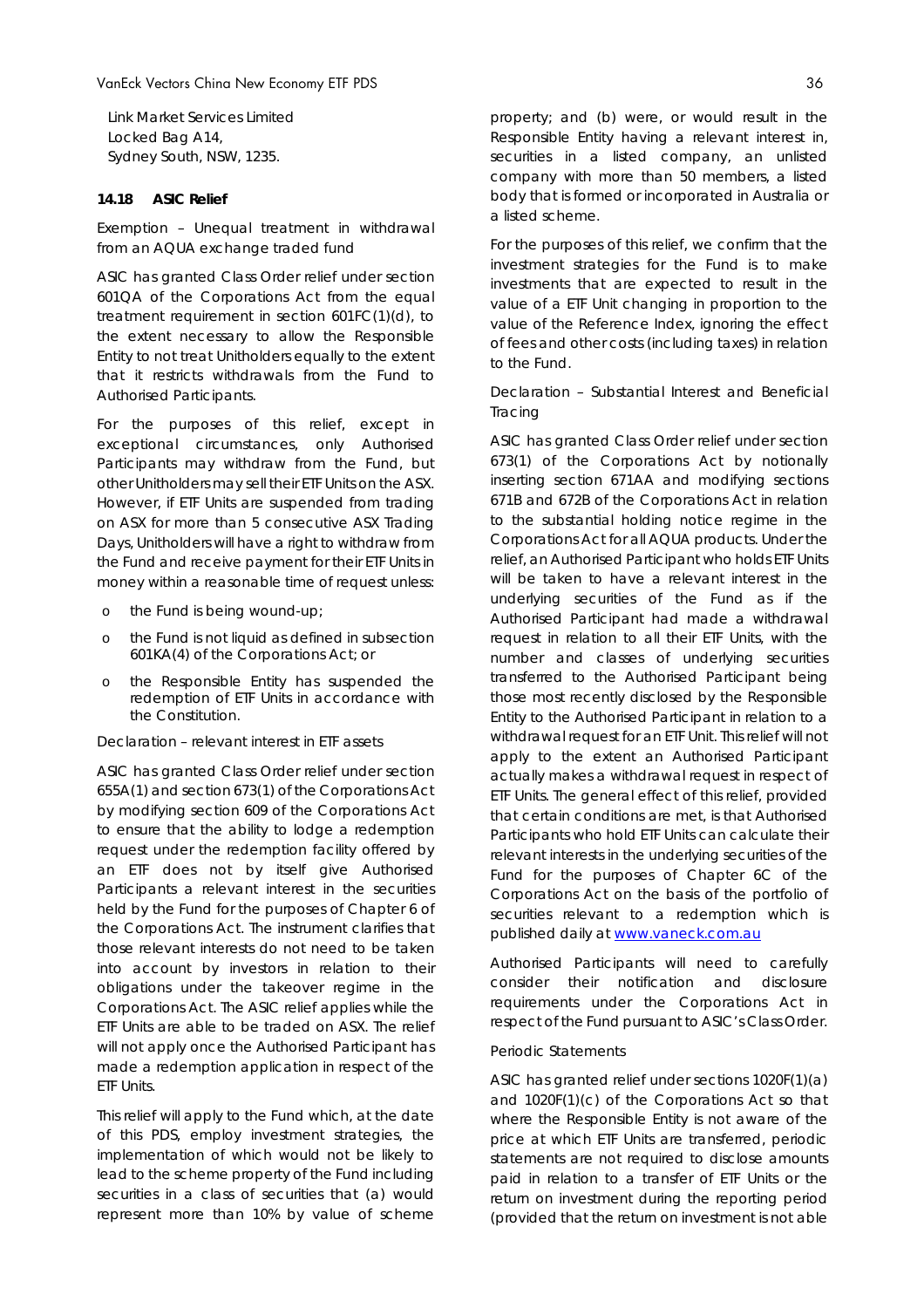to be calculated by the Responsible Entity and the periodic statement explains why this information is not included and describes how it can be obtained or calculated). The periodic statement will itemise transactions by disclosing the date of transfer and whether the Unitholder acquired or disposed of ETF Units and the number of ETF Units transferred, and will explain why prices of ETF Units for transfers and the total dollar value of transfers have not been included. The periodic statement will also include performance information of the Fund relative to the investment objectives over one and five year periods. The ASIC Class Order

relief applies while the relevant ETF Units are able to be traded on ASX.

#### *Ongoing disclosure relief*

ASIC has granted Class Order relief under section 1020F(1) of the *Corporations Act* from the ongoing disclosure requirements in section 1017B on condition that the Responsible Entity complies with the continuous disclosure requirements in section 675 of the *Corporations Act* as if the Fund were an unlisted disclosing entity. The Responsible Entity will comply with the continuous disclosure requirements of the *Corporations Act* as if the Fund were an unlisted disclosing entity.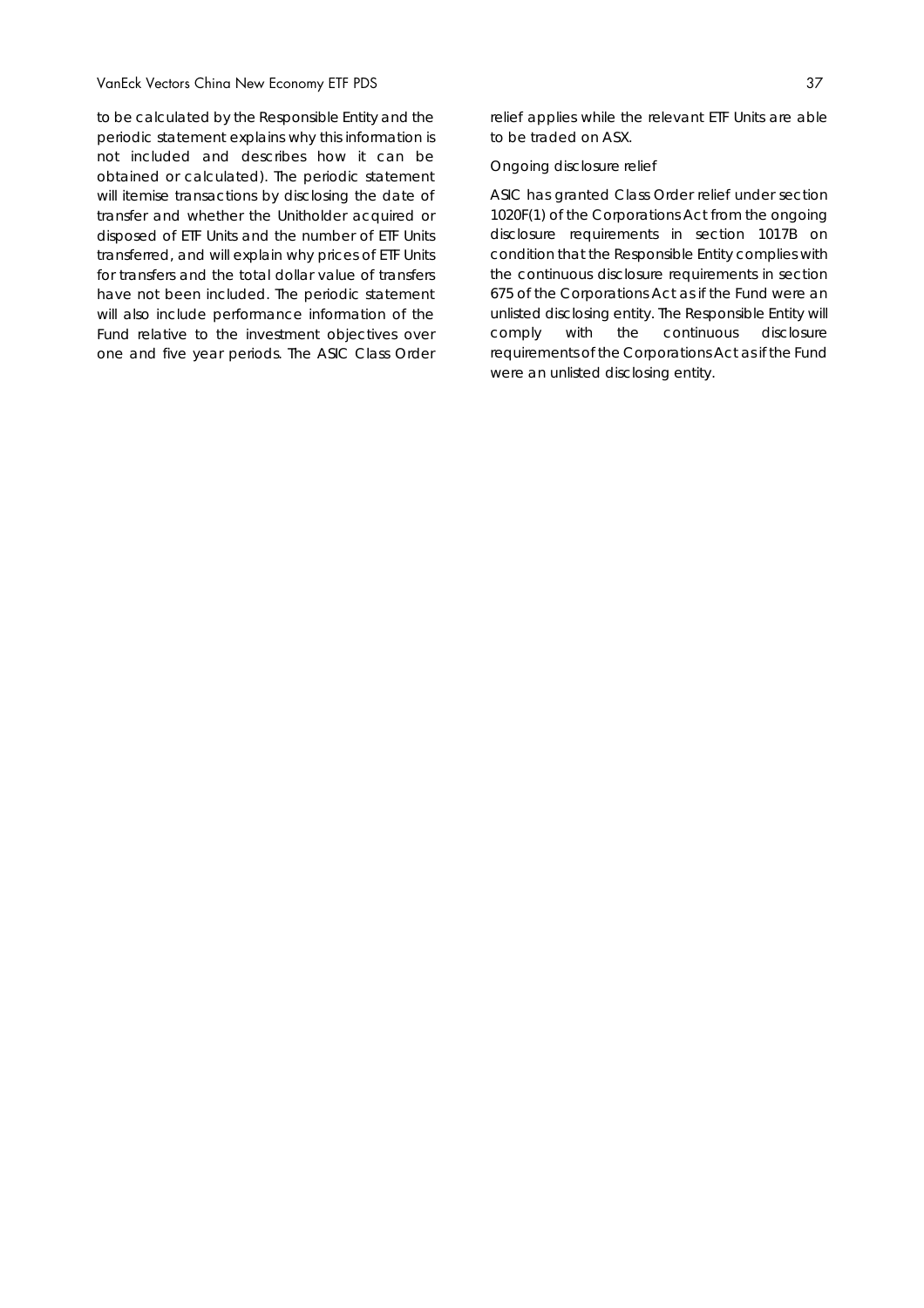## Glossary of terms

The following words when used in the PDS have the corresponding meanings set out below:

| <b>TERM</b>                    | <b>MEANING</b>                                                                                                                                                                                                                                                                                                                                                      |
|--------------------------------|---------------------------------------------------------------------------------------------------------------------------------------------------------------------------------------------------------------------------------------------------------------------------------------------------------------------------------------------------------------------|
| <b>AP Procedures</b>           | The procedures for transacting with VanEck in relation to the Fund as<br>agreed in writing with Authorised Participants from time to time.                                                                                                                                                                                                                          |
| <b>Application Form</b>        | The application form for use by Authorised Participants to request<br>creations and redemptions of ETF Units attached to the AP Procedures<br>or available by phoning +61 2 8038 3317.                                                                                                                                                                              |
| <b>AQUA Rules</b>              | Schedule 10A of the ASX Operating Rules and related rules and<br>procedures, as amended, varied or waived from time to time.                                                                                                                                                                                                                                        |
| A-shares                       | A-shares are shares of mainland China-based companies traded on the<br>two Chinese stock exchanges, SSE and SZSE and are denominated in<br>RMB. A-shares were historically only available for purchase by Chinese<br>citizens because China restricts foreign investment. Select foreign<br>institutions can now purchase A-shares including via the RQFII program. |
| <b>ASIC</b>                    | The Australian Securities and Investments Commission                                                                                                                                                                                                                                                                                                                |
| <b>ASX</b>                     | The Australian Securities Exchange operated by ASX Limited.                                                                                                                                                                                                                                                                                                         |
| <b>ASX Investors</b>           | Unitholders who acquire ETF Units on ASX.                                                                                                                                                                                                                                                                                                                           |
| <b>ASX Rules</b>               | The Operating Rules, Settlement Operating Rules and any other<br>applicable rules and procedures as issued, amended, varied or waived<br>by ASX Limited from time to time.                                                                                                                                                                                          |
| <b>ASX Trading Day</b>         | A day that ASX is open for trading.                                                                                                                                                                                                                                                                                                                                 |
| <b>ATO</b>                     | The Australian Taxation Office                                                                                                                                                                                                                                                                                                                                      |
| <b>AUSTRAC</b>                 | The Australian Transaction Reports and Analysis Centre                                                                                                                                                                                                                                                                                                              |
| Authorised Participant or 'AP' | A person who is a 'Trading Participant' as that term is defined in the<br>ASX Operating Rules or has engaged a Trading Participant to act on its<br>behalf to acquire and dispose of interests in the Fund and who has<br>entered into an agreement with VanEck.                                                                                                    |
| <b>Broker</b>                  | Online broker, stockbroker or financial adviser                                                                                                                                                                                                                                                                                                                     |
| <b>Business Day</b>            | Means a day that is not a Saturday, Sunday, bank holiday or public<br>holiday in NSW, Australia, or such other day or days determined by<br>VanEck.                                                                                                                                                                                                                 |
| <b>CHESS</b>                   | The Clearing House Electronic Sub-register System owned and operated<br>by ASX Settlements Pty Limited, a subsidiary of ASX Limited.                                                                                                                                                                                                                                |
| China                          | The People's Republic of China                                                                                                                                                                                                                                                                                                                                      |
| <b>CNEW</b>                    | The ASX code for the Fund                                                                                                                                                                                                                                                                                                                                           |
| Constitution                   | The trust deed registered with ASIC establishing the managed<br>investment scheme underlying the Fund, as varied or replaced from<br>time to time.                                                                                                                                                                                                                  |
| <b>Corporations Act</b>        | The Corporations Act 2001 (Cth)                                                                                                                                                                                                                                                                                                                                     |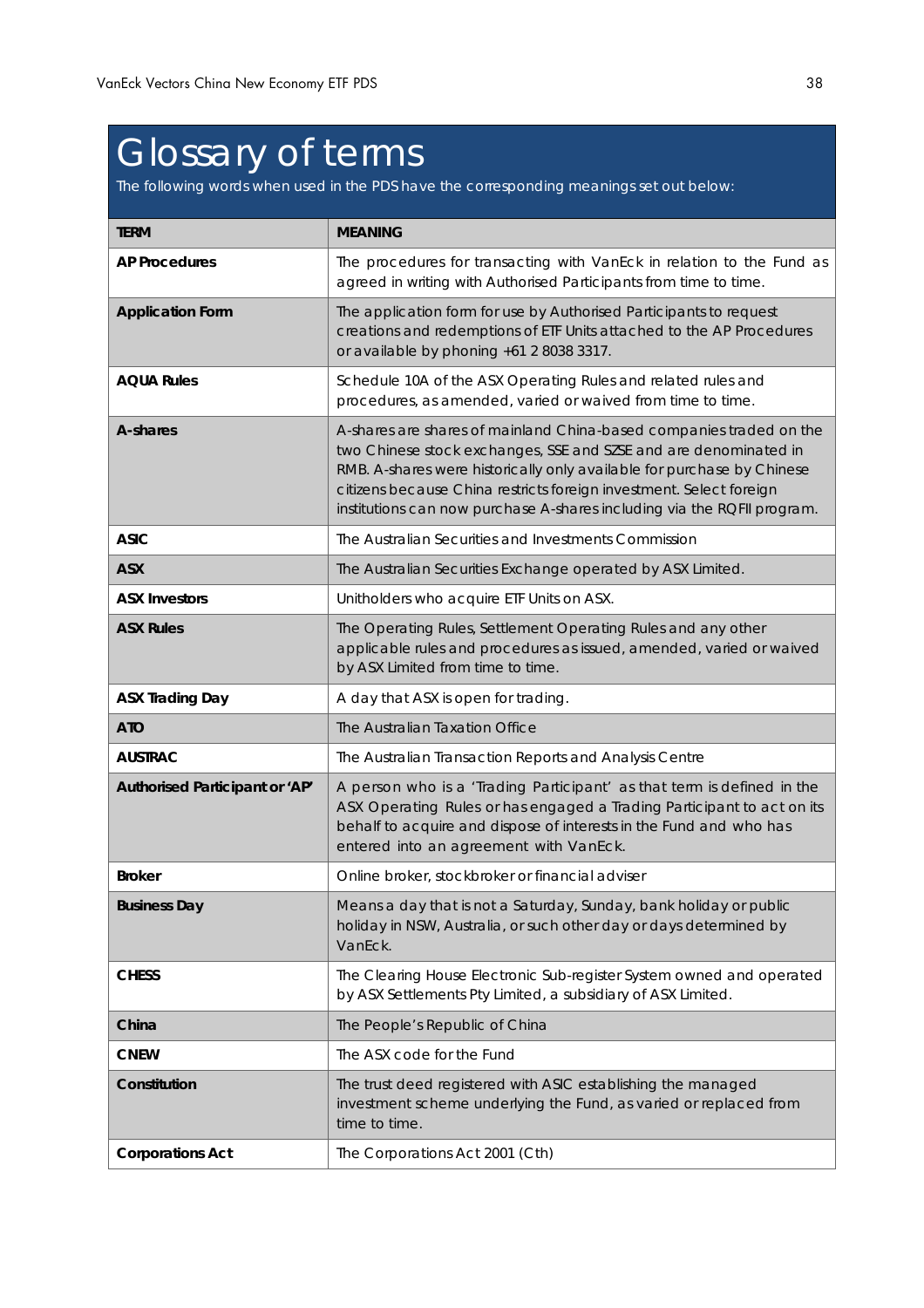| <b>Creation Unit</b>                          | The minimum number of ETF Units that must be applied for in the Fund by<br>an Authorised Participant in an application for a creation of ETF Units as<br>specified in the table in section 11.4.                                 |
|-----------------------------------------------|----------------------------------------------------------------------------------------------------------------------------------------------------------------------------------------------------------------------------------|
| <b>CSDCC</b>                                  | The China Securities Depository and Clearing Corporation                                                                                                                                                                         |
| <b>CSI</b>                                    | China Securities Index Co, the calculation agent and issuer of the Index.                                                                                                                                                        |
| Custodian                                     | State Street Australia Limited ABN 21 002 965 200                                                                                                                                                                                |
| <b>Dividend Reinvestment Plan</b><br>or 'DRP' | The plan available to Unitholders to have any dividends by the Fund<br>reinvested in additional ETF Units to be credited to their account, instead<br>of receiving a cash payment to their nominated Australian bank<br>account. |
| <b>DRP Rules</b>                              | The rules relating to a Unitholder's participation in the DRP a copy of<br>which are available at www.vaneck.com.au.                                                                                                             |
| ETF                                           | Abbreviation for 'Exchange Traded Fund'.                                                                                                                                                                                         |
| <b>ETF Units</b>                              | Interests issued by the Responsible Entity in the Fund pursuant to this PDS,<br>the Fund's Constitution and the Corporations Act.                                                                                                |
| <b>Exchange Traded Fund</b>                   | An open-ended managed fund, units in which are traded on ASX<br>under the AQUA Rules, which generally tracks the value of an<br>underlying index.                                                                                |
| Foreign Investor                              | A person who is not an Australian resident for income tax purposes.                                                                                                                                                              |
| Fund                                          | VanEck Vectors China New Economy ETF ARSN 628 273 790                                                                                                                                                                            |
| <b>Fund Administrator</b>                     | State Street Australia Limited ABN 21 002 965 200                                                                                                                                                                                |
| <b>Fund Net Asset Value</b>                   | The total value of all of the assets of the Fund minus the total value of all<br>of the liabilities and provisions of the Fund.                                                                                                  |
| <b>Index Provider</b>                         | CSI in partnership with MarketGrader                                                                                                                                                                                             |
| <b>Market Capitalisation</b>                  | The total value of the issued shares of a publicly traded company. It<br>equals the share price times the number of shares on issue.                                                                                             |
| <b>MarketGrader</b>                           | MarketGrader.com Corporation, utilises its proprietary fundamental<br>equity research to select constituents of the Index.                                                                                                       |
| <b>Market Maker</b>                           | An institution appointed by VanEck to assist it in maintaining liquidity of<br>trading of the ETF Units on ASX. A Market Maker may also be an<br>Authorised Participant. For more information see section 14.6.                  |
| <b>NAV</b>                                    | See Unit Price                                                                                                                                                                                                                   |
| <b>Non-Standard Transaction</b>               | A creation or redemption by an AP other than a Standard Basket<br>Transaction.                                                                                                                                                   |
| <b>PDS</b>                                    | This product disclosure statement.                                                                                                                                                                                               |
| <b>Redemption Unit</b>                        | The minimum number of ETF Units that must be redeemed by an<br>Authorised Participant in the event of a redemption.                                                                                                              |
| Reference Index or Index                      | The index that the Fund aims to track, namely the CSI MarketGrader<br>China New Economy Index. For more information see sections 7 and 8.                                                                                        |
| Registrar                                     | Link Market Services Limited ABN 54 083 214 537                                                                                                                                                                                  |
| Renminbi or 'RMB'                             | The official name of the currency of China. A unit of<br>the renminbi currency is one "Yuan".                                                                                                                                    |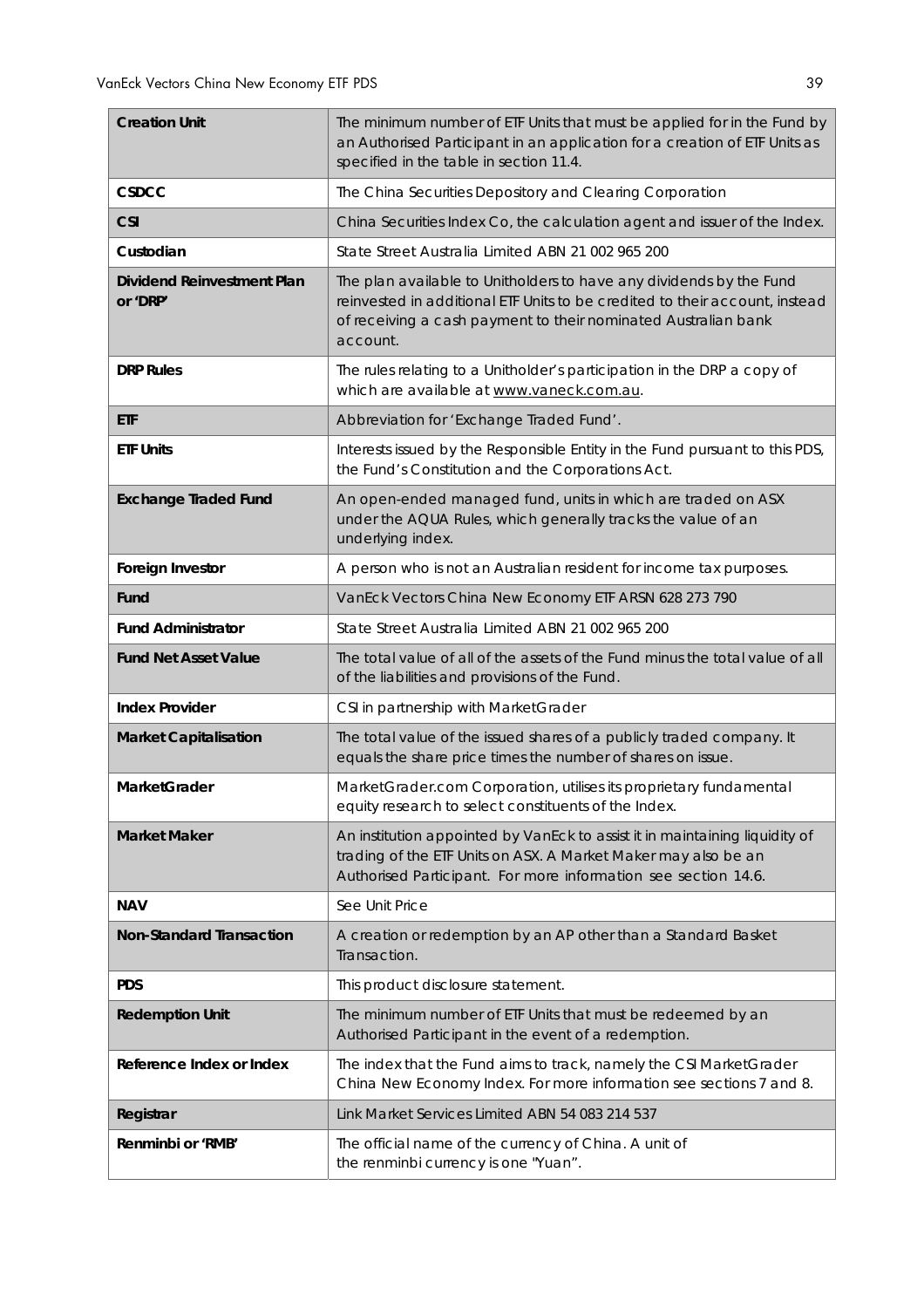| <b>Responsible Entity</b>          | The licensed entity authorised by ASIC to act as the responsible entity<br>of the Fund with responsibility for operating the Fund and the issuer of<br>ETF Units and this PDS. For the life of this PDS this is VanEck Investments<br>Limited ABN 22 146 596 116 AFSL 416755.                                                                                                                          |
|------------------------------------|--------------------------------------------------------------------------------------------------------------------------------------------------------------------------------------------------------------------------------------------------------------------------------------------------------------------------------------------------------------------------------------------------------|
| <b>RQFII</b>                       | 'Renminbi qualified foreign institutional investor' and in the case of<br>the Fund means VanEck.                                                                                                                                                                                                                                                                                                       |
| <b>SEHK</b>                        | Stock Exchange of Hong Kong Limited                                                                                                                                                                                                                                                                                                                                                                    |
| <b>SSE</b>                         | Shanghai Stock Exchange                                                                                                                                                                                                                                                                                                                                                                                |
| <b>Standard Basket</b>             | The parcel of international equities required for a Standard Basket<br>Transaction comprising underlying securities in the Reference Index<br>and any other securities determined by VanEck as necessary to<br>achieve the Fund's investment objective.                                                                                                                                                |
| <b>Standard Basket Transaction</b> | A creation/redemption for a whole number multiple of Creation Units/<br>Redemption Units where the consideration is paid by way of in specie<br>transfer of underlying securities constituting the Standard Basket plus<br>or minus a residual cash amount.                                                                                                                                            |
| <b>Stock Connect</b>               | A unique collaboration between the Hong Kong, Shanghai and<br>Shenzhen Stock Exchanges, Stock Connect allows, investors in each<br>market to trade shares on the other market using their local brokers<br>and clearing houses. First launched In November 2014, the scheme<br>now covers over 2,000 eligible equities in Shanghai, Shenzhen and<br>Hong Kong. For more information see section 9.2.4. |
| Sub-custodian                      | Industrial and Commercial Bank of China (ICBC)                                                                                                                                                                                                                                                                                                                                                         |
| <b>SZSE</b>                        | Shenzhen Stock Exchange                                                                                                                                                                                                                                                                                                                                                                                |
| Unit Price or NAV                  | The Fund Net Asset Value divided by the number of ETF Units<br>outstanding.                                                                                                                                                                                                                                                                                                                            |
| <b>Unit Pricing Policy</b>         | VanEck's Unit Pricing Discretions Policy that sets out how VanEck<br>exercises any discretions in relation to the calculation of the Unit<br>Prices. Available at www.vaneck.com.au                                                                                                                                                                                                                    |
| <b>Unitholder</b>                  | The person named as the holder of ETF Units in the Fund as recorded<br>in the register maintained by the Registrar.                                                                                                                                                                                                                                                                                    |